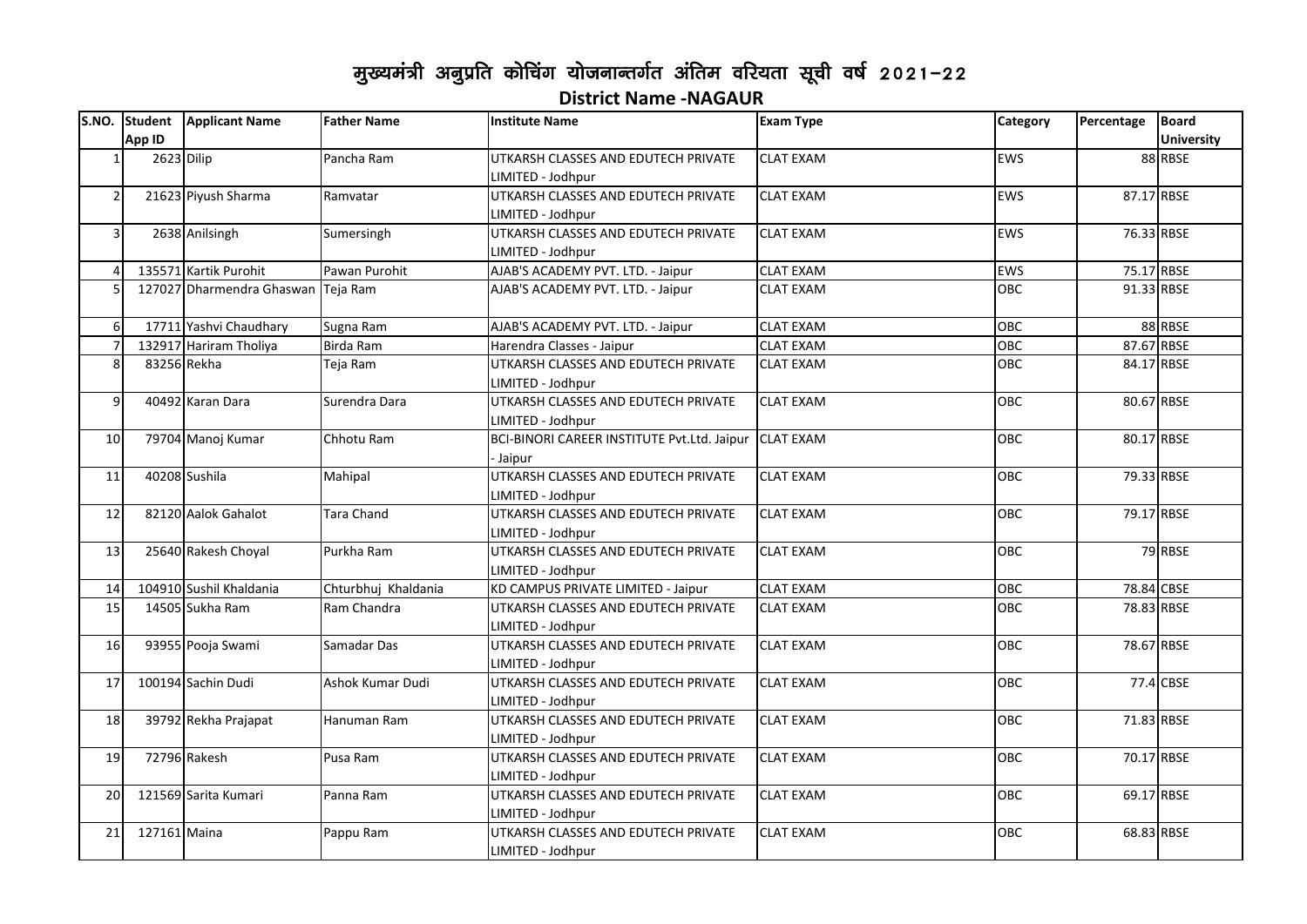| 22 |            | 120156 Prakash           | Gordhan Ram          | Harendra Classes - Jaipur           | <b>CLAT EXAM</b>      | OBC        |            | 66 RBSE   |
|----|------------|--------------------------|----------------------|-------------------------------------|-----------------------|------------|------------|-----------|
| 23 |            | 116595 Manisha Choudhary | <b>Bhanwar Lal</b>   | JTKARSH CLASSES AND EDUTECH PRIVATE | <b>CLAT EXAM</b>      | OBC        | 65.83 RBSE |           |
|    |            |                          |                      | LIMITED - Jodhpur                   |                       |            |            |           |
| 24 |            | 28536 Ramlal Meghwal     | Hira Lal Meghwal     | UTKARSH CLASSES AND EDUTECH PRIVATE | <b>CLAT EXAM</b>      | SC         | 81.83 RBSE |           |
|    |            |                          |                      | LIMITED - Jodhpur                   |                       |            |            |           |
| 25 |            | 22866 Harish Chand       | Rajendra Kumar       | UTKARSH CLASSES AND EDUTECH PRIVATE | <b>CLAT EXAM</b>      | SC         |            | 77 RBSE   |
|    |            |                          |                      | LIMITED - Jodhpur                   |                       |            |            |           |
| 26 |            | 8072 Narendra            | Prem Chand           | DR ANUSHKA MEMORIAL EDUCATIONAL     | <b>CLAT EXAM</b>      | <b>SC</b>  | 73.33 RBSE |           |
|    |            |                          |                      | SOCIETY UDAIPUR - Udaipur           |                       |            |            |           |
| 27 |            | 83461 Rakesh Mehara      | Lodu Ram             | Harendra Classes - Jaipur           | <b>CLAT EXAM</b>      | <b>SC</b>  |            | 71.5 RBSE |
| 28 |            | 18328 Prateek Chouhan    | Ghasiram Chouhan     | UTKARSH CLASSES AND EDUTECH PRIVATE | <b>CLAT EXAM</b>      | <b>SC</b>  |            | 71 RBSE   |
|    |            |                          |                      | LIMITED - Jodhpur                   |                       |            |            |           |
| 29 | 23507 Nitu |                          | Rajendra Kumar       | UTKARSH CLASSES AND EDUTECH PRIVATE | <b>CLAT EXAM</b>      | SC         | 70.17 RBSE |           |
|    |            |                          |                      | LIMITED - Jodhpur                   |                       |            |            |           |
| 30 |            | 111629 Tara Chand        | Khumana Ram          | UTKARSH CLASSES AND EDUTECH PRIVATE | <b>CLAT EXAM</b>      | <b>SC</b>  | 69.17 RBSE |           |
|    |            |                          |                      | LIMITED - Jodhpur                   |                       |            |            |           |
| 31 |            | 93093 Chenaram Panwar    | Omprakash            | AJAB'S ACADEMY PVT. LTD. - Jaipur   | <b>CLAT EXAM</b>      | <b>SC</b>  | 68.33 RBSE |           |
| 32 |            | 69132 Sarita Kansoyiya   | Dinesh Kansotiya     | KD CAMPUS PRIVATE LIMITED - Jaipur  | <b>CLAT EXAM</b>      | <b>SC</b>  |            | 67 RBSE   |
| 33 |            | 97375 Rohit Kumar        | Purn Mal             | UTKARSH CLASSES AND EDUTECH PRIVATE | <b>CLAT EXAM</b>      | <b>SC</b>  |            | 65.5 RBSE |
|    |            |                          |                      | LIMITED - Jodhpur                   |                       |            |            |           |
| 34 |            | 122925 Rakesh Meghwal    | Jasha Ram            | UTKARSH CLASSES AND EDUTECH PRIVATE | <b>CLAT EXAM</b>      | SC         | 63.17 RBSE |           |
|    |            |                          |                      | LIMITED - Jodhpur                   |                       |            |            |           |
| 35 |            | 124574 Rahul Indliya     | Mangna Ram           | UTKARSH CLASSES AND EDUTECH PRIVATE | <b>CLAT EXAM</b>      | SC         |            | 62.5 RBSE |
|    |            |                          |                      | LIMITED - Jodhpur                   |                       |            |            |           |
| 36 |            | 66166 Ashok Kumar        | Tei Pal Mundotiya    | UTKARSH CLASSES AND EDUTECH PRIVATE | <b>CLAT EXAM</b>      | SC         |            | 58.5 RBSE |
|    |            |                          |                      | LIMITED - Jodhpur                   |                       |            |            |           |
| 37 |            | 138038 Mayawati Inaniya  | Hariram              | UTKARSH CLASSES AND EDUTECH PRIVATE | <b>CLAT EXAM</b>      | <b>SC</b>  |            | 55 RBSE   |
|    |            |                          |                      | LIMITED - Jodhpur                   |                       |            |            |           |
| 38 |            | 122060 Babu Lal          | Jasharam             | UTKARSH CLASSES AND EDUTECH PRIVATE | <b>CLAT EXAM</b>      | SC         | 53.67 RBSE |           |
|    |            |                          |                      | LIMITED - Jodhpur                   |                       |            |            |           |
| 39 |            | 15391 Ruchika Sharma     | Kamal Kumar          | SWAMI VIVEKANAND COMPETITION CENTER | <b>CONSTABLE EXAM</b> | EWS        | 89.83 RBSE |           |
|    |            |                          |                      | SAMITI - Jhunjhunu                  |                       |            |            |           |
| 40 |            | 3594 Vikram Singh        | Mohan Singh          | UTKARSH CLASSES AND EDUTECH PRIVATE | <b>CONSTABLE EXAM</b> | <b>EWS</b> |            | 89.5 RBSE |
|    |            |                          |                      | LIMITED - Jodhpur                   |                       |            |            |           |
| 41 |            | 131356 Chhelu Singh      | Prem Singh           | UTKARSH CLASSES AND EDUTECH PRIVATE | <b>CONSTABLE EXAM</b> | EWS        | 87.83 RBSE |           |
|    |            |                          |                      | LIMITED - Jodhpur                   |                       |            |            |           |
| 42 |            | 53319 Santosh            | Madan Lal            | UTKARSH CLASSES AND EDUTECH PRIVATE | <b>CONSTABLE EXAM</b> | <b>EWS</b> | 85.83 RBSE |           |
|    |            |                          |                      | LIMITED - Jodhpur                   |                       |            |            |           |
| 43 |            | 60177 Roopa Ram Gurjar   | Banwari Lal Gurjar   | Aalokan Academy - Jaipur            | CONSTABLE EXAM        | <b>MBC</b> |            | 89 RBSE   |
| 44 |            | 137554 Ravi Kachchhawa   | Onkar Lal Kachchhawa | DAKSH STUDY CENTER - Udaipur        | CONSTABLE EXAM        | OBC        |            | 98.8 RBSE |
| 45 |            | 48043 Nirmala Sankhala   | Suva Ram             | UTKARSH CLASSES AND EDUTECH PRIVATE | CONSTABLE EXAM        | OBC        |            | 97.2 RBSE |
|    |            |                          |                      | LIMITED - Jodhpur                   |                       |            |            |           |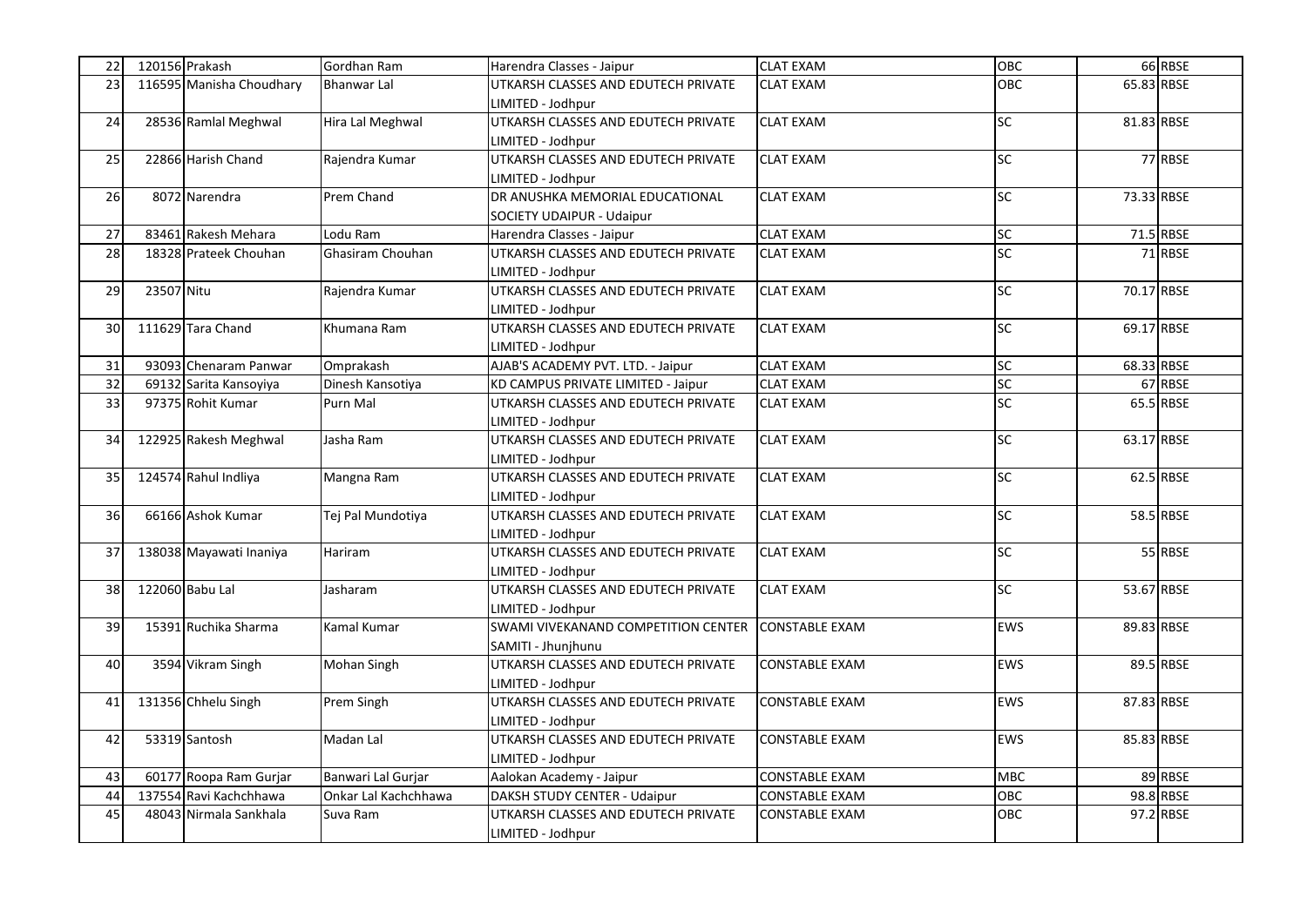| 46 | 10918 Pooja              | Ramnarayan         | DR ANUSHKA MEMORIAL EDUCATIONAL        | <b>CONSTABLE EXAM</b>        | OBC             |            | 94.5 RBSE |
|----|--------------------------|--------------------|----------------------------------------|------------------------------|-----------------|------------|-----------|
|    |                          |                    | SOCIETY UDAIPUR - Udaipur              |                              |                 |            |           |
| 47 | 7046 Kishan Lochhab      | Meva Ram           | Siddharth Academy - Banswara           | CONSTABLE EXAM               | OBC             | 94.17 RBSE |           |
| 48 | 37746 Mahipal Das        | Chhotu Das         | UTKARSH CLASSES AND EDUTECH PRIVATE    | <b>CONSTABLE EXAM</b>        | OBC             | 92.83 RBSE |           |
|    |                          |                    | LIMITED - Jodhpur                      |                              |                 |            |           |
| 49 | 129917 Krishna Jakhar    | <b>Bhanwar Lal</b> | UTKARSH CLASSES AND EDUTECH PRIVATE    | <b>CONSTABLE EXAM</b>        | OBC             |            | 92.5 RBSE |
|    |                          |                    | LIMITED - Jodhpur                      |                              |                 |            |           |
| 50 | 35454 Bhinvraj           | Raju Ram           | UTKARSH CLASSES AND EDUTECH PRIVATE    | <b>CONSTABLE EXAM</b>        | OBC             |            | 90.6 RBSE |
|    |                          |                    | LIMITED - Jodhpur                      |                              |                 |            |           |
| 51 | 20256 Sarita             | Devi Lal           | JAGGUKA Educational Institute - Jaipur | <b>CONSTABLE EXAM</b>        | OBC             |            | 90.5 RBSE |
| 52 | 28333 Dinesh Jangir      | Banwari Lal        | UTKARSH CLASSES AND EDUTECH PRIVATE    | <b>CONSTABLE EXAM</b>        | <b>OBC</b>      |            | 90.5 RBSE |
|    |                          |                    | LIMITED - Jodhpur                      |                              |                 |            |           |
| 53 | 25966 Rakesh             | Kailash Das        | UTKARSH CLASSES AND EDUTECH PRIVATE    | <b>CONSTABLE EXAM</b>        | <b>SC</b>       | 90.33 RBSE |           |
|    |                          |                    | LIMITED - Jodhpur                      |                              |                 |            |           |
| 54 | 114706 rakesh            | banshi lal         | UTKARSH CLASSES AND EDUTECH PRIVATE    | <b>CONSTABLE EXAM</b>        | $\overline{SC}$ | 89.33 RBSE |           |
|    |                          |                    | LIMITED - Jodhpur                      |                              |                 |            |           |
| 55 | 76941 Manish Meghwal     | <b>Bhanwar Lal</b> | UTKARSH CLASSES AND EDUTECH PRIVATE    | <b>CONSTABLE EXAM</b>        | $\overline{SC}$ |            | 89 RBSE   |
|    |                          |                    | LIMITED - Jodhpur                      |                              |                 |            |           |
| 56 | 125817 Sunil             | Bhura Ram          | UTKARSH CLASSES AND EDUTECH PRIVATE    | <b>CONSTABLE EXAM</b>        | SC              |            | 88.5 RBSE |
|    |                          |                    | LIMITED - Jodhpur                      |                              |                 |            |           |
| 57 | 37976 Jitendra Naval     | <b>Babulal</b>     | UTKARSH CLASSES AND EDUTECH PRIVATE    | <b>CONSTABLE EXAM</b>        | $\overline{SC}$ |            | 88 RBSE   |
|    |                          |                    | LIMITED - Jodhpur                      |                              |                 |            |           |
| 58 | 80168 Om Prakash         | Purna Ram          | UTKARSH CLASSES AND EDUTECH PRIVATE    | <b>CONSTABLE EXAM</b>        | <b>SC</b>       |            | 88 RBSE   |
|    |                          |                    | LIMITED - Jodhpur                      |                              |                 |            |           |
| 59 | 93138 anil java          | KELASH             | UTKARSH CLASSES AND EDUTECH PRIVATE    | <b>CONSTABLE EXAM</b>        | <b>SC</b>       |            | 88 RBSE   |
|    |                          |                    | LIMITED - Jodhpur                      |                              |                 |            |           |
| 60 | 9793 Ravi Ram            | Parma Ram          | UTKARSH CLASSES AND EDUTECH PRIVATE    | <b>CONSTABLE EXAM</b>        | <b>SC</b>       | 87.83 RBSE |           |
|    |                          |                    | LIMITED - Jodhpur                      |                              |                 |            |           |
| 61 | 40795 Vinod Kumar Leelar | Hari Ram           | UTKARSH CLASSES AND EDUTECH PRIVATE    | <b>CONSTABLE EXAM</b>        | <b>SC</b>       | 87.83 RBSE |           |
|    |                          |                    | LIMITED - Jodhpur                      |                              |                 |            |           |
| 62 | 78210 Suresh Bawari      | Sampt Ram          | AJAB'S ACADEMY PVT. LTD. - Jaipur      | <b>CONSTABLE EXAM</b>        | SC              |            | 87 RBSE   |
| 63 | 119522 Kuldeep Khardiya  | Govrdhan Khardiya  | UTKARSH CLASSES AND EDUTECH PRIVATE    | <b>CONSTABLE EXAM</b>        | <b>SC</b>       | 86.33 RBSE |           |
|    |                          |                    | LIMITED - Jodhpur                      |                              |                 |            |           |
| 64 | 134893 Bhura Ram         | Budha Ram          | UTKARSH CLASSES AND EDUTECH PRIVATE    | <b>CONSTABLE EXAM</b>        | $\overline{SC}$ |            | 85.8 RBSE |
|    |                          |                    | LIMITED - Jodhpur                      |                              |                 |            |           |
| 65 | 40112 Sunil Kumar        | Motilal            | UTKARSH CLASSES AND EDUTECH PRIVATE    | <b>CONSTABLE EXAM</b>        | $\overline{SC}$ | 85.67 RBSE |           |
|    |                          |                    | LIMITED - Jodhpur                      |                              |                 |            |           |
| 66 | 15451 Nanu Ram           | Hira Ram           | SWAMI VIVEKANAND COMPETITION CENTER    | <b>CONSTABLE EXAM</b>        | SPECIAL         |            | 54.5 RBSE |
|    |                          |                    | SAMITI - Jhunjhunu                     |                              | ABLED           |            |           |
| 67 | 102926 Omprakash Meena   | Mohan Ram Meena    | UTKARSH CLASSES AND EDUTECH PRIVATE    | <b>CONSTABLE EXAM</b>        | <b>ST</b>       |            | 73.6 RBSE |
|    |                          |                    | LIMITED - Jaipur                       |                              |                 |            |           |
| 68 | 17450 Vasundhara         | <b>Bhanwar Lal</b> | <b>CAREER POINT LIMITED - Kota</b>     | ENGINEERING/MEDICAL ENTRANCE | <b>EWS</b>      | 92.17 RBSE |           |
|    |                          |                    |                                        | <b>EXAMS</b>                 |                 |            |           |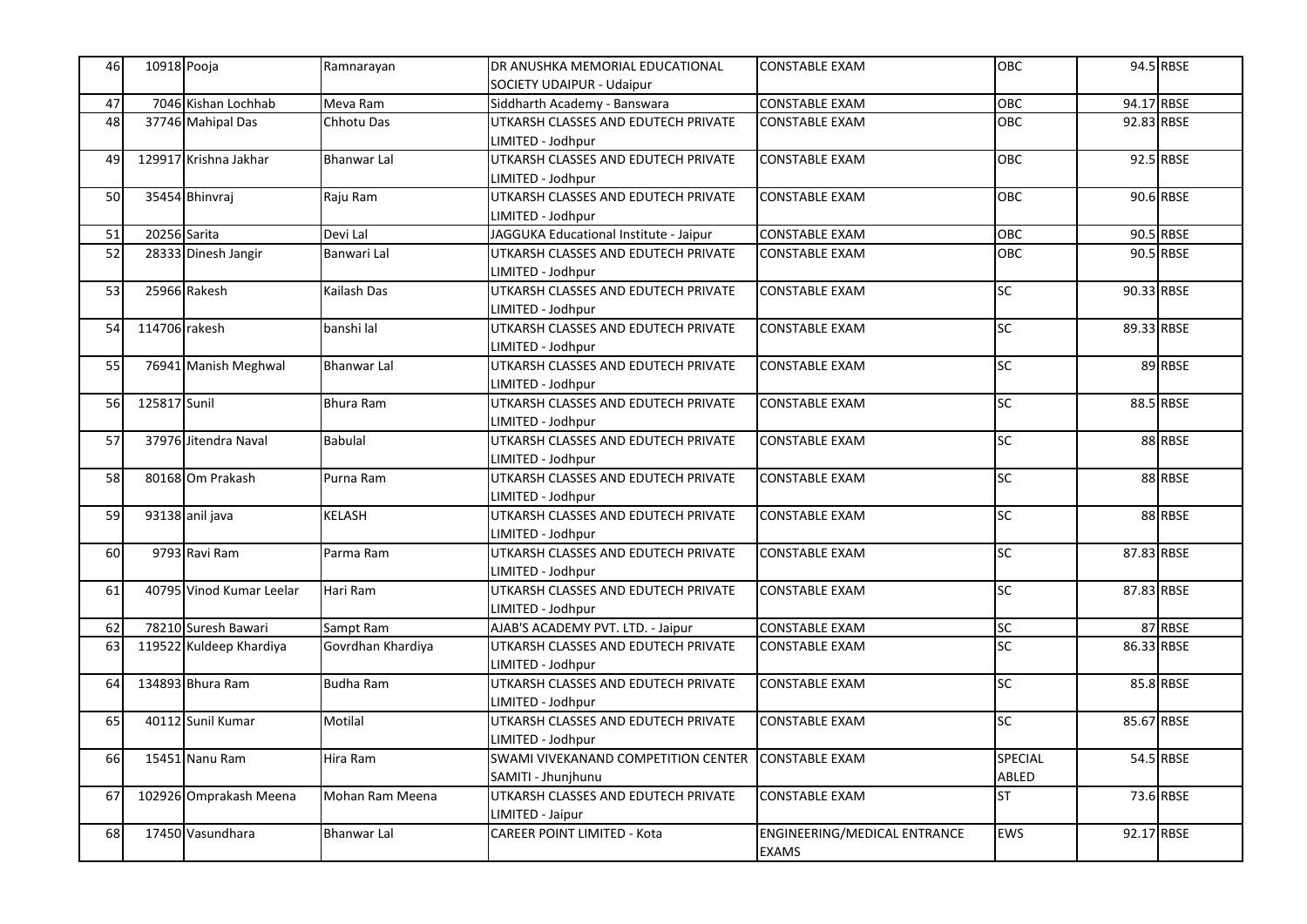| 69 | 116378 Rimmi Rathore             | <b>Bhanwar Singh</b>     | Career Line Coaching - Sikar                                         | ENGINEERING/MEDICAL ENTRANCE<br><b>EXAMS</b>        | <b>EWS</b> |            | 89.5 RBSE |
|----|----------------------------------|--------------------------|----------------------------------------------------------------------|-----------------------------------------------------|------------|------------|-----------|
| 70 | 88331 Rahikesh Sharma            | Suresh                   | UTKARSH CLASSES AND EDUTECH PRIVATE<br>LIMITED - Jodhpur             | ENGINEERING/MEDICAL ENTRANCE<br><b>EXAMS</b>        | <b>EWS</b> | 87.83 RBSE |           |
| 71 | 104928 Dushyant                  | Tara Chand               | CLG INSTITUTE - Jodhpur                                              | ENGINEERING/MEDICAL ENTRANCE<br><b>EXAMS</b>        | <b>EWS</b> |            | 87.5 RBSE |
| 72 | 109121 Moomal Kanwar             | Rajendra Singh Shekhawat | Career Line Coaching - Sikar                                         | ENGINEERING/MEDICAL ENTRANCE<br><b>EXAMS</b>        | <b>EWS</b> | 87.33 RBSE |           |
| 73 | 22453 Bhagya Shree<br>Rajpurohit | Surendra Kumar           | UTKARSH CLASSES AND EDUTECH PRIVATE<br>LIMITED - Jodhpur             | ENGINEERING/MEDICAL ENTRANCE<br><b>EXAMS</b>        | <b>EWS</b> |            | 85 RBSE   |
| 74 | 102359 Nandini Raj               | Ranjeet Singh            | Career Line Coaching - Sikar                                         | ENGINEERING/MEDICAL ENTRANCE<br><b>EXAMS</b>        | <b>EWS</b> | 78.67 RBSE |           |
| 75 | 14821 Kavita Shrma               | Moti Lal                 | RESONANCE EDUVENTURES LIMITED - Kota                                 | <b>ENGINEERING/MEDICAL ENTRANCE</b><br><b>EXAMS</b> | <b>EWS</b> | 76.33 RBSE |           |
| 76 | 49025 Priyanshu Joshi            | Mukesh Kumar Joshi       | <b>GURU KRIPA CAREER INSTITUTE PRIVATE</b><br>LIMITED - Sikar        | ENGINEERING/MEDICAL ENTRANCE<br><b>EXAMS</b>        | <b>EWS</b> | 73.83 RBSE |           |
| 77 | 21517 Rahul Gaur                 | <b>Govind Prasad</b>     | RESONANCE EDUVENTURES LIMITED - Kota                                 | ENGINEERING/MEDICAL ENTRANCE<br><b>EXAMS</b>        | <b>EWS</b> | 73.33 RBSE |           |
| 78 | 134242 Rajdeep Rajpurohit        | Hari Singh               | ALLEN CAREER INSTITUTE - Kota                                        | ENGINEERING/MEDICAL ENTRANCE<br><b>EXAMS</b>        | <b>EWS</b> | 71.83 RBSE |           |
| 79 | 11980 Anjali Rathore             | Kishan Singh             | MOTION EDUCATION PRIVATE LIMITED - Kota ENGINEERING/MEDICAL ENTRANCE | <b>EXAMS</b>                                        | <b>EWS</b> | 70.17 RBSE |           |
| 80 | 112674 Ankita Sharma             | Nathmal Sharma           | ALLEN CAREER INSTITUTE - Jaipur                                      | ENGINEERING/MEDICAL ENTRANCE<br><b>EXAMS</b>        | <b>EWS</b> | 70.17 RBSE |           |
| 81 | 126365 Manpratap Singh           | Prahlad Singh            | ALLEN CAREER INSTITUTE - Jaipur                                      | <b>ENGINEERING/MEDICAL ENTRANCE</b><br><b>EXAMS</b> | <b>EWS</b> | 69.83 RBSE |           |
| 82 | 42587 Mohit Dadhich              | Kishan Gopal             | UTKARSH CLASSES AND EDUTECH PRIVATE<br>LIMITED - Jodhpur             | ENGINEERING/MEDICAL ENTRANCE<br><b>EXAMS</b>        | <b>EWS</b> | 69.67 RBSE |           |
| 83 | 7588 Harshit Kashalya            | Jagdish Prasad Kashalya  | ALLEN CAREER INSTITUTE - Jaipur                                      | ENGINEERING/MEDICAL ENTRANCE<br><b>EXAMS</b>        | EWS        |            | 68.4 CBSE |
| 84 | 83984 Aryan Sevda                | Suryaprakash Sevda       | Aakash Educational Services Limited - Jaipur                         | ENGINEERING/MEDICAL ENTRANCE<br><b>EXAMS</b>        | <b>EWS</b> | 66.83 RBSE |           |
| 85 | 14717 Neeraj Pareek              | Hanuman Prasad Pareek    | UTKARSH CLASSES AND EDUTECH PRIVATE<br>LIMITED - Jodhpur             | ENGINEERING/MEDICAL ENTRANCE<br><b>EXAMS</b>        | EWS        | 63.67 RBSE |           |
| 86 | 27057 Jitendra                   | Shimbhu Dayal            | UTKARSH CLASSES AND EDUTECH PRIVATE<br>IMITED - Jodhpur              | ENGINEERING/MEDICAL ENTRANCE<br><b>EXAMS</b>        | <b>OBC</b> |            | 98 RBSE   |
| 87 | 48714 Pradeep Vaishnav           | <b>Bharat Prakash</b>    | UTKARSH CLASSES AND EDUTECH PRIVATE<br>IMITED - Jodhpur              | ENGINEERING/MEDICAL ENTRANCE<br><b>EXAMS</b>        | OBC        |            | 98 RBSE   |
| 88 | 126063 Manish Ranwa              | Mohan Lal Jat            | Career Line Coaching - Sikar                                         | <b>ENGINEERING/MEDICAL ENTRANCE</b><br><b>EXAMS</b> | OBC        |            | 98 RBSE   |
| 89 | 123110 Jiya Sagwan               | Pratap Singh             | Aakash Educational Services Limited - Jaipur                         | ENGINEERING/MEDICAL ENTRANCE<br><b>EXAMS</b>        | OBC        |            | 97.5 RBSE |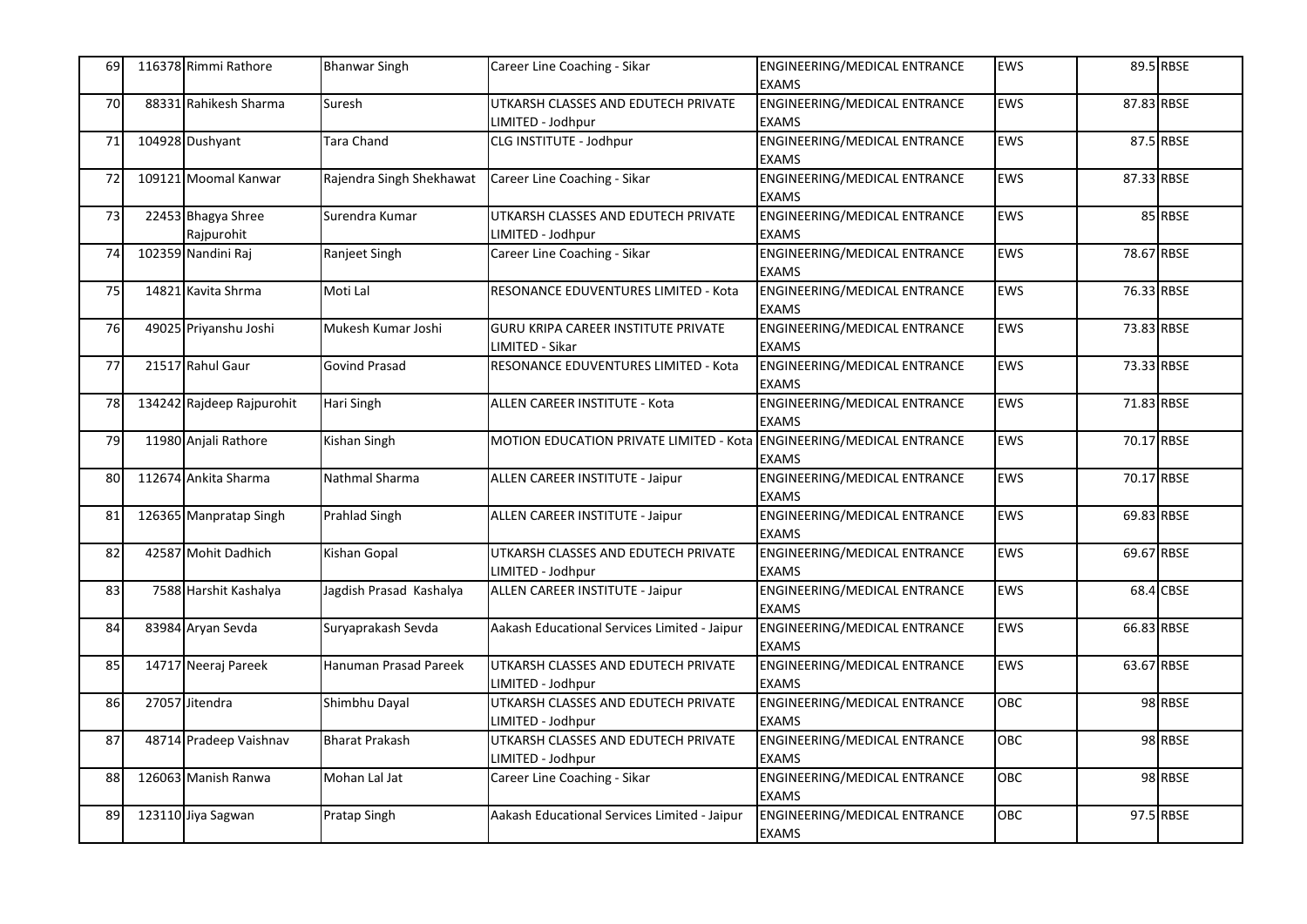| 90  |             | 74630 Rajesh Gena               | Chena Ram          | UTKARSH CLASSES AND EDUTECH PRIVATE<br>IMITED - Jodhpur       | ENGINEERING/MEDICAL ENTRANCE<br><b>EXAMS</b>        | <b>OBC</b> |            | 97 RBSE    |
|-----|-------------|---------------------------------|--------------------|---------------------------------------------------------------|-----------------------------------------------------|------------|------------|------------|
| 91  |             | 66046 Renuka                    | Kushalram          | ALLEN CAREER INSTITUTE - Kota                                 | ENGINEERING/MEDICAL ENTRANCE<br><b>EXAMS</b>        | OBC        | 95.67 RBSE |            |
| 92  |             | 115563 Adithya Behera           | Subhash Choudhary  | Career Line Coaching - Sikar                                  | ENGINEERING/MEDICAL ENTRANCE<br><b>EXAMS</b>        | OBC        |            | 95.6 OTHER |
| 93  | 124235 Amit |                                 | Ramakaran          | Career Line Coaching - Sikar                                  | ENGINEERING/MEDICAL ENTRANCE<br><b>EXAMS</b>        | OBC        |            | 95.5 RBSE  |
| 94  |             | 128606 Saroj Kumari             | Shivpal Ram        | GURU KRIPA CAREER INSTITUTE PRIVATE<br>LIMITED - Sikar        | ENGINEERING/MEDICAL ENTRANCE<br><b>EXAMS</b>        | OBC        | 95.17 RBSE |            |
| 95  |             | 15371 Punit Prajapat            | Sharwan Kumar      | MOTION EDUCATION PRIVATE LIMITED - Kota                       | <b>ENGINEERING/MEDICAL ENTRANCE</b><br><b>EXAMS</b> | OBC        |            | 94 RBSE    |
| 96  | 51823 Pooja |                                 | Mehrama Ram        | GURU KRIPA CAREER INSTITUTE PRIVATE<br>LIMITED - Sikar        | ENGINEERING/MEDICAL ENTRANCE<br><b>EXAMS</b>        | OBC        |            | 94 RBSE    |
| 97  |             | 115417 Harshvardhan<br>Vaishnav | Ghanshyam Vaishnav | Career Line Coaching - Sikar                                  | ENGINEERING/MEDICAL ENTRANCE<br><b>EXAMS</b>        | OBC        |            | 94 RBSE    |
| 98  |             | 89964 Neetu Choudhary           | Hukma Ram Godara   | Career Line Coaching - Sikar                                  | ENGINEERING/MEDICAL ENTRANCE<br><b>EXAMS</b>        | OBC        | 93.83 RBSE |            |
| 99  |             | 99728 Babulal Sakh              | Omprakash          | <b>GURU KRIPA CAREER INSTITUTE PRIVATE</b><br>IMITED - Sikar  | ENGINEERING/MEDICAL ENTRANCE<br><b>EXAMS</b>        | OBC        | 93.83 RBSE |            |
| 100 |             | 829 Devendra Singh              | Mohan Singh        | CAREER POINT LIMITED - Kota                                   | ENGINEERING/MEDICAL ENTRANCE<br><b>EXAMS</b>        | OBC        | 93.67 RBSE |            |
| 101 |             | 57234 Mahima Choudhary          | Mula Ram           | Career Line Coaching - Sikar                                  | ENGINEERING/MEDICAL ENTRANCE<br><b>EXAMS</b>        | OBC        |            | 93.5 RBSE  |
| 102 |             | 65570 Subham                    | Vinod              | UTKARSH CLASSES AND EDUTECH PRIVATE<br>LIMITED - Jodhpur      | ENGINEERING/MEDICAL ENTRANCE<br><b>EXAMS</b>        | OBC        |            | 93.2 RBSE  |
| 103 | 59987 Lila  |                                 | Tulchha Ram        | UTKARSH CLASSES AND EDUTECH PRIVATE<br>LIMITED - Jodhpur      | ENGINEERING/MEDICAL ENTRANCE<br><b>EXAMS</b>        | OBC        |            | 93 RBSE    |
| 104 |             | 124717 Rahul Mundel             | Magni Ram Mundel   | ALLEN CAREER INSTITUTE - Kota                                 | <b>ENGINEERING/MEDICAL ENTRANCE</b><br><b>EXAMS</b> | OBC        |            | 93 RBSE    |
| 105 |             | 109708 Parvin Manda             | Shree Pal          | ALLEN CAREER INSTITUTE - Sikar                                | ENGINEERING/MEDICAL ENTRANCE<br><b>EXAMS</b>        | OBC        | 92.83 RBSE |            |
| 106 |             | 68100 Amisha                    | Anil Kumar         | Career Line Coaching - Sikar                                  | ENGINEERING/MEDICAL ENTRANCE<br><b>EXAMS</b>        | OBC        |            | 92.5 RBSE  |
| 107 |             | 60887 Parteek Dudi              | Rameshwar Dudi     | <b>GURU KRIPA CAREER INSTITUTE PRIVATE</b><br>LIMITED - Sikar | ENGINEERING/MEDICAL ENTRANCE<br><b>EXAMS</b>        | OBC        | 92.33 RBSE |            |
| 108 |             | 109918 Chanchal Dhaka           | Mahendra Dhaka     | <b>GURU KRIPA CAREER INSTITUTE PRIVATE</b><br>IMITED - Sikar  | ENGINEERING/MEDICAL ENTRANCE<br><b>EXAMS</b>        | OBC        | 92.33 RBSE |            |
| 109 |             | 126162 Neha Mundel              | Magni Ram Mundel   | ALLEN CAREER INSTITUTE - Kota                                 | ENGINEERING/MEDICAL ENTRANCE<br><b>EXAMS</b>        | OBC        | 92.33 RBSE |            |
| 110 |             | 33424 Rakesh Godara             | Ramuram            | RESONANCE EDUVENTURES LIMITED - Kota                          | ENGINEERING/MEDICAL ENTRANCE<br><b>EXAMS</b>        | OBC        | 92.17 RBSE |            |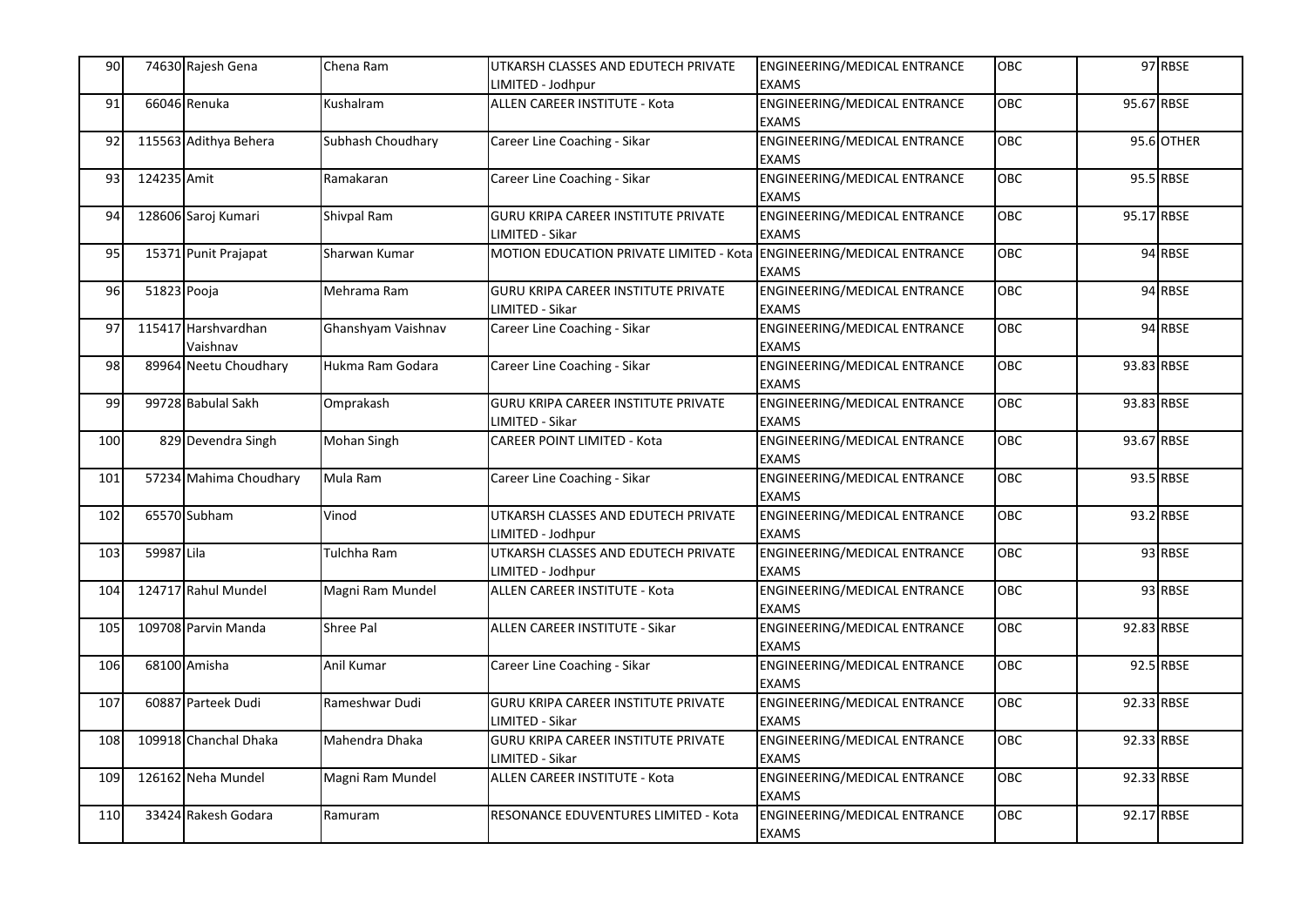| 111 |              | 48697 Bhawana Kanwar      | Pappu Singh Sankhla    | ALLEN CAREER INSTITUTE - Jaipur                                      | ENGINEERING/MEDICAL ENTRANCE<br><b>EXAMS</b>        | <b>OBC</b> | 92.17 RBSE |           |
|-----|--------------|---------------------------|------------------------|----------------------------------------------------------------------|-----------------------------------------------------|------------|------------|-----------|
| 112 |              | 96112 Pooja Dudi          | Dhanna Ram             | DEEKSHA CLASSES PRIVATE LIMITED -<br>Jodhpur                         | ENGINEERING/MEDICAL ENTRANCE<br><b>EXAMS</b>        | OBC        | 92.17 RBSE |           |
| 113 |              | 112308 Priyanka Choudhary | Ramdev                 | ALLEN CAREER INSTITUTE - Sikar                                       | ENGINEERING/MEDICAL ENTRANCE<br><b>EXAMS</b>        | <b>OBC</b> | 92.17 RBSE |           |
| 114 |              | 117719 Mansi Soni         | Surender Soni          | GURU KRIPA CAREER INSTITUTE PRIVATE<br>LIMITED - Sikar               | ENGINEERING/MEDICAL ENTRANCE<br><b>EXAMS</b>        | OBC        | 92.17 RBSE |           |
| 115 |              | 56125 Asha Kumawat        | Gordhan                | ALLEN CAREER INSTITUTE - Jaipur                                      | ENGINEERING/MEDICAL ENTRANCE<br><b>EXAMS</b>        | OBC        | 91.83 RBSE |           |
| 116 |              | 126082 ramchandra         | hira ram               | Career Line Coaching - Sikar                                         | ENGINEERING/MEDICAL ENTRANCE<br><b>EXAMS</b>        | OBC        | 91.83 RBSE |           |
| 117 |              | 124286 Yogendra Bhati     | Ramchandra Bhati       | ALLEN CAREER INSTITUTE - Sikar                                       | <b>ENGINEERING/MEDICAL ENTRANCE</b><br><b>EXAMS</b> | OBC        | 91.33 RBSE |           |
| 118 |              | 54806 Banawari            | Arjun Das              | ALLEN CAREER INSTITUTE - Kota                                        | ENGINEERING/MEDICAL ENTRANCE<br><b>EXAMS</b>        | OBC        | 91.17 RBSE |           |
| 119 |              | 61505 Mastan              | Rahish Ali             | UTKARSH CLASSES AND EDUTECH PRIVATE<br>LIMITED - Jodhpur             | ENGINEERING/MEDICAL ENTRANCE<br><b>EXAMS</b>        | OBC        | 90.83 RBSE |           |
| 120 |              | 82142 Virendra            | <b>Dinesh</b>          | RESONANCE EDUVENTURES LIMITED - Kota                                 | ENGINEERING/MEDICAL ENTRANCE<br><b>EXAMS</b>        | OBC        | 90.83 RBSE |           |
| 121 |              | 76697 Manish Gehlot       | Sohanlal               | UTKARSH CLASSES AND EDUTECH PRIVATE<br>LIMITED - Jodhpur             | ENGINEERING/MEDICAL ENTRANCE<br><b>EXAMS</b>        | OBC        | 90.67 RBSE |           |
| 122 |              | 102776 Ajit Singh Dudi    | Ramchandra             | UTKARSH CLASSES AND EDUTECH PRIVATE<br>LIMITED - Jodhpur             | <b>ENGINEERING/MEDICAL ENTRANCE</b><br><b>EXAMS</b> | OBC        | 90.67 RBSE |           |
| 123 |              | 121723 Karan Soni         | <b>Bharat Soni</b>     | <b>GURU KRIPA CAREER INSTITUTE PRIVATE</b><br>LIMITED - Sikar        | ENGINEERING/MEDICAL ENTRANCE<br><b>EXAMS</b>        | OBC        |            | 90.5 RBSE |
| 124 |              | 23756 Amit Dholiya        | Hari Ram               | UTKARSH CLASSES AND EDUTECH PRIVATE<br>LIMITED - Jodhpur             | ENGINEERING/MEDICAL ENTRANCE<br><b>EXAMS</b>        | <b>OBC</b> |            | 90.4 RBSE |
| 125 |              | 57919 Roopa Ram           | Prabhu Ram             | RESONANCE EDUVENTURES LIMITED - Kota                                 | ENGINEERING/MEDICAL ENTRANCE<br><b>EXAMS</b>        | OBC        | 90.33 RBSE |           |
| 126 |              | 118637 Anil Prajapat      | Tulachhi Ram           | MOTION EDUCATION PRIVATE LIMITED - Kota                              | ENGINEERING/MEDICAL ENTRANCE<br><b>EXAMS</b>        | OBC        | 90.17 RBSE |           |
| 127 |              | 124879 Manisha Bhambu     | Prema Ram              | <b>GURU KRIPA CAREER INSTITUTE PRIVATE</b><br>LIMITED - Sikar        | ENGINEERING/MEDICAL ENTRANCE<br><b>EXAMS</b>        | OBC        | 90.17 RBSE |           |
| 128 |              | 11166 Ajay Kumawat        | Prema Ram Kumawat      | MOTION EDUCATION PRIVATE LIMITED - Kota ENGINEERING/MEDICAL ENTRANCE | <b>EXAMS</b>                                        | OBC        |            | 90 RBSE   |
| 129 |              | 122532 DEEPAK KUMAR       | <b>NATHU RAM</b>       | DEEKSHA CLASSES PRIVATE LIMITED -<br>Jodhpur                         | ENGINEERING/MEDICAL ENTRANCE<br><b>EXAMS</b>        | OBC        |            | 90 RBSE   |
| 130 | 129464 Sohni |                           | Dalchand               | <b>GURU KRIPA CAREER INSTITUTE PRIVATE</b><br>LIMITED - Sikar        | ENGINEERING/MEDICAL ENTRANCE<br><b>EXAMS</b>        | OBC        | 89.67 RBSE |           |
| 131 |              | 136361 Maya Kumari        | <b>Bhagirat Prasad</b> | GURU KRIPA CAREER INSTITUTE PRIVATE<br>LIMITED - Sikar               | ENGINEERING/MEDICAL ENTRANCE<br><b>EXAMS</b>        | OBC        | 89.67 RBSE |           |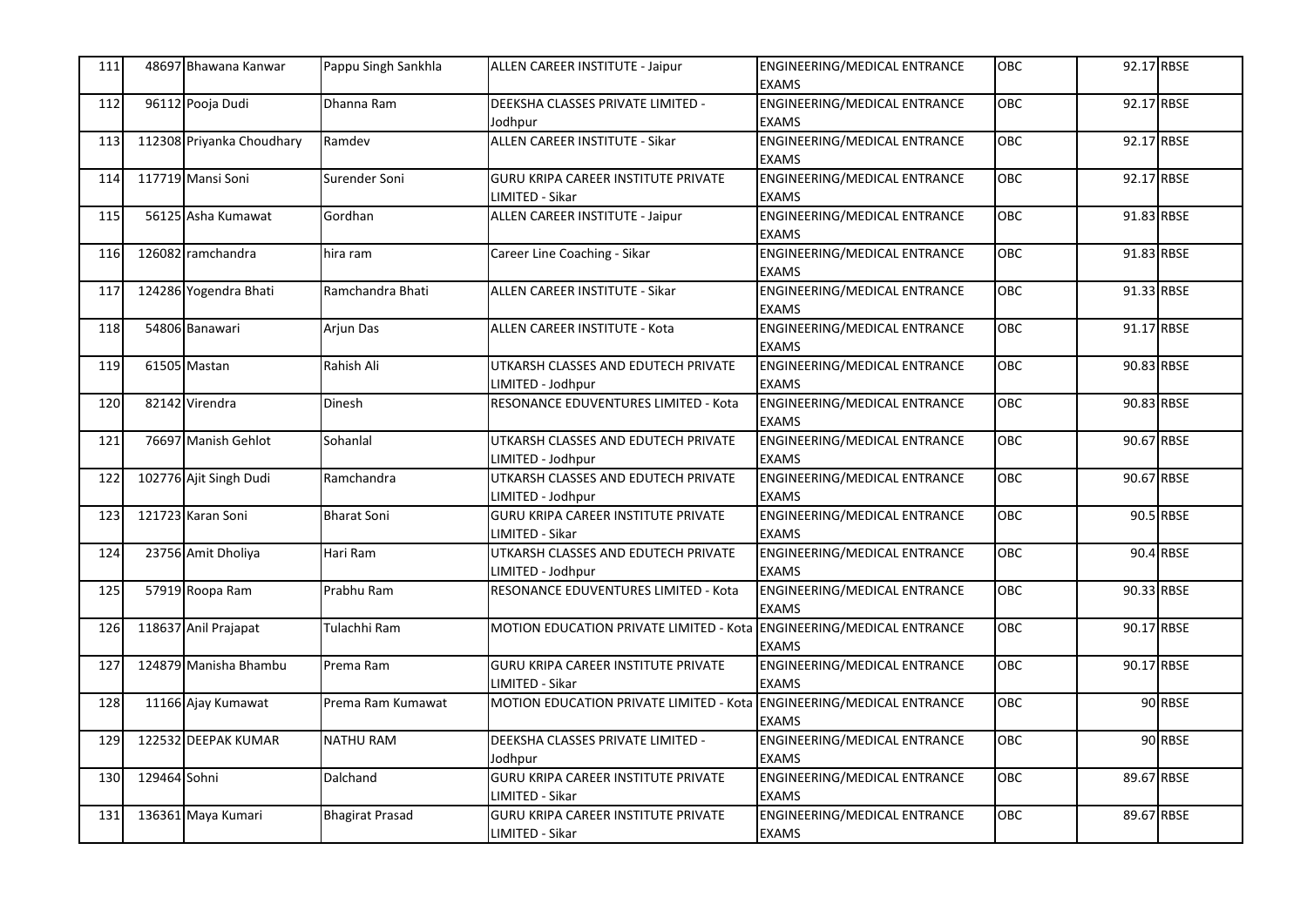| 132 |               | 7850 Lokesh Rav          | Rav Virendra Singh | Career Line Coaching - Sikar                                  | ENGINEERING/MEDICAL ENTRANCE<br><b>EXAMS</b>        | <b>OBC</b> |            | 89.5 RBSE |
|-----|---------------|--------------------------|--------------------|---------------------------------------------------------------|-----------------------------------------------------|------------|------------|-----------|
| 133 | 62052 Lila    |                          | Jivan Ram          | ALLEN CAREER INSTITUTE - Sikar                                | <b>ENGINEERING/MEDICAL ENTRANCE</b><br><b>EXAMS</b> | OBC        | 89.33 RBSE |           |
| 134 | 127005 Saloni |                          | Hari Prasad        | ALLEN CAREER INSTITUTE - Kota                                 | ENGINEERING/MEDICAL ENTRANCE<br><b>EXAMS</b>        | <b>OBC</b> | 89.33 RBSE |           |
| 135 |               | 138153 Tejashwani        | Ghanshyam          | <b>GURU KRIPA CAREER INSTITUTE PRIVATE</b><br>LIMITED - Sikar | ENGINEERING/MEDICAL ENTRANCE<br><b>EXAMS</b>        | OBC        | 89.17 RBSE |           |
| 136 |               | 27969 Tarun Prajapat     | Sohan Lal Prajapat | <b>GURU KRIPA CAREER INSTITUTE PRIVATE</b><br>IMITED - Sikar  | ENGINEERING/MEDICAL ENTRANCE<br><b>EXAMS</b>        | OBC        |            | 89 RBSE   |
| 137 |               | 40147 Jitendra Khokhar   | Ugma Ram           | Career Line Coaching - Sikar                                  | <b>ENGINEERING/MEDICAL ENTRANCE</b><br><b>EXAMS</b> | OBC        |            | 89 RBSE   |
| 138 | 61011 Pavan   |                          | Amrit Lal          | UTKARSH CLASSES AND EDUTECH PRIVATE<br>IMITED - Jodhpur       | ENGINEERING/MEDICAL ENTRANCE<br><b>EXAMS</b>        | OBC        |            | 89 RBSE   |
| 139 |               | 85682 Dinesh Kumar       | Rajal Ram          | <b>GURU KRIPA CAREER INSTITUTE PRIVATE</b><br>IMITED - Sikar  | ENGINEERING/MEDICAL ENTRANCE<br><b>EXAMS</b>        | OBC        |            | 89 RBSE   |
| 140 |               | 16138 Tanisha Kumawat    | Rajendra Kumar     | <b>CAREER POINT LIMITED - Kota</b>                            | ENGINEERING/MEDICAL ENTRANCE<br><b>EXAMS</b>        | OBC        | 88.67 RBSE |           |
| 141 |               | 134640 Tushar Jangid     | Hajaari Lal Jangid | CLG INSTITUTE - Jodhpur                                       | ENGINEERING/MEDICAL ENTRANCE<br><b>EXAMS</b>        | OBC        | 88.67 RBSE |           |
| 142 |               | 23965 Astha Chaudhary    | Hari Ram           | UTKARSH CLASSES AND EDUTECH PRIVATE<br>LIMITED - Jodhpur      | ENGINEERING/MEDICAL ENTRANCE<br><b>EXAMS</b>        | <b>OBC</b> |            | 88.5 RBSE |
| 143 |               | 104277 Bhavana Soni      | Khemchand          | Career Line Coaching - Sikar                                  | ENGINEERING/MEDICAL ENTRANCE<br><b>EXAMS</b>        | OBC        |            | 88.5 RBSE |
| 144 | 36541 jyoti   |                          | mahesh kumar       | UTKARSH CLASSES AND EDUTECH PRIVATE<br>LIMITED - Jodhpur      | ENGINEERING/MEDICAL ENTRANCE<br><b>EXAMS</b>        | OBC        | 88.33 RBSE |           |
| 145 |               | 65723 Jyoti Kachchawa    | Devi Lal           | CLG INSTITUTE - Jodhpur                                       | ENGINEERING/MEDICAL ENTRANCE<br><b>EXAMS</b>        | OBC        | 88.33 RBSE |           |
| 146 |               | 101980 Poonam Poonia     | Nemichand          | GURU KRIPA CAREER INSTITUTE PRIVATE<br>LIMITED - Sikar        | ENGINEERING/MEDICAL ENTRANCE<br><b>EXAMS</b>        | OBC        | 88.33 RBSE |           |
| 147 |               | 32682 Mahaveer Jangid    | Rameshwar Prasad   | ALLEN CAREER INSTITUTE - Kota                                 | ENGINEERING/MEDICAL ENTRANCE<br><b>EXAMS</b>        | <b>OBC</b> | 88.17 RBSE |           |
| 148 |               | 127617 Priyanka          | Pappu Ram          | ALLEN CAREER INSTITUTE - Sikar                                | <b>ENGINEERING/MEDICAL ENTRANCE</b><br><b>EXAMS</b> | OBC        | 87.67 RBSE |           |
| 149 |               | 4696 Sushil              | Shyam Lal          | CAREER POINT LIMITED - Kota                                   | ENGINEERING/MEDICAL ENTRANCE<br><b>EXAMS</b>        | OBC        |            | 87.5 RBSE |
| 150 |               | 89754 Shri Kishan Gahlot | Prem Chand         | UTKARSH CLASSES AND EDUTECH PRIVATE<br>IMITED - Jodhpur       | ENGINEERING/MEDICAL ENTRANCE<br><b>EXAMS</b>        | OBC        | 87.33 RBSE |           |
| 151 |               | 5045 Banwari Jangir      | Ramavatar          | CLG INSTITUTE - Pali                                          | ENGINEERING/MEDICAL ENTRANCE<br><b>EXAMS</b>        | OBC        | 87.17 RBSE |           |
| 152 |               | 107048 Pradeep Dudi      | Ramniwas           | Career Line Coaching - Sikar                                  | ENGINEERING/MEDICAL ENTRANCE<br><b>EXAMS</b>        | OBC        | 87.17 RBSE |           |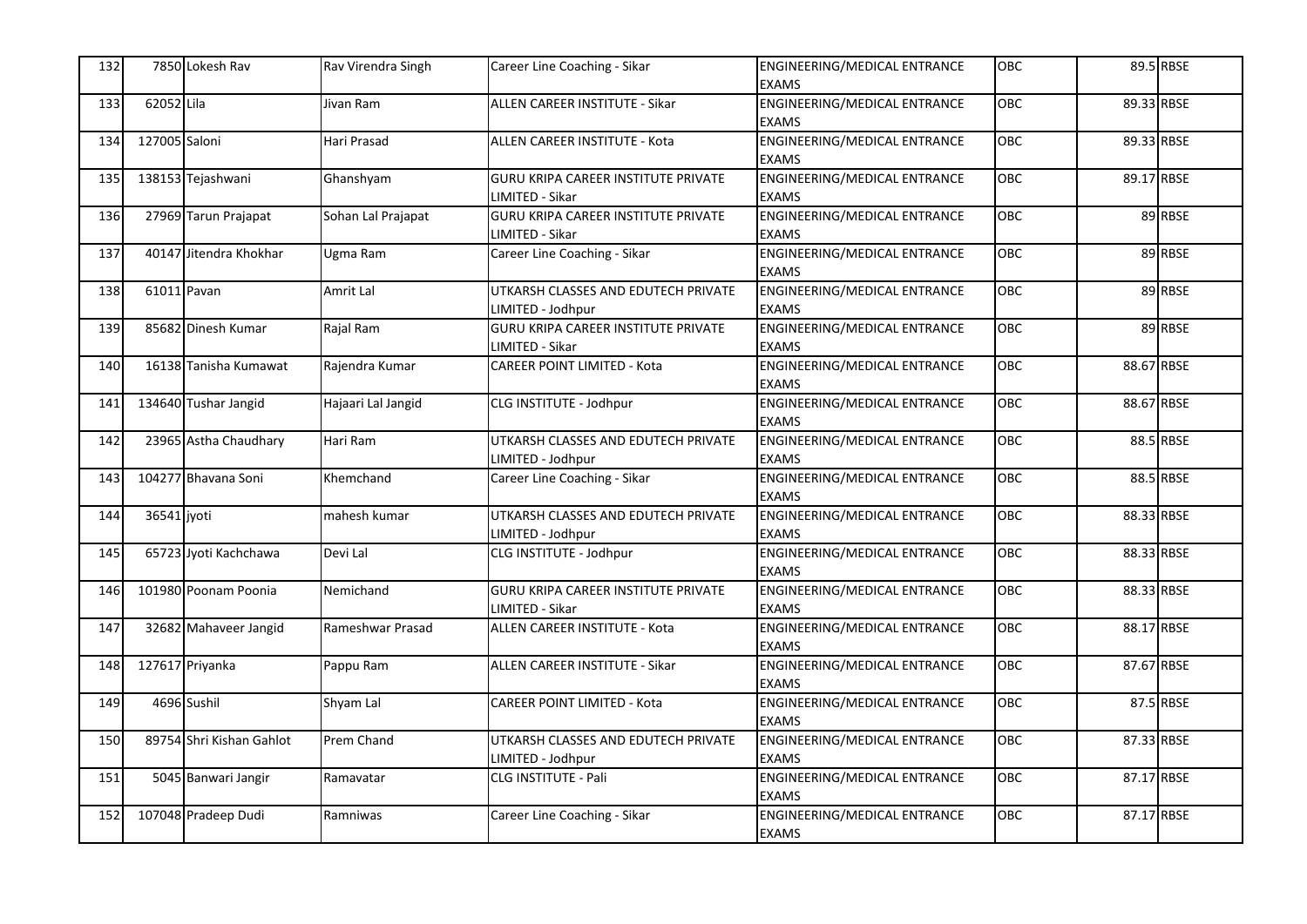| 153 | 37681 Jitendra    |                        | Ramesh Chandra     | MOTION EDUCATION PRIVATE LIMITED - Kota ENGINEERING/MEDICAL ENTRANCE | <b>EXAMS</b>                                 | <b>OBC</b> |            | 87 RBSE   |
|-----|-------------------|------------------------|--------------------|----------------------------------------------------------------------|----------------------------------------------|------------|------------|-----------|
| 154 | 127789 Urmila     |                        | Ramchandra         | <b>ALLEN CAREER INSTITUTE - Kota</b>                                 | ENGINEERING/MEDICAL ENTRANCE<br><b>EXAMS</b> | OBC        |            | 86.5 RBSE |
| 155 | 80321 Kamla       |                        | Chhotu Ram         | BCI-BINORI CAREER INSTITUTE Pvt.Ltd. Jaipur<br>Jaipur                | ENGINEERING/MEDICAL ENTRANCE<br><b>EXAMS</b> | OBC        | 86.17 RBSE |           |
| 156 |                   | 122175 Sarita Vishnoi  | Ramdev             | ALLEN CAREER INSTITUTE - Kota                                        | ENGINEERING/MEDICAL ENTRANCE<br><b>EXAMS</b> | OBC        | 86.17 RBSE |           |
| 157 |                   | 42353 Vikram Singh     | Rameshwar Singh    | UTKARSH CLASSES AND EDUTECH PRIVATE<br>LIMITED - Jodhpur             | ENGINEERING/MEDICAL ENTRANCE<br><b>EXAMS</b> | OBC        |            | 86 RBSE   |
| 158 |                   | 119384 Soniya Ghaswan  | Gopi Ram Ghaswan   | Career Line Coaching - Sikar                                         | ENGINEERING/MEDICAL ENTRANCE<br><b>EXAMS</b> | OBC        |            | 86 RBSE   |
| 159 | 116693 Ashvini    |                        | Jetharam Pachar    | Career Line Coaching - Sikar                                         | ENGINEERING/MEDICAL ENTRANCE<br><b>EXAMS</b> | <b>OBC</b> | 85.83 RBSE |           |
| 160 |                   | 137228 Nikita Jangid   | Krishan Ghawari    | <b>GURU KRIPA CAREER INSTITUTE PRIVATE</b><br>LIMITED - Sikar        | ENGINEERING/MEDICAL ENTRANCE<br><b>EXAMS</b> | OBC        | 85.68 CBSE |           |
| 161 | 127222 Anila      |                        | Chena Ram          | <b>GURU KRIPA CAREER INSTITUTE PRIVATE</b><br>LIMITED - Sikar        | ENGINEERING/MEDICAL ENTRANCE<br><b>EXAMS</b> | OBC        | 85.67 RBSE |           |
| 162 | 114441 K Priyanka |                        | Jodharam           | Career Line Coaching - Sikar                                         | ENGINEERING/MEDICAL ENTRANCE<br><b>EXAMS</b> | OBC        |            | 85.5 RBSE |
| 163 |                   | 67882 Rajendra Urad    | Ghasi Ram          | UTKARSH CLASSES AND EDUTECH PRIVATE<br>LIMITED - Jodhpur             | ENGINEERING/MEDICAL ENTRANCE<br><b>EXAMS</b> | <b>OBC</b> | 85.17 RBSE |           |
| 164 | 100607 Priyanshu  |                        | Ompraksh Soni      | <b>GURU KRIPA CAREER INSTITUTE PRIVATE</b><br>LIMITED - Sikar        | ENGINEERING/MEDICAL ENTRANCE<br><b>EXAMS</b> | OBC        | 85.17 RBSE |           |
| 165 |                   | 111835 Khushi Saini    | Rajuram Kachhawa   | Career Line Coaching - Sikar                                         | ENGINEERING/MEDICAL ENTRANCE<br><b>EXAMS</b> | <b>OBC</b> | 85.17 RBSE |           |
| 166 | 124353 Bindu      |                        | Banshiram          | <b>GURU KRIPA CAREER INSTITUTE PRIVATE</b><br>LIMITED - Sikar        | ENGINEERING/MEDICAL ENTRANCE<br><b>EXAMS</b> | OBC        | 85.17 RBSE |           |
| 167 |                   | 19290 Ghanshyam        | Hanuman            | UTKARSH CLASSES AND EDUTECH PRIVATE<br>LIMITED - Jodhpur             | ENGINEERING/MEDICAL ENTRANCE<br><b>EXAMS</b> | <b>OBC</b> |            | 85 RBSE   |
| 168 |                   | 136347 Akha Ram Jangu  | Aasharam           | <b>GURU KRIPA CAREER INSTITUTE PRIVATE</b><br>LIMITED - Sikar        | ENGINEERING/MEDICAL ENTRANCE<br><b>EXAMS</b> | <b>OBC</b> |            | 85 RBSE   |
| 169 |                   | 6860 Kuldeep Choudhary | <b>Bhanwar Lal</b> | UTKARSH CLASSES AND EDUTECH PRIVATE<br>LIMITED - Jodhpur             | ENGINEERING/MEDICAL ENTRANCE<br><b>EXAMS</b> | OBC        | 84.83 RBSE |           |
| 170 |                   | 73092 Shabana Bano     | Mohammed Ali       | ALLEN CAREER INSTITUTE - Kota                                        | ENGINEERING/MEDICAL ENTRANCE<br><b>EXAMS</b> | OBC        | 84.83 RBSE |           |
| 171 | 66800 Sunil       |                        | Bhanwar Lal        | UTKARSH CLASSES AND EDUTECH PRIVATE<br>IMITED - Jodhpur              | ENGINEERING/MEDICAL ENTRANCE<br><b>EXAMS</b> | OBC        | 84.67 RBSE |           |
| 172 | 90364 Narpat      |                        | Ramniwas           | <b>GURU KRIPA CAREER INSTITUTE PRIVATE</b><br>LIMITED - Sikar        | ENGINEERING/MEDICAL ENTRANCE<br><b>EXAMS</b> | <b>OBC</b> | 84.67 RBSE |           |
| 173 |                   | 114657 Sonam Prajapat  | Sohan Lal Prajapat | GURU KRIPA CAREER INSTITUTE PRIVATE<br>LIMITED - Sikar               | ENGINEERING/MEDICAL ENTRANCE<br><b>EXAMS</b> | OBC        | 84.67 RBSE |           |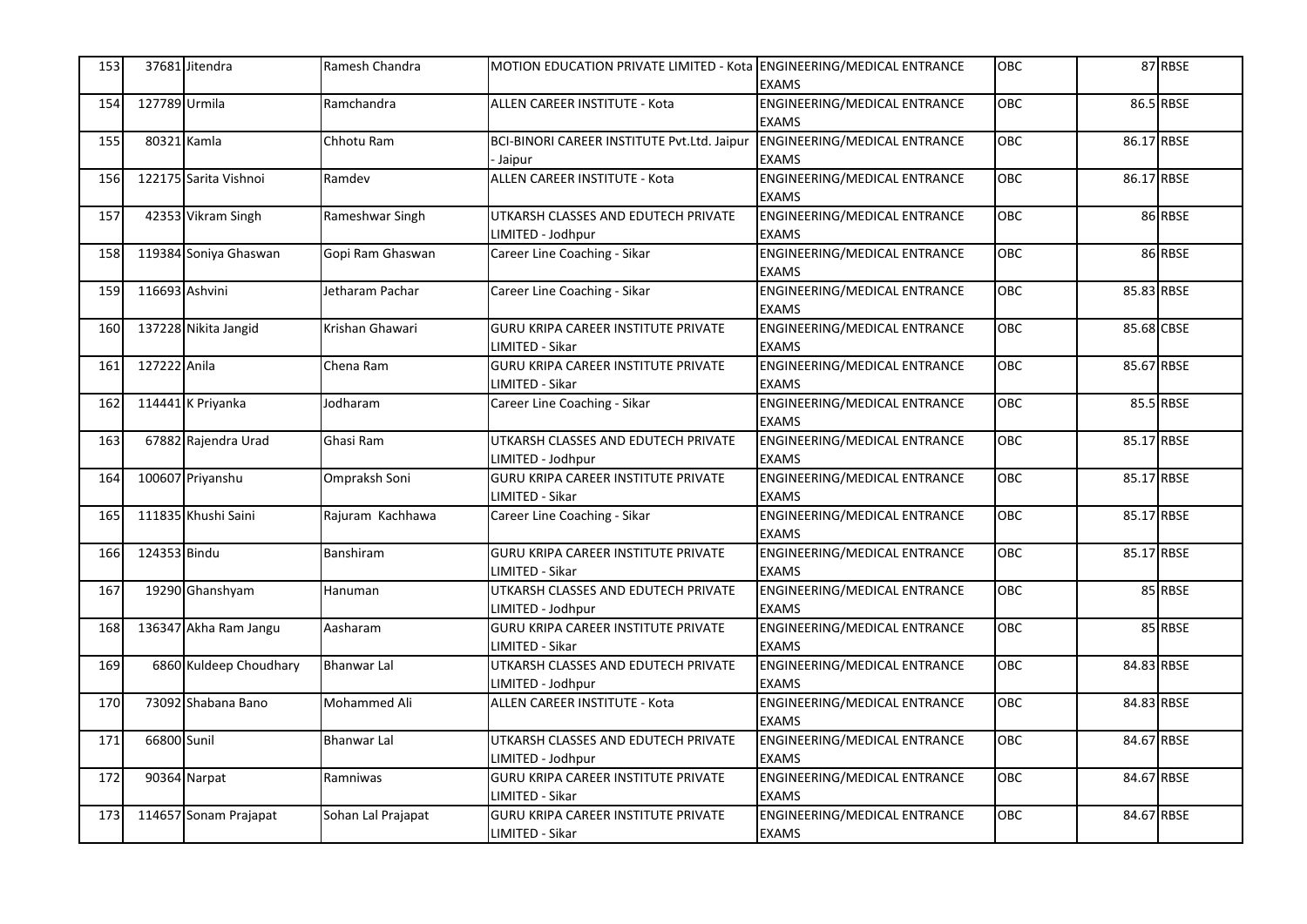| 174 |              | 25473 Ramprtap           | <b>Govind Singh</b> | UTKARSH CLASSES AND EDUTECH PRIVATE<br>IMITED - Jodhpur       | ENGINEERING/MEDICAL ENTRANCE<br><b>EXAMS</b>        | <b>OBC</b>      |            | 84.5 RBSE |
|-----|--------------|--------------------------|---------------------|---------------------------------------------------------------|-----------------------------------------------------|-----------------|------------|-----------|
| 175 |              | 108719 Maina Choudhary   | Shaitana Ram        | GURU KRIPA CAREER INSTITUTE PRIVATE<br>LIMITED - Sikar        | ENGINEERING/MEDICAL ENTRANCE<br><b>EXAMS</b>        | <b>OBC</b>      |            | 84.5 RBSE |
| 176 |              | 126253 Anil Mundel       | Omprakash           | <b>GURU KRIPA CAREER INSTITUTE PRIVATE</b><br>LIMITED - Sikar | <b>ENGINEERING/MEDICAL ENTRANCE</b><br><b>EXAMS</b> | OBC             | 84.42 CBSE |           |
| 177 | 13695 Neetu  |                          | Jagdish Prasad      | CLG INSTITUTE - Pali                                          | ENGINEERING/MEDICAL ENTRANCE<br><b>EXAMS</b>        | <b>OBC</b>      | 84.35 RBSE |           |
| 178 |              | 49045 Pratiksha Dewal    | Kailash Dewal       | ALLEN CAREER INSTITUTE - Kota                                 | <b>ENGINEERING/MEDICAL ENTRANCE</b><br><b>EXAMS</b> | OBC             | 84.17 RBSE |           |
| 179 |              | 103601 kiran kanwar      | keshu singh         | UTKARSH CLASSES AND EDUTECH PRIVATE<br>LIMITED - Jodhpur      | ENGINEERING/MEDICAL ENTRANCE<br><b>EXAMS</b>        | <b>OBC</b>      | 84.17 RBSE |           |
| 180 |              | 22577 Pooja Dukiya       | Ram Niwas Dukiya    | <b>ALLEN CAREER INSTITUTE - Kota</b>                          | ENGINEERING/MEDICAL ENTRANCE<br><b>EXAMS</b>        | <b>OBC</b>      | 83.88 CBSE |           |
| 181 |              | 16802 Gautam Tanwar      | Premraj Tanwar      | DEEKSHA CLASSES PRIVATE LIMITED -<br>Jodhpur                  | ENGINEERING/MEDICAL ENTRANCE<br><b>EXAMS</b>        | <b>OBC</b>      | 83.83 RBSE |           |
| 182 |              | 134229 Priyanka Vaishnav | Mool Chand          | GURU KRIPA CAREER INSTITUTE PRIVATE<br>LIMITED - Sikar        | ENGINEERING/MEDICAL ENTRANCE<br><b>EXAMS</b>        | OBC             | 83.83 RBSE |           |
| 183 |              | 136716 Rameshwari        | Hema Ram            | Career Line Coaching - Sikar                                  | ENGINEERING/MEDICAL ENTRANCE<br><b>EXAMS</b>        | OBC             | 83.83 RBSE |           |
| 184 |              | 44982 Govind Mali        | Amar Chand          | UTKARSH CLASSES AND EDUTECH PRIVATE<br>LIMITED - Jodhpur      | ENGINEERING/MEDICAL ENTRANCE<br><b>EXAMS</b>        | <b>OBC</b>      | 83.67 RBSE |           |
| 185 |              | 71327 KAILASH            | isar ram            | ALLEN CAREER INSTITUTE - Sikar                                | ENGINEERING/MEDICAL ENTRANCE<br><b>EXAMS</b>        | <b>SBC</b>      | 89.83 RBSE |           |
| 186 |              | 103587 Surendra          | Gulab               | <b>GURU KRIPA CAREER INSTITUTE PRIVATE</b><br>LIMITED - Sikar | ENGINEERING/MEDICAL ENTRANCE<br><b>EXAMS</b>        | <b>SC</b>       | 96.83 RBSE |           |
| 187 |              | 6358 Manish Panwar       | Shyama Ram          | UTKARSH CLASSES AND EDUTECH PRIVATE<br>LIMITED - Jodhpur      | ENGINEERING/MEDICAL ENTRANCE<br><b>EXAMS</b>        | SC              | 96.17 RBSE |           |
| 188 |              | 52921 Surendra           | Hukama Ram          | UTKARSH CLASSES AND EDUTECH PRIVATE<br>LIMITED - Jodhpur      | ENGINEERING/MEDICAL ENTRANCE<br><b>EXAMS</b>        | $\overline{SC}$ |            | 93 RBSE   |
| 189 |              | 48695 Priyanka Bakrej    | Hanuman Ram         | ALLEN CAREER INSTITUTE - Sikar                                | ENGINEERING/MEDICAL ENTRANCE<br><b>EXAMS</b>        | SC              |            | 92.5 RBSE |
| 190 |              | 128036 Pooja Meghwal     | Sagar Ram           | GURU KRIPA CAREER INSTITUTE PRIVATE<br>LIMITED - Sikar        | ENGINEERING/MEDICAL ENTRANCE<br><b>EXAMS</b>        | <b>SC</b>       | 92.17 RBSE |           |
| 191 |              | 91580 Ranjeet Chauhan    | Shobhagmal          | ALLEN CAREER INSTITUTE - Jaipur                               | ENGINEERING/MEDICAL ENTRANCE<br><b>EXAMS</b>        | SC              |            | 92 RBSE   |
| 192 | 96207 Saloni |                          | Rameshwar Lal       | GURU KRIPA CAREER INSTITUTE PRIVATE<br>LIMITED - Sikar        | ENGINEERING/MEDICAL ENTRANCE<br><b>EXAMS</b>        | SC              |            | 92 RBSE   |
| 193 | 55733 Kiran  |                          | Bhanwarlal          | GURU KRIPA CAREER INSTITUTE PRIVATE<br>LIMITED - Sikar        | ENGINEERING/MEDICAL ENTRANCE<br><b>EXAMS</b>        | <b>SC</b>       | 90.83 RBSE |           |
| 194 |              | 106211 Sunil Verma       | Nanu Ram            | ALLEN CAREER INSTITUTE - Sikar                                | ENGINEERING/MEDICAL ENTRANCE<br><b>EXAMS</b>        | <b>SC</b>       | 90.33 RBSE |           |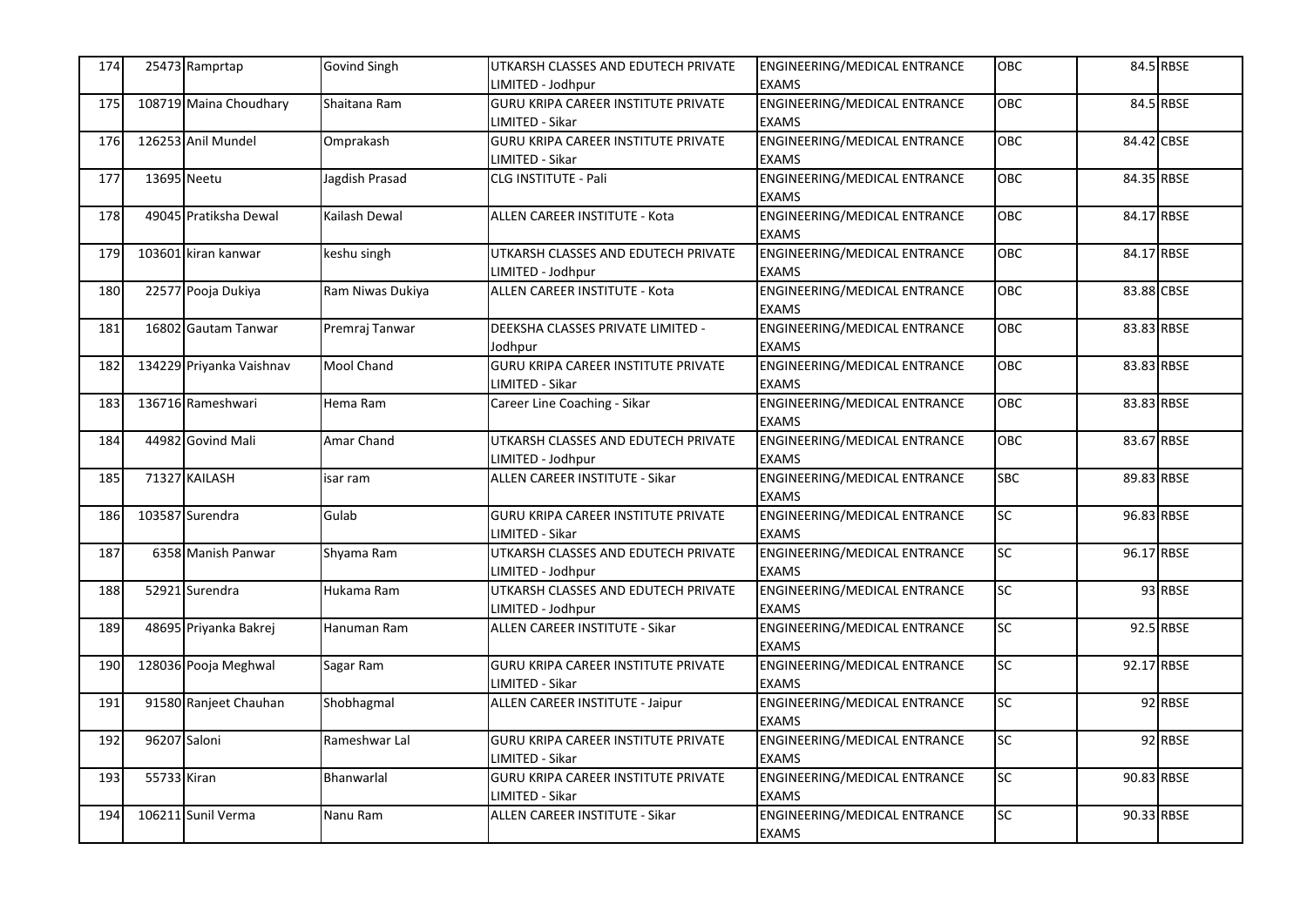| 195 | 18169 Mohit Nawal    |                       | Sunil Kumar Nawal  | RESONANCE EDUVENTURES LIMITED - Kota                          | ENGINEERING/MEDICAL ENTRANCE<br><b>EXAMS</b> | <b>SC</b>       |            | 90 RBSE   |
|-----|----------------------|-----------------------|--------------------|---------------------------------------------------------------|----------------------------------------------|-----------------|------------|-----------|
| 196 | 65553 Ruparam        |                       | Jagdish            | ALLEN CAREER INSTITUTE - Jaipur                               | ENGINEERING/MEDICAL ENTRANCE<br><b>EXAMS</b> | $\overline{SC}$ | 89.67 RBSE |           |
| 197 | 135672 Sahadev       |                       | Saturam            | <b>GURU KRIPA CAREER INSTITUTE PRIVATE</b><br>LIMITED - Sikar | ENGINEERING/MEDICAL ENTRANCE<br><b>EXAMS</b> | <b>SC</b>       |            | 89.5 RBSE |
| 198 | 62037 Dipak Kumar    |                       | Rameshwar Lal      | ALLEN CAREER INSTITUTE - Kota                                 | ENGINEERING/MEDICAL ENTRANCE<br><b>EXAMS</b> | <b>SC</b>       |            | 89.2 RBSE |
| 199 | 75656 Kanu Priya     |                       | <b>Bhanwar Lal</b> | <b>GURU KRIPA CAREER INSTITUTE PRIVATE</b><br>LIMITED - Sikar | ENGINEERING/MEDICAL ENTRANCE<br><b>EXAMS</b> | <b>SC</b>       | 88.83 RBSE |           |
| 200 | 107314 Babu Ram      |                       | Fata Ram           | UTKARSH CLASSES AND EDUTECH PRIVATE<br>LIMITED - Jodhpur      | ENGINEERING/MEDICAL ENTRANCE<br><b>EXAMS</b> | SC              | 88.67 RBSE |           |
| 201 |                      | 6626 Harendra Meghwal | Dharu Ram          | UTKARSH CLASSES AND EDUTECH PRIVATE<br>LIMITED - Jodhpur      | ENGINEERING/MEDICAL ENTRANCE<br><b>EXAMS</b> | <b>SC</b>       |            | 87.5 RBSE |
| 202 |                      | 68399 Rajendra Mehra  | Girdhari Ram       | Career Line Coaching - Sikar                                  | ENGINEERING/MEDICAL ENTRANCE<br><b>EXAMS</b> | <b>SC</b>       | 87.33 RBSE |           |
| 203 |                      | 98890 Priyanka Gandhi | Ramniwas           | <b>GURU KRIPA CAREER INSTITUTE PRIVATE</b><br>LIMITED - Sikar | ENGINEERING/MEDICAL ENTRANCE<br><b>EXAMS</b> | <b>SC</b>       |            | 87 RBSE   |
| 204 | 35424 devaram        |                       | baluram            | UTKARSH CLASSES AND EDUTECH PRIVATE<br>LIMITED - Jodhpur      | ENGINEERING/MEDICAL ENTRANCE<br><b>EXAMS</b> | $\overline{SC}$ | 86.83 RBSE |           |
| 205 | 43601 Diyali Devi    |                       | Bajarang Lal       | UTKARSH CLASSES AND EDUTECH PRIVATE<br>LIMITED - Jodhpur      | ENGINEERING/MEDICAL ENTRANCE<br><b>EXAMS</b> | $\overline{SC}$ |            | 86.5 RBSE |
| 206 | 52098 Jyoti Jajoriya |                       | Mishari Lal        | UTKARSH CLASSES AND EDUTECH PRIVATE<br>LIMITED - Jodhpur      | ENGINEERING/MEDICAL ENTRANCE<br><b>EXAMS</b> | <b>SC</b>       |            | 86.5 RBSE |
| 207 | 24425 Bajrang Lal    |                       | Surja Ram          | UTKARSH CLASSES AND EDUTECH PRIVATE<br>LIMITED - Jodhpur      | ENGINEERING/MEDICAL ENTRANCE<br><b>EXAMS</b> | $\overline{SC}$ | 85.33 RBSE |           |
| 208 | 41969 Dinesh         |                       | Oma Ram            | UTKARSH CLASSES AND EDUTECH PRIVATE<br>LIMITED - Jodhpur      | ENGINEERING/MEDICAL ENTRANCE<br><b>EXAMS</b> | SC              | 84.17 RBSE |           |
| 209 |                      | 78176 Vishal Chawla   | Chhitar Mal Chawla | UTKARSH CLASSES AND EDUTECH PRIVATE<br>LIMITED - Jodhpur      | ENGINEERING/MEDICAL ENTRANCE<br><b>EXAMS</b> | $\overline{SC}$ | 84.17 RBSE |           |
| 210 | 134783 Pooja         |                       | Sahadev Ram        | <b>GURU KRIPA CAREER INSTITUTE PRIVATE</b><br>LIMITED - Sikar | ENGINEERING/MEDICAL ENTRANCE<br><b>EXAMS</b> | SC              | 84.17 RBSE |           |
| 211 | 43005 vivek          |                       | hari ram           | UTKARSH CLASSES AND EDUTECH PRIVATE<br>LIMITED - Jodhpur      | ENGINEERING/MEDICAL ENTRANCE<br><b>EXAMS</b> | <b>SC</b>       |            | 83.5 RBSE |
| 212 | 18772 Kiran Regar    |                       | Chhagan Lal        | UTKARSH CLASSES AND EDUTECH PRIVATE<br>LIMITED - Jodhpur      | ENGINEERING/MEDICAL ENTRANCE<br><b>EXAMS</b> | $\overline{SC}$ | 83.33 RBSE |           |
| 213 | 98430 Bhanwari       |                       | Gena Ram           | ALLEN CAREER INSTITUTE - Kota                                 | ENGINEERING/MEDICAL ENTRANCE<br><b>EXAMS</b> | SC              | 83.33 RBSE |           |
| 214 | 123800 Diparam       |                       | Pokarramm          | <b>GURU KRIPA CAREER INSTITUTE PRIVATE</b><br>LIMITED - Sikar | ENGINEERING/MEDICAL ENTRANCE<br><b>EXAMS</b> | <b>SC</b>       | 83.33 RBSE |           |
| 215 | 69854 Saloni Punar   |                       | Jetha Ram Punar    | GURU KRIPA CAREER INSTITUTE PRIVATE<br>LIMITED - Sikar        | ENGINEERING/MEDICAL ENTRANCE<br><b>EXAMS</b> | SC              | 83.17 RBSE |           |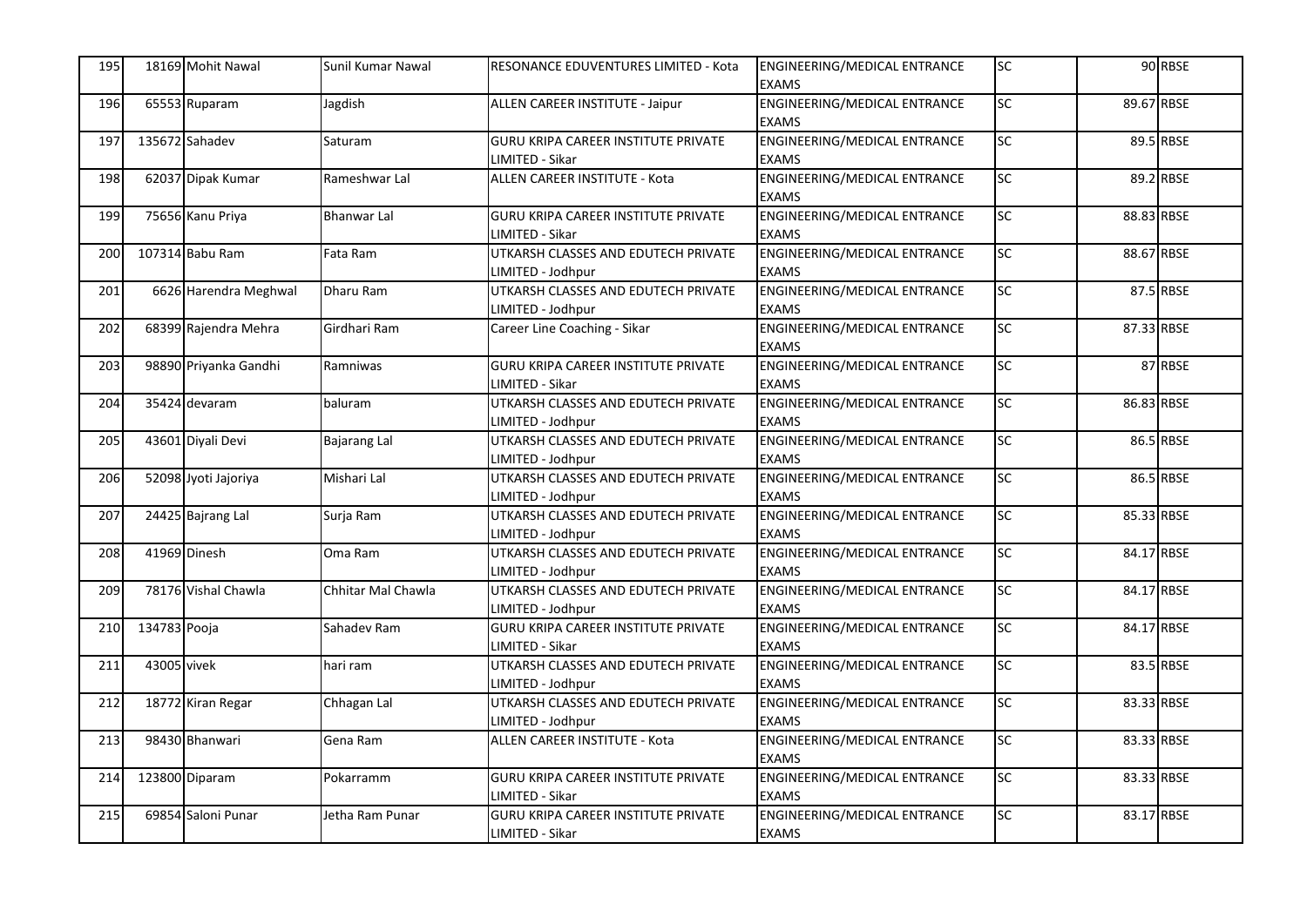| 216 |               | 43807 raj shree                    | raju ram mehara    | CLG INSTITUTE - Jodhpur                                                                     | ENGINEERING/MEDICAL ENTRANCE<br><b>EXAMS</b>        | <b>SC</b> |            | 83 RBSE           |
|-----|---------------|------------------------------------|--------------------|---------------------------------------------------------------------------------------------|-----------------------------------------------------|-----------|------------|-------------------|
| 217 |               | 120332 narendra meghwal            | jagdish prasad     | Career Line Coaching - Sikar                                                                | ENGINEERING/MEDICAL ENTRANCE<br><b>EXAMS</b>        | SC        | 82.83 RBSE |                   |
| 218 |               | 19056 Chain Prakash                | Jeewan Ram         | ALLEN CAREER INSTITUTE - Kota                                                               | ENGINEERING/MEDICAL ENTRANCE<br><b>EXAMS</b>        | SC        | 82.33 RBSE |                   |
| 219 |               | 104374 Premaram                    | Gainaram           | RESONANCE EDUVENTURES LIMITED - Kota                                                        | ENGINEERING/MEDICAL ENTRANCE<br><b>EXAMS</b>        | <b>SC</b> |            | 82 RBSE           |
| 220 | 119813 Devraj |                                    | Nemichand          | GURU KRIPA CAREER INSTITUTE PRIVATE<br>LIMITED - Sikar                                      | ENGINEERING/MEDICAL ENTRANCE<br><b>EXAMS</b>        | SC        |            | 82 RBSE           |
| 221 |               | 135354 Harendra                    | Bhojraj            | GURU KRIPA CAREER INSTITUTE PRIVATE<br>LIMITED - Sikar                                      | ENGINEERING/MEDICAL ENTRANCE<br><b>EXAMS</b>        | SC        | 81.67 RBSE |                   |
| 222 |               | 104466 Khushboo Sankhala           | Nand Lal           | <b>ALLEN CAREER INSTITUTE - Jaipur</b>                                                      | ENGINEERING/MEDICAL ENTRANCE<br><b>EXAMS</b>        | SC        |            | 81.5 RBSE         |
| 223 |               | 135108 Sakshi Khorwal              | Omaprakash         | ALLEN CAREER INSTITUTE - Sikar                                                              | ENGINEERING/MEDICAL ENTRANCE<br><b>EXAMS</b>        | <b>SC</b> |            | 81 CBSE           |
| 224 |               | 98611 Khushee Gothwal              | Shrwan Ram Gothwal | GURU KRIPA CAREER INSTITUTE PRIVATE<br>LIMITED - Sikar                                      | ENGINEERING/MEDICAL ENTRANCE<br><b>EXAMS</b>        | SC        | 80.33 RBSE |                   |
| 225 |               | 43879 Rahul Regar                  | Kaluram            | MOTION EDUCATION PRIVATE LIMITED - Kota ENGINEERING/MEDICAL ENTRANCE                        | <b>EXAMS</b>                                        | SC        |            | 80 RBSE           |
| 226 |               | 54905 Sahi Ram Chouhan             | Hari Ram           | ALLEN CAREER INSTITUTE - Jaipur                                                             | ENGINEERING/MEDICAL ENTRANCE<br><b>EXAMS</b>        | SC        |            | 79.8 RBSE         |
| 227 |               | 13540 Mahesh                       | Narasi Ram         | CLG INSTITUTE - Jodhpur                                                                     | ENGINEERING/MEDICAL ENTRANCE<br><b>EXAMS</b>        | <b>SC</b> |            | 79.5 RBSE         |
| 228 |               | 138423 Anita Meghwwal              | Omprakash          | Career Line Coaching - Sikar                                                                | <b>ENGINEERING/MEDICAL ENTRANCE</b><br><b>EXAMS</b> | SC        | 79.33 RBSE |                   |
| 229 |               | 19019 Lucky Omprakash<br>Munpuriya | Omprakash          | ROYAL OXFORD EDUCATION AND WELFARE<br>SOCIETY(ROEWS)/ROYAL OXFORD INSTITUTE EXAMS<br>Jaipur | ENGINEERING/MEDICAL ENTRANCE                        | SC        |            | <b>79.2 OTHER</b> |
| 230 |               | 122468 Sudhir Khemada              | Ganpat Ram Khemada | GURU KRIPA CAREER INSTITUTE PRIVATE<br>LIMITED - Sikar                                      | ENGINEERING/MEDICAL ENTRANCE<br><b>EXAMS</b>        | <b>SC</b> |            | 79 RBSE           |
| 231 |               | 12841 Abhishek Barupal             | Prakash Chand      | ALLEN CAREER INSTITUTE - Sikar                                                              | ENGINEERING/MEDICAL ENTRANCE<br><b>EXAMS</b>        | <b>SC</b> | 78.67 RBSE |                   |
| 232 |               | 52396 Chena Ram Bawari             | Mula Ram Bawari    | CLG INSTITUTE - Pali                                                                        | ENGINEERING/MEDICAL ENTRANCE<br><b>EXAMS</b>        | <b>SC</b> | 78.67 RBSE |                   |
| 233 |               | 17645 Harshita Jatoliya            | Ramesh Kumar       | CLG INSTITUTE - Pali                                                                        | ENGINEERING/MEDICAL ENTRANCE<br><b>EXAMS</b>        | SC        | 78.33 RBSE |                   |
| 234 |               | 131926 Rohitaraj Khorwal           | Omaprakash         | ALLEN CAREER INSTITUTE - Sikar                                                              | ENGINEERING/MEDICAL ENTRANCE<br><b>EXAMS</b>        | <b>SC</b> | 78.33 RBSE |                   |
| 235 |               | 138410 Usha Kumari                 | Chena Ram          | <b>GURU KRIPA CAREER INSTITUTE PRIVATE</b><br>LIMITED - Sikar                               | ENGINEERING/MEDICAL ENTRANCE<br><b>EXAMS</b>        | SC        | 78.17 RBSE |                   |
| 236 |               | 23150 Premchand Khorwal            | Heera Lal          | DEEKSHA CLASSES PRIVATE LIMITED -<br>Jodhpur                                                | ENGINEERING/MEDICAL ENTRANCE<br><b>EXAMS</b>        | SC        | 77.83 RBSE |                   |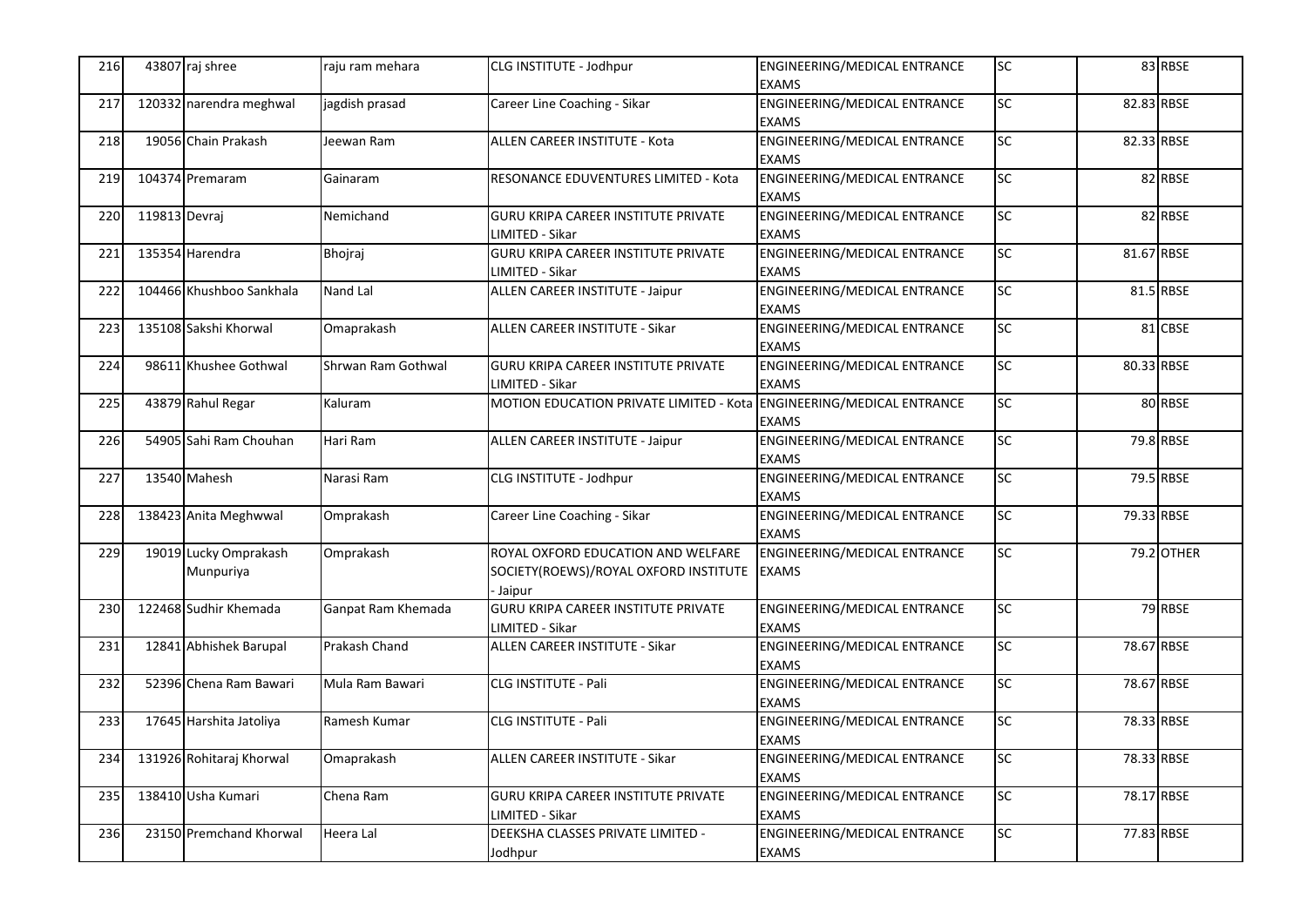| 237 |               | 128083 Janhvi Gothwal  | Rajesh                  | ALLEN CAREER INSTITUTE - Jaipur                                                             | ENGINEERING/MEDICAL ENTRANCE<br><b>EXAMS</b>        | <b>SC</b>       | 77.67 RBSE |           |
|-----|---------------|------------------------|-------------------------|---------------------------------------------------------------------------------------------|-----------------------------------------------------|-----------------|------------|-----------|
| 238 |               | 60757 Suresh Meghwal   | Ruga Ram                | UTKARSH CLASSES AND EDUTECH PRIVATE<br>LIMITED - Jodhpur                                    | ENGINEERING/MEDICAL ENTRANCE<br><b>EXAMS</b>        | SC              |            | 77.5 RBSE |
| 239 | 35613 Vishal  |                        | Jagdish Ram             | MOTION EDUCATION PRIVATE LIMITED - Kota ENGINEERING/MEDICAL ENTRANCE                        | <b>EXAMS</b>                                        | SC              |            | 76.5 RBSE |
| 240 |               | 22522 Mahendra Ram     | <b>Bhanwar Lal</b>      | UTKARSH CLASSES AND EDUTECH PRIVATE<br>LIMITED - Jodhpur                                    | ENGINEERING/MEDICAL ENTRANCE<br><b>EXAMS</b>        | <b>SC</b>       |            | 76 RBSE   |
| 241 |               | 56662 Manoj Meghwal    | Nemaram Meghwal         | ALLEN CAREER INSTITUTE - Sikar                                                              | ENGINEERING/MEDICAL ENTRANCE<br><b>EXAMS</b>        | SC              |            | 76 RBSE   |
| 242 |               | 71027 Kanchan Kumari   | Nathu Ram               | Meritto Educare Pvt Ltd - Jaipur                                                            | ENGINEERING/MEDICAL ENTRANCE<br><b>EXAMS</b>        | SC              |            | 76 RBSE   |
| 243 |               | 42471 Shiwani          | Ramratan Kataria        | UTKARSH CLASSES AND EDUTECH PRIVATE<br>LIMITED - Jodhpur                                    | ENGINEERING/MEDICAL ENTRANCE<br><b>EXAMS</b>        | SC              | 75.83 RBSE |           |
| 244 |               | 47417 Nemichand Bohra  | <b>Babulal Bohra</b>    | UTKARSH CLASSES AND EDUTECH PRIVATE<br>LIMITED - Jodhpur                                    | ENGINEERING/MEDICAL ENTRANCE<br><b>EXAMS</b>        | <b>SC</b>       | 75.33 RBSE |           |
| 245 |               | 118601 Mahendra Verma  | Nopa Ram Meghwal        | GURU KRIPA CAREER INSTITUTE PRIVATE<br>LIMITED - Sikar                                      | ENGINEERING/MEDICAL ENTRANCE<br><b>EXAMS</b>        | SC              | 75.17 RBSE |           |
| 246 |               | 110940 Kalu Ram        | Navaratan               | Career Line Coaching - Sikar                                                                | ENGINEERING/MEDICAL ENTRANCE<br><b>EXAMS</b>        | SC <sub>1</sub> |            | 75 OTHER  |
| 247 |               | 66549 Nishant Parihar  | Shreeniwas Parihar      | GURU KRIPA CAREER INSTITUTE PRIVATE<br>LIMITED - Sikar                                      | ENGINEERING/MEDICAL ENTRANCE<br><b>EXAMS</b>        | SC              | 74.67 RBSE |           |
| 248 |               | 89289 Ankit Chawla     | <b>Bhagchand Chawla</b> | UTKARSH CLASSES AND EDUTECH PRIVATE<br>LIMITED - Jodhpur                                    | ENGINEERING/MEDICAL ENTRANCE<br><b>EXAMS</b>        | SC              |            | 73.8 CBSE |
| 249 | 134480 Nikita |                        | Hajari Ram              | <b>ALLEN CAREER INSTITUTE - Sikar</b>                                                       | <b>ENGINEERING/MEDICAL ENTRANCE</b><br><b>EXAMS</b> | $\overline{SC}$ |            | 73.5 RBSE |
| 250 |               | 19749 Rajuram Dhart    | Mula Ram                | ROYAL OXFORD EDUCATION AND WELFARE<br>SOCIETY(ROEWS)/ROYAL OXFORD INSTITUTE EXAMS<br>Jaipur | ENGINEERING/MEDICAL ENTRANCE                        | $\overline{SC}$ | 73.17 RBSE |           |
| 251 | 108555 Vinod  |                        | <b>Bhnwar Lal</b>       | <b>GURU KRIPA CAREER INSTITUTE PRIVATE</b><br>LIMITED - Sikar                               | ENGINEERING/MEDICAL ENTRANCE<br><b>EXAMS</b>        | <b>SC</b>       |            | 73 RBSE   |
| 252 | 44718 Suraj   |                        | Sukhdev                 | UTKARSH CLASSES AND EDUTECH PRIVATE<br>LIMITED - Jodhpur                                    | ENGINEERING/MEDICAL ENTRANCE<br><b>EXAMS</b>        | <b>SC</b>       | 72.72 CBSE |           |
| 253 |               | 87753 Sanwar Lal       | <b>Baldev Ram</b>       | UTKARSH CLASSES AND EDUTECH PRIVATE<br>LIMITED - Jodhpur                                    | ENGINEERING/MEDICAL ENTRANCE<br><b>EXAMS</b>        | SC              |            | 72 RBSE   |
| 254 |               | 109882 rajesh panwar   | arjun ram               | UTKARSH CLASSES AND EDUTECH PRIVATE<br>LIMITED - Jodhpur                                    | ENGINEERING/MEDICAL ENTRANCE<br><b>EXAMS</b>        | SC              | 71.17 RBSE |           |
| 255 |               | 5116 Surendra Nayak    | Chanda Ram              | UTKARSH CLASSES AND EDUTECH PRIVATE<br>LIMITED - Jodhpur                                    | ENGINEERING/MEDICAL ENTRANCE<br><b>EXAMS</b>        | <b>SC</b>       |            | 71 RBSE   |
| 256 |               | 32942 Virendra Meghwal | Nanuram                 | UTKARSH CLASSES AND EDUTECH PRIVATE<br>LIMITED - Jodhpur                                    | ENGINEERING/MEDICAL ENTRANCE<br><b>EXAMS</b>        | $\overline{SC}$ |            | 71 RBSE   |
| 257 |               | 94872 Kiran Verma      | Raju Ram                | Aakash Educational Services Limited - Jaipur                                                | ENGINEERING/MEDICAL ENTRANCE<br><b>EXAMS</b>        | SC              | 70.83 RBSE |           |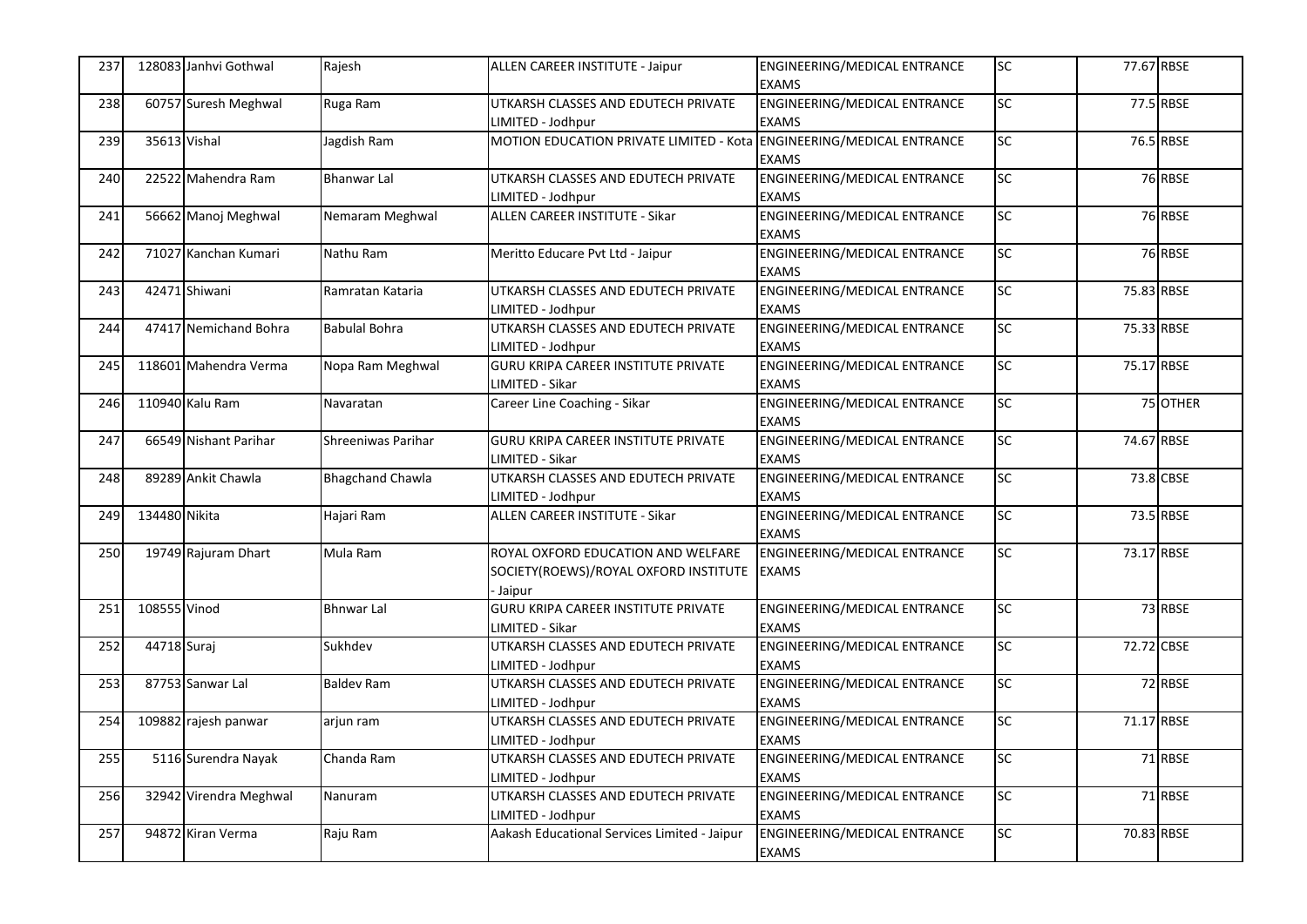| 258 |               | 131182 Manisha Indaliya | Lala Ram Indaliya   | UTKARSH CLASSES AND EDUTECH PRIVATE<br>IMITED - Jodhpur | ENGINEERING/MEDICAL ENTRANCE<br><b>EXAMS</b> | <b>SC</b>       |            | 70 RBSE   |
|-----|---------------|-------------------------|---------------------|---------------------------------------------------------|----------------------------------------------|-----------------|------------|-----------|
| 259 | 82586 sumit   |                         | chandar ram         | Career Line Coaching - Sikar                            | ENGINEERING/MEDICAL ENTRANCE                 | SC              | 69.67 RBSE |           |
|     |               |                         |                     |                                                         | <b>EXAMS</b>                                 |                 |            |           |
| 260 |               | 34263 Vivek Khorval     | Premchand           | CLG INSTITUTE - Jodhpur                                 | <b>ENGINEERING/MEDICAL ENTRANCE</b>          | <b>SC</b>       |            | 69.5 RBSE |
|     |               |                         |                     |                                                         | <b>EXAMS</b>                                 |                 |            |           |
| 261 |               | 15048 Narendra Junwal   | Laxman Ram          | <b>CAREER POINT LIMITED - Kota</b>                      | ENGINEERING/MEDICAL ENTRANCE                 | SC              |            | 69 RBSE   |
|     |               |                         |                     |                                                         | <b>EXAMS</b>                                 |                 |            |           |
| 262 |               | 110048 Surendra         | Omprakash           | KD CAMPUS PRIVATE LIMITED - Jaipur                      | <b>ENGINEERING/MEDICAL ENTRANCE</b>          | <b>SC</b>       |            | 69 RBSE   |
|     |               |                         |                     |                                                         | <b>EXAMS</b>                                 |                 |            |           |
| 263 |               | 75789 Pinki Bagari      | Khoobchand Bagari   | UTKARSH CLASSES AND EDUTECH PRIVATE                     | ENGINEERING/MEDICAL ENTRANCE                 | SC              |            | 68.6 RBSE |
|     |               |                         |                     | LIMITED - Jodhpur                                       | <b>EXAMS</b>                                 |                 |            |           |
| 264 |               | 124873 Maya Sargara     | Kalu Ram            | ALLEN CAREER INSTITUTE - Jaipur                         | ENGINEERING/MEDICAL ENTRANCE                 | <b>SC</b>       | 68.17 RBSE |           |
|     |               |                         |                     |                                                         | <b>EXAMS</b>                                 |                 |            |           |
| 265 |               | 10136 Naresh Nirmal     | <b>Gulab Chand</b>  | RESONANCE EDUVENTURES LIMITED - Kota                    | ENGINEERING/MEDICAL ENTRANCE                 | <b>SC</b>       | 67.83 RBSE |           |
|     |               |                         |                     |                                                         | <b>EXAMS</b>                                 |                 |            |           |
| 266 |               | 45225 Nand Kishor       | Roopchand           | UTKARSH CLASSES AND EDUTECH PRIVATE                     | ENGINEERING/MEDICAL ENTRANCE                 | <b>SC</b>       | 67.83 RBSE |           |
|     |               |                         |                     | LIMITED - Jodhpur                                       | <b>EXAMS</b>                                 |                 |            |           |
| 267 | 12633 Jyoti   |                         | Prakash Chand       | UTKARSH CLASSES AND EDUTECH PRIVATE                     | ENGINEERING/MEDICAL ENTRANCE                 | <b>SC</b>       |            | 67.5 RBSE |
|     |               |                         |                     | LIMITED - Jodhpur                                       | <b>EXAMS</b>                                 |                 |            |           |
| 268 | 26435 Shakti  |                         | Prabhu Dayal        | CLG INSTITUTE - Pali                                    | ENGINEERING/MEDICAL ENTRANCE                 | SC              | 67.17 RBSE |           |
|     |               |                         |                     |                                                         | <b>EXAMS</b>                                 |                 |            |           |
| 269 |               | 28063 Surendra Inaniyan | <b>Prahalad Ram</b> | UTKARSH CLASSES AND EDUTECH PRIVATE                     | ENGINEERING/MEDICAL ENTRANCE                 | $\overline{SC}$ |            | 67 RBSE   |
|     |               |                         |                     | LIMITED - Jodhpur                                       | <b>EXAMS</b>                                 |                 |            |           |
| 270 |               | 72941 Dipesh            | Nand Kisho          | <b>ALLEN CAREER INSTITUTE - Jaipur</b>                  | ENGINEERING/MEDICAL ENTRANCE                 | $\overline{SC}$ |            | 67 RBSE   |
|     |               |                         |                     |                                                         | <b>EXAMS</b>                                 |                 |            |           |
| 271 |               | 86318 jawalaprsad       | ruparam             | UTKARSH CLASSES AND EDUTECH PRIVATE                     | ENGINEERING/MEDICAL ENTRANCE                 | <b>SC</b>       | 66.83 RBSE |           |
|     |               |                         |                     | LIMITED - Jodhpur                                       | <b>EXAMS</b>                                 |                 |            |           |
| 272 | 117832 Sampat |                         | Lala Ram            | UTKARSH CLASSES AND EDUTECH PRIVATE                     | <b>ENGINEERING/MEDICAL ENTRANCE</b>          | <b>SC</b>       | 66.83 RBSE |           |
|     |               |                         |                     | LIMITED - Jodhpur                                       | <b>EXAMS</b>                                 |                 |            |           |
| 273 |               | 41260 Gumana Ram        | Khanga Ram          | UTKARSH CLASSES AND EDUTECH PRIVATE                     | ENGINEERING/MEDICAL ENTRANCE                 | SC              |            | 66.5 RBSE |
|     |               |                         |                     | LIMITED - Jodhpur                                       | <b>EXAMS</b>                                 |                 |            |           |
| 274 |               | 135888 Priya Nayak      | Suganaram Nayak     | ALLEN CAREER INSTITUTE - Jaipur                         | ENGINEERING/MEDICAL ENTRANCE                 | $\overline{SC}$ | 66.33 RBSE |           |
|     |               |                         |                     |                                                         | <b>EXAMS</b>                                 |                 |            |           |
| 275 |               | 65089 Shyam             | Sedu Ram            | ALLEN CAREER INSTITUTE - Kota                           | ENGINEERING/MEDICAL ENTRANCE                 | SC              | 66.17 RBSE |           |
|     |               |                         |                     |                                                         | <b>EXAMS</b>                                 |                 |            |           |
| 276 |               | 109757 Bulesh Kumari    | Madan Lal           | UTKARSH CLASSES AND EDUTECH PRIVATE                     | ENGINEERING/MEDICAL ENTRANCE                 | $\overline{SC}$ | 66.17 RBSE |           |
|     |               |                         |                     | IMITED - Jodhpur                                        | <b>EXAMS</b>                                 |                 |            |           |
| 277 |               | 21824 Hanuman           | Mithu Ram           | RESONANCE EDUVENTURES LIMITED - Kota                    | ENGINEERING/MEDICAL ENTRANCE                 | SC              |            | 65.5 RBSE |
|     |               |                         |                     |                                                         | <b>EXAMS</b>                                 |                 |            |           |
| 278 |               | 116521 Yogesh Panwar    | Dalaram             | <b>GURU KRIPA CAREER INSTITUTE PRIVATE</b>              | ENGINEERING/MEDICAL ENTRANCE                 | $\overline{SC}$ | 65.17 RBSE |           |
|     |               |                         |                     | LIMITED - Sikar                                         | <b>EXAMS</b>                                 |                 |            |           |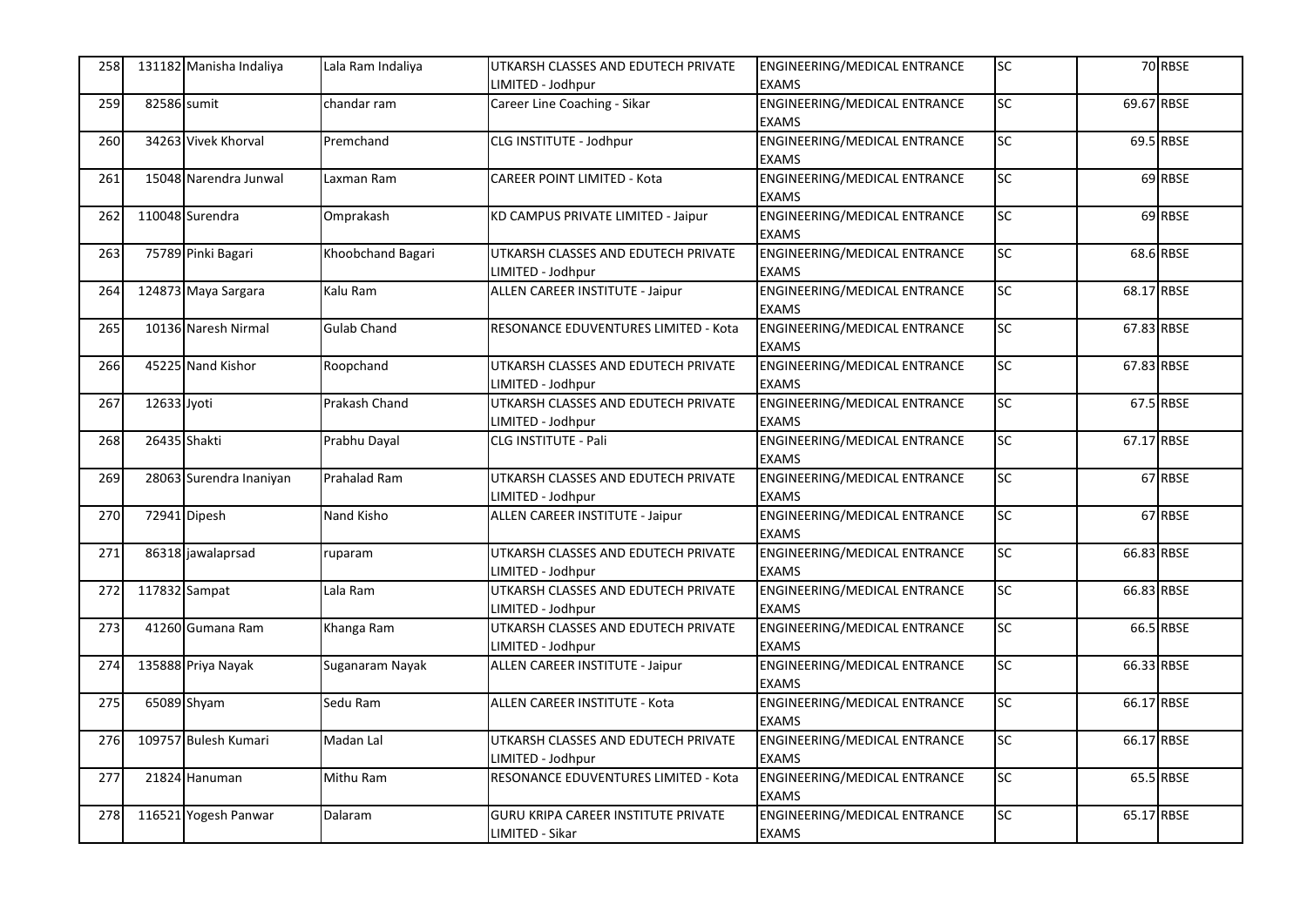| 279 |              | 61039 Nitin Dubriya           | Nanu Ram                   | UTKARSH CLASSES AND EDUTECH PRIVATE<br>IMITED - Jodhpur  | ENGINEERING/MEDICAL ENTRANCE<br><b>EXAMS</b>                 | <b>SC</b>       |            | 65 RBSE     |
|-----|--------------|-------------------------------|----------------------------|----------------------------------------------------------|--------------------------------------------------------------|-----------------|------------|-------------|
| 280 |              | 103981 Gajanand Jedya         | Shrawan Kumar              | UTKARSH CLASSES AND EDUTECH PRIVATE                      | ENGINEERING/MEDICAL ENTRANCE                                 | $\overline{SC}$ | 64.67 RBSE |             |
| 281 |              | 82834 roshani                 | santosh kumar              | LIMITED - Jodhpur<br>ALLEN CAREER INSTITUTE - Sikar      | <b>EXAMS</b><br>ENGINEERING/MEDICAL ENTRANCE<br><b>EXAMS</b> | <b>SC</b>       | 64.33 RBSE |             |
| 282 |              | 84473 Rakesh Dagla            | Fusa Ram                   | GURU KRIPA CAREER INSTITUTE PRIVATE<br>LIMITED - Sikar   | ENGINEERING/MEDICAL ENTRANCE<br><b>EXAMS</b>                 | <b>SC</b>       | 63.67 RBSE |             |
| 283 |              | 117168 Mukesh Kumar           | Ramchandra                 | UTKARSH CLASSES AND EDUTECH PRIVATE<br>LIMITED - Jodhpur | ENGINEERING/MEDICAL ENTRANCE<br><b>EXAMS</b>                 | <b>SC</b>       | 63.67 RBSE |             |
| 284 |              | 63088 Ramuram                 | Mevaram                    | UTKARSH CLASSES AND EDUTECH PRIVATE<br>LIMITED - Jodhpur | ENGINEERING/MEDICAL ENTRANCE<br><b>EXAMS</b>                 | SC              | 63.33 RBSE |             |
| 285 |              | 15188 Ajeet Kumar             | Jagdish Prasad             | ALLEN CAREER INSTITUTE - Jaipur                          | ENGINEERING/MEDICAL ENTRANCE<br><b>EXAMS</b>                 | <b>SC</b>       | 62.33 RBSE |             |
| 286 |              | 23189 Suresh Kumar<br>Chanwla | <b>Gulab Chand Chanwla</b> | UTKARSH CLASSES AND EDUTECH PRIVATE<br>LIMITED - Jodhpur | ENGINEERING/MEDICAL ENTRANCE<br><b>EXAMS</b>                 | SC              | 62.33 RBSE |             |
| 287 |              | 26178 Bharat Kumar            | Laxminarayan               | <b>CAREER POINT LIMITED - Kota</b>                       | <b>ENGINEERING/MEDICAL ENTRANCE</b><br><b>EXAMS</b>          | <b>SC</b>       |            | 62 RBSE     |
| 288 |              | 92663 Chaina Ram              | Raju Ram                   | ALLEN CAREER INSTITUTE - Sikar                           | ENGINEERING/MEDICAL ENTRANCE<br><b>EXAMS</b>                 | SC              |            | 62 RBSE     |
| 289 |              | 16032 Parmeshwar              | Aannandi Lal               | Career Line Coaching - Sikar                             | ENGINEERING/MEDICAL ENTRANCE<br><b>EXAMS</b>                 | $\overline{SC}$ |            | 62 RBSE     |
| 290 |              | 54975 Manoj Mehra             | Amara Ram                  | CLG INSTITUTE - Jodhpur                                  | ENGINEERING/MEDICAL ENTRANCE<br><b>EXAMS</b>                 | SC              | 61.86 RBSE |             |
| 291 |              | 98512 Tarun Hatwal            | Sunder Lal                 | Career Line Coaching - Sikar                             | <b>ENGINEERING/MEDICAL ENTRANCE</b><br><b>EXAMS</b>          | <b>SC</b>       | 61.83 RBSE |             |
| 292 |              | 101337 Himanshu Khichi        | Parsa Ram Khichi           | UTKARSH CLASSES AND EDUTECH PRIVATE<br>LIMITED - Jodhpur | ENGINEERING/MEDICAL ENTRANCE<br><b>EXAMS</b>                 | SC              | 61.33 RBSE |             |
| 293 |              | 90112 Sneha Khichi            | Amit                       | UTKARSH CLASSES AND EDUTECH PRIVATE<br>LIMITED - Jodhpur | ENGINEERING/MEDICAL ENTRANCE<br><b>EXAMS</b>                 | $\overline{SC}$ |            | 61 RBSE     |
| 294 |              | 120064 Kamal Suvasiya         | Ashok                      | ALLEN CAREER INSTITUTE - Jaipur                          | <b>ENGINEERING/MEDICAL ENTRANCE</b><br><b>EXAMS</b>          | SC              |            | 60.71 OTHER |
| 295 |              | 111890 Basanti Chauhan        | Shobhagmal Chauhan         | ALLEN CAREER INSTITUTE - Jaipur                          | ENGINEERING/MEDICAL ENTRANCE<br><b>EXAMS</b>                 | <b>SC</b>       | 60.67 RBSE |             |
| 296 |              | 80869 Pardeep Garg            | Punaram                    | UTKARSH CLASSES AND EDUTECH PRIVATE<br>LIMITED - Jodhpur | ENGINEERING/MEDICAL ENTRANCE<br><b>EXAMS</b>                 | SC              |            | 60.5 RBSE   |
| 297 |              | 55802 Rakesh                  | Hira Ram                   | UTKARSH CLASSES AND EDUTECH PRIVATE<br>IMITED - Jodhpur  | ENGINEERING/MEDICAL ENTRANCE<br><b>EXAMS</b>                 | SC              | 60.17 RBSE |             |
| 298 |              | 119305 Subhash Meghwal        | Annaram                    | Career Line Coaching - Sikar                             | <b>ENGINEERING/MEDICAL ENTRANCE</b><br><b>EXAMS</b>          | <b>SC</b>       | 60.17 RBSE |             |
| 299 | 113268 Anita |                               | Jaiprakash                 | UTKARSH CLASSES AND EDUTECH PRIVATE<br>LIMITED - Jodhpur | ENGINEERING/MEDICAL ENTRANCE<br><b>EXAMS</b>                 | <b>SC</b>       | 60.11 RBSE |             |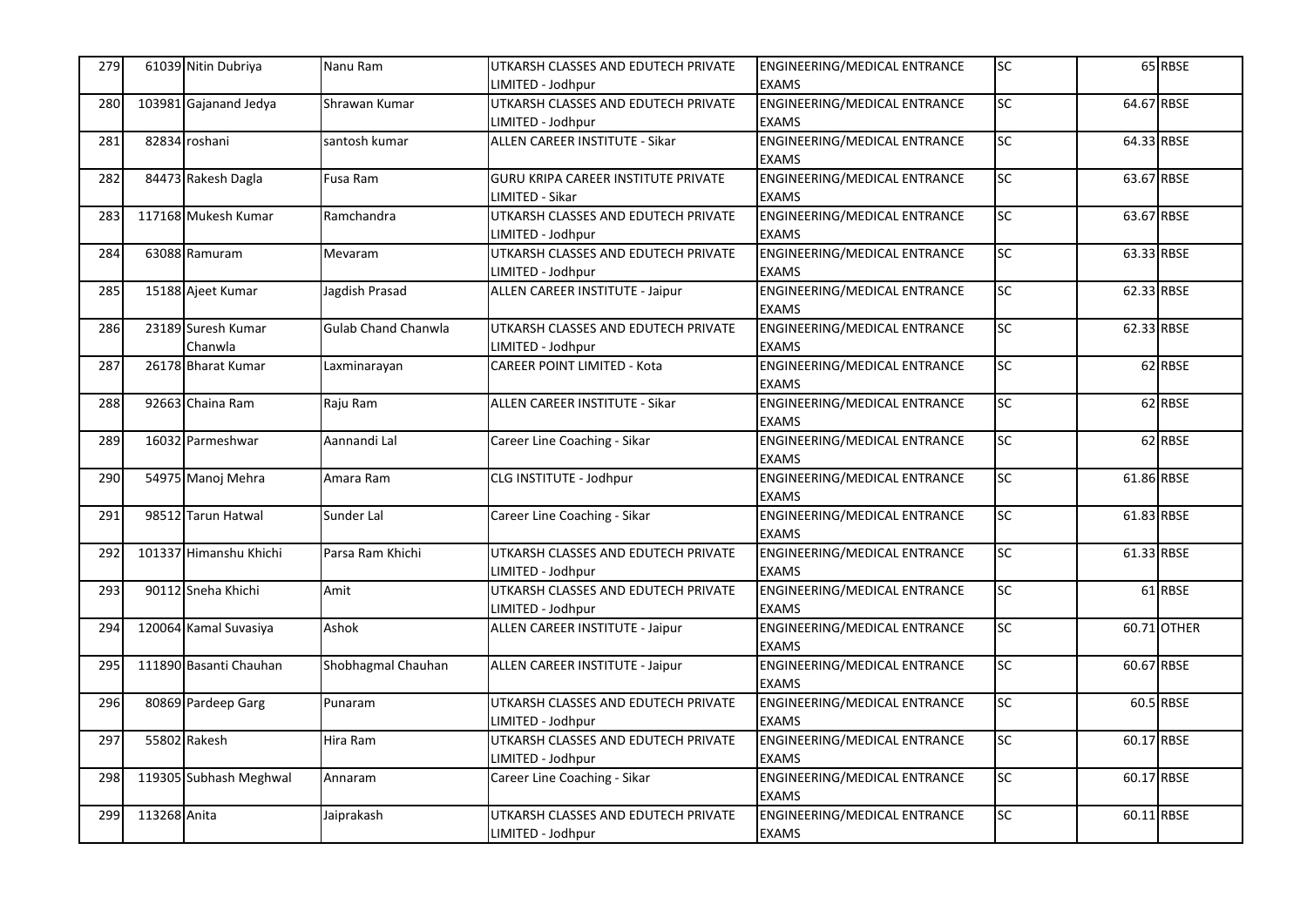| 300 |               | 102717 Kiran Khichi         | Parsa Ram Khichi     | UTKARSH CLASSES AND EDUTECH PRIVATE        | ENGINEERING/MEDICAL ENTRANCE        | <b>SC</b>  |            | 60 RBSE   |
|-----|---------------|-----------------------------|----------------------|--------------------------------------------|-------------------------------------|------------|------------|-----------|
|     |               |                             |                      | IMITED - Jodhpur                           | <b>EXAMS</b>                        |            |            |           |
| 301 | 115962 Manish |                             | Hari Ram             | UTKARSH CLASSES AND EDUTECH PRIVATE        | <b>ENGINEERING/MEDICAL ENTRANCE</b> | SC         |            | 60 RBSE   |
|     |               |                             |                      | LIMITED - Jodhpur                          | <b>EXAMS</b>                        |            |            |           |
| 302 |               | 90099 Dinesh Batesar        | Purkha Ram           | Career Line Coaching - Sikar               | ENGINEERING/MEDICAL ENTRANCE        | SPECIAL    | 81.17 RBSE |           |
|     |               |                             |                      |                                            | <b>EXAMS</b>                        | ABLED      |            |           |
| 303 |               | 4337 Manisha Riyar          | Jagdish Prasad       | CLG INSTITUTE - Jodhpur                    | ENGINEERING/MEDICAL ENTRANCE        | SPECIAL    | 77.33 RBSE |           |
|     |               |                             |                      |                                            | <b>EXAMS</b>                        | ABLED      |            |           |
| 304 | 40342 Saroj   |                             | Dhannaram            | UTKARSH CLASSES AND EDUTECH PRIVATE        | ENGINEERING/MEDICAL ENTRANCE        | SPECIAL    | 72.33 RBSE |           |
|     |               |                             |                      | LIMITED - Jodhpur                          | <b>EXAMS</b>                        | ABLED      |            |           |
| 305 |               | 9996 Kartik Chhipa          | Satya Narayan Chhipa | RESONANCE EDUVENTURES LIMITED - Kota       | ENGINEERING/MEDICAL ENTRANCE        | SPECIAL    | 62.28 CBSE |           |
|     |               |                             |                      |                                            | <b>EXAMS</b>                        | ABLED      |            |           |
| 306 |               | 114756 Chandrapal Dhetarwal | Chenaram Dhetarwal   | UTKARSH CLASSES AND EDUTECH PRIVATE        | ENGINEERING/MEDICAL ENTRANCE        | SPECIAL    | 60.03 RBSE |           |
|     |               |                             |                      | LIMITED - Jodhpur                          | <b>EXAMS</b>                        | ABLED      |            |           |
| 307 |               | 129282 Sapna Meena          | Nathu Ram Meena      | <b>GURU KRIPA CAREER INSTITUTE PRIVATE</b> | ENGINEERING/MEDICAL ENTRANCE        | <b>ST</b>  | 95.33 RBSE |           |
|     |               |                             |                      | LIMITED - Sikar                            | <b>EXAMS</b>                        |            |            |           |
| 308 |               | 42570 Vijay Kumar           | Satyanarayan         | UTKARSH CLASSES AND EDUTECH PRIVATE        | <b>REET EXAM</b>                    | <b>EWS</b> |            | 74.4 RBSE |
|     |               |                             |                      | LIMITED - Jodhpur                          |                                     |            |            |           |
| 309 |               | 80021 Ajay Sharma           | Krishna Gopal Sharma | UTKARSH CLASSES AND EDUTECH PRIVATE        | <b>REET EXAM</b>                    | <b>EWS</b> |            | 74.2 RBSE |
|     |               |                             |                      | LIMITED - Jodhpur                          |                                     |            |            |           |
| 310 |               | 18668 Mahendra Singh        | Sohan Singh Rathore  | PARISHKAR COACHING INSTITUTE - Jaipur      | <b>REET EXAM</b>                    | <b>EWS</b> | 68.92 RBSE |           |
|     |               | Rathore                     |                      |                                            |                                     |            |            |           |
| 311 |               | 125837 Mahipal Singh        | Richhpal Singh       | UTKARSH CLASSES AND EDUTECH PRIVATE        | <b>REET EXAM</b>                    | EWS        |            | 67.4 RBSE |
|     |               |                             |                      | LIMITED - Jodhpur                          |                                     |            |            |           |
| 312 |               | 85721 Sandeep Khandelwal    | Kesha Ram            | UTKARSH CLASSES AND EDUTECH PRIVATE        | <b>REET EXAM</b>                    | EWS        |            | 62.6 RBSE |
|     |               |                             |                      | LIMITED - Jodhpur                          |                                     |            |            |           |
| 313 |               | 132522 Jyoti Kanwar         | Parwat Singh         | PARISHKAR COACHING INSTITUTE - Jaipur      | <b>REET EXAM</b>                    | EWS        | 61.17 RBSE |           |
|     |               |                             |                      |                                            |                                     |            |            |           |
| 314 |               | 51877 Nisha Choudhary       | Ramkran Leel         | UTKARSH CLASSES AND EDUTECH PRIVATE        | <b>REET EXAM</b>                    | OBC        |            | 92 RBSE   |
|     |               |                             |                      | LIMITED - Jodhpur                          |                                     |            |            |           |
| 315 | 108863 Suman  |                             | Karama Ram           | UTKARSH CLASSES AND EDUTECH PRIVATE        | <b>REET EXAM</b>                    | OBC        |            | 89.2 RBSE |
|     |               |                             |                      | LIMITED - Jodhpur                          |                                     |            |            |           |
| 316 |               | 69675 Vishal Lamror         | Ramkishor            | UTKARSH CLASSES AND EDUTECH PRIVATE        | <b>REET EXAM</b>                    | OBC        |            | 88.4 RBSE |
|     |               |                             |                      | LIMITED - Jodhpur                          |                                     |            |            |           |
| 317 |               | 51062 Manisha Jat           | Ramkishor            | UTKARSH CLASSES AND EDUTECH PRIVATE        | <b>REET EXAM</b>                    | OBC        |            | 87.6 RBSE |
|     |               |                             |                      | IMITED - Jodhpur                           |                                     |            |            |           |
| 318 | 39378 Kiran   |                             | Girdhari             | UTKARSH CLASSES AND EDUTECH PRIVATE        | <b>REET EXAM</b>                    | <b>OBC</b> |            | 87 RBSE   |
|     |               |                             |                      | IMITED - Jodhpur                           |                                     |            |            |           |
| 319 | 130557 Nikita |                             | Om Prakash           | UTKARSH CLASSES AND EDUTECH PRIVATE        | <b>REET EXAM</b>                    | OBC        |            | 87 RBSE   |
|     |               |                             |                      | LIMITED - Jodhpur                          |                                     |            |            |           |
| 320 |               | 23199 Suman                 | Nawala Ram           | UTKARSH CLASSES AND EDUTECH PRIVATE        | <b>REET EXAM</b>                    | OBC        |            | 86.4 RBSE |
|     |               |                             |                      | LIMITED - Jodhpur                          |                                     |            |            |           |
|     |               |                             |                      |                                            |                                     |            |            |           |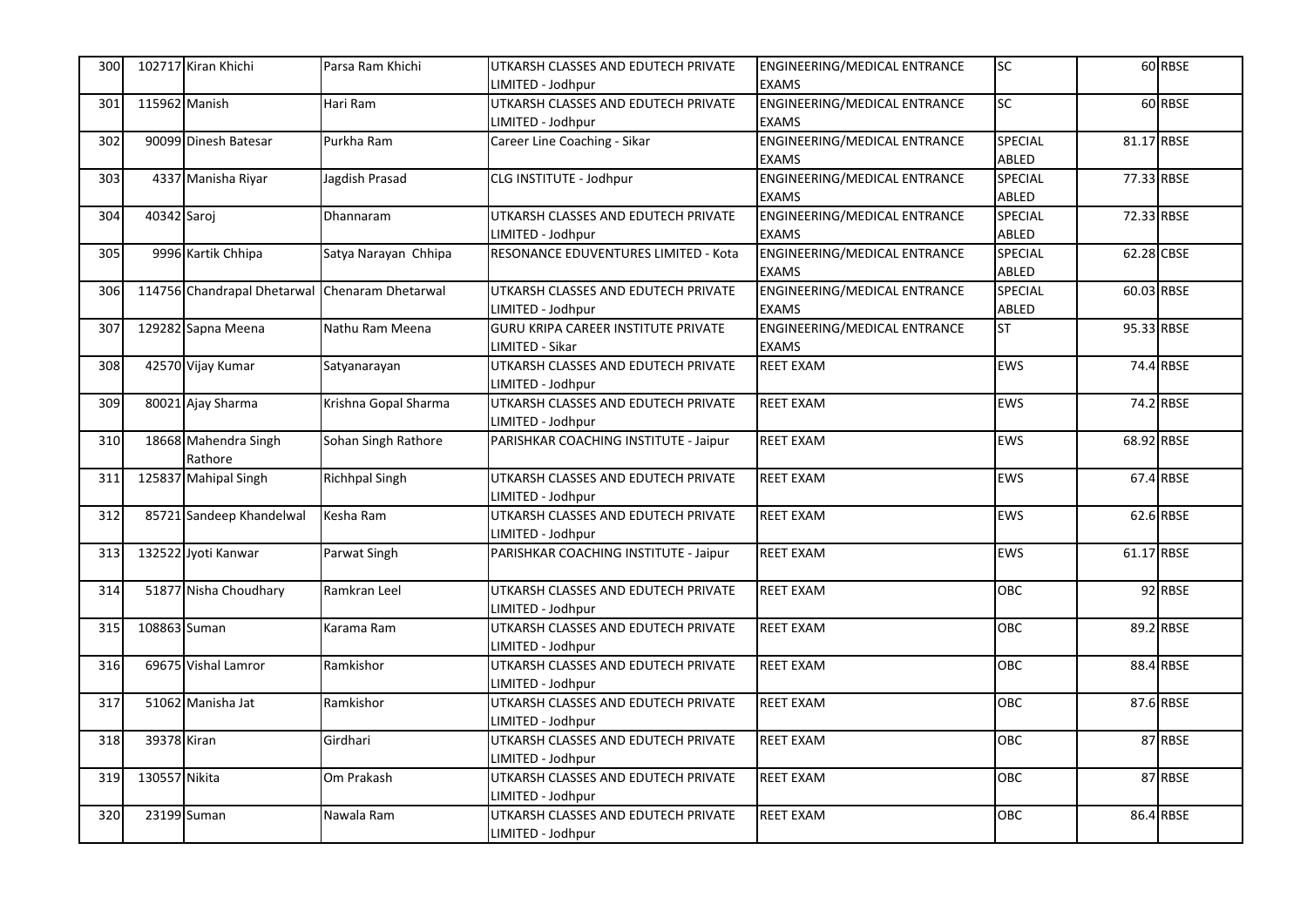| 321        |                | 120269 Nilam Dhaka        | Narendra Singh             | UTKARSH CLASSES AND EDUTECH PRIVATE | <b>REET EXAM</b> | OBC        |            | 85 RBSE   |
|------------|----------------|---------------------------|----------------------------|-------------------------------------|------------------|------------|------------|-----------|
|            |                |                           |                            | LIMITED - Jodhpur                   |                  |            |            |           |
| 322        |                | 111004 Subhash Khoja      | Ridhkaran                  | UTKARSH CLASSES AND EDUTECH PRIVATE | <b>REET EXAM</b> | <b>OBC</b> |            | 84 RBSE   |
|            |                |                           |                            | LIMITED - Jaipur                    |                  |            |            |           |
| 323        |                | 93465 Harendra            | Shankar Ram                | UTKARSH CLASSES AND EDUTECH PRIVATE | <b>REET EXAM</b> | OBC        |            | 83.6 RBSE |
|            |                |                           |                            | LIMITED - Jodhpur                   |                  |            |            |           |
| 324        |                | 103268 Surendra Nath      | Hadman Nath                | UTKARSH CLASSES AND EDUTECH PRIVATE | <b>REET EXAM</b> | OBC        |            | 82.2 RBSE |
|            |                |                           |                            | LIMITED - Jodhpur                   |                  |            |            |           |
| <b>325</b> |                | 100302 Sangeeta Latiyal   | Ramdayal Latiyal           | UTKARSH CLASSES AND EDUTECH PRIVATE | <b>REET EXAM</b> | OBC        |            | 81.6 RBSE |
|            |                |                           |                            | LIMITED - Jodhpur                   |                  |            |            |           |
| 326        |                | 12258 Pukaraj             | Kesaram                    | UTKARSH CLASSES AND EDUTECH PRIVATE | <b>REET EXAM</b> | <b>OBC</b> |            | 81.2 RBSE |
|            |                |                           |                            | LIMITED - Jodhpur                   |                  |            |            |           |
| 327        |                | 99726 Durga Choudhary     | Oma Ram                    | UTKARSH CLASSES AND EDUTECH PRIVATE | <b>REET EXAM</b> | OBC        |            | 80.8 RBSE |
|            |                |                           |                            | LIMITED - Jaipur                    |                  |            |            |           |
| 328        |                | 109572 Anita Phoolfagar   | Dinesh                     | UTKARSH CLASSES AND EDUTECH PRIVATE | <b>REET EXAM</b> | OBC        |            | 80.4 RBSE |
|            |                |                           |                            | LIMITED - Jodhpur                   |                  |            |            |           |
| 329        | 136901 Parwati |                           | Rampratap Singh            | UTKARSH CLASSES AND EDUTECH PRIVATE | <b>REET EXAM</b> | OBC        |            | 80.2 RBSE |
|            |                |                           |                            | LIMITED - Jodhpur                   |                  |            |            |           |
| 330        |                | 75074 Seema Devi          | Hadman Ram                 | UTKARSH CLASSES AND EDUTECH PRIVATE | <b>REET EXAM</b> | OBC        |            | 80 RBSE   |
|            |                |                           |                            | LIMITED - Jodhpur                   |                  |            |            |           |
| 331        |                | 103135 Arti Bajiya        | Ramkran                    | UTKARSH CLASSES AND EDUTECH PRIVATE | <b>REET EXAM</b> | <b>OBC</b> |            | 79.4 RBSE |
|            |                |                           |                            | LIMITED - Jodhpur                   |                  |            |            |           |
| 332        |                | 83191 Mahendra Godara     | Deva Ram                   | UTKARSH CLASSES AND EDUTECH PRIVATE | <b>REET EXAM</b> | OBC        |            | 78.6 RBSE |
|            |                |                           |                            | LIMITED - Jaipur                    |                  |            |            |           |
| 333        |                | 56899 Rajesh Jhuriya      | Bhagwana Ram               | UTKARSH CLASSES AND EDUTECH PRIVATE | <b>REET EXAM</b> | OBC        |            | 78 RBSE   |
|            |                |                           |                            | LIMITED - Jodhpur                   |                  |            |            |           |
| 334        |                | 112438 sunita dhayal      | girdhari                   | UTKARSH CLASSES AND EDUTECH PRIVATE | <b>REET EXAM</b> | OBC        |            | 77.6 RBSE |
|            |                |                           |                            | LIMITED - Jodhpur                   |                  |            |            |           |
| <b>335</b> |                | 70831 Vishnu Kumar Jangir | Rameshwar Lal              | UTKARSH CLASSES AND EDUTECH PRIVATE | <b>REET EXAM</b> | OBC        |            | 77 RBSE   |
|            |                |                           |                            | LIMITED - Jodhpur                   |                  |            |            |           |
| <b>336</b> |                | 134341 Surta Devi         | Sampat                     | UTKARSH CLASSES AND EDUTECH PRIVATE | <b>REET EXAM</b> | <b>SBC</b> |            | 60.4 RBSE |
|            |                |                           |                            | LIMITED - Jodhpur                   |                  |            |            |           |
| 337        | 133071 Mamta   |                           | Ghevarram                  | UTKARSH CLASSES AND EDUTECH PRIVATE | <b>REET EXAM</b> | SC         |            | 88 RBSE   |
|            |                |                           |                            | LIMITED - Jodhpur                   |                  |            |            |           |
| 338        |                | 86873 Ramniwas Meghwal    | <b>Bhanwar Lal Meghwal</b> | UTKARSH CLASSES AND EDUTECH PRIVATE | <b>REET EXAM</b> | SC         |            | 83 RBSE   |
|            |                |                           |                            | LIMITED - Jodhpur                   |                  |            |            |           |
| 339        |                | 104481 Jagdeesh Ram       | Surja Ram                  | UTKARSH CLASSES AND EDUTECH PRIVATE | <b>REET EXAM</b> | SC         |            | 78.2 RBSE |
|            |                |                           |                            | LIMITED - Jodhpur                   |                  |            |            |           |
| 340        |                | 118165 Rakesh Goyal       | Om Prakash                 | UTKARSH CLASSES AND EDUTECH PRIVATE | <b>REET EXAM</b> | SC         | 78.17 RBSE |           |
|            |                |                           |                            | LIMITED - Jodhpur                   |                  |            |            |           |
| 341        |                | 51607 Kishan Lal          | Chiranji Lal               | UTKARSH CLASSES AND EDUTECH PRIVATE | <b>REET EXAM</b> | SC         |            | 77.6 RBSE |
|            |                |                           |                            | LIMITED - Jodhpur                   |                  |            |            |           |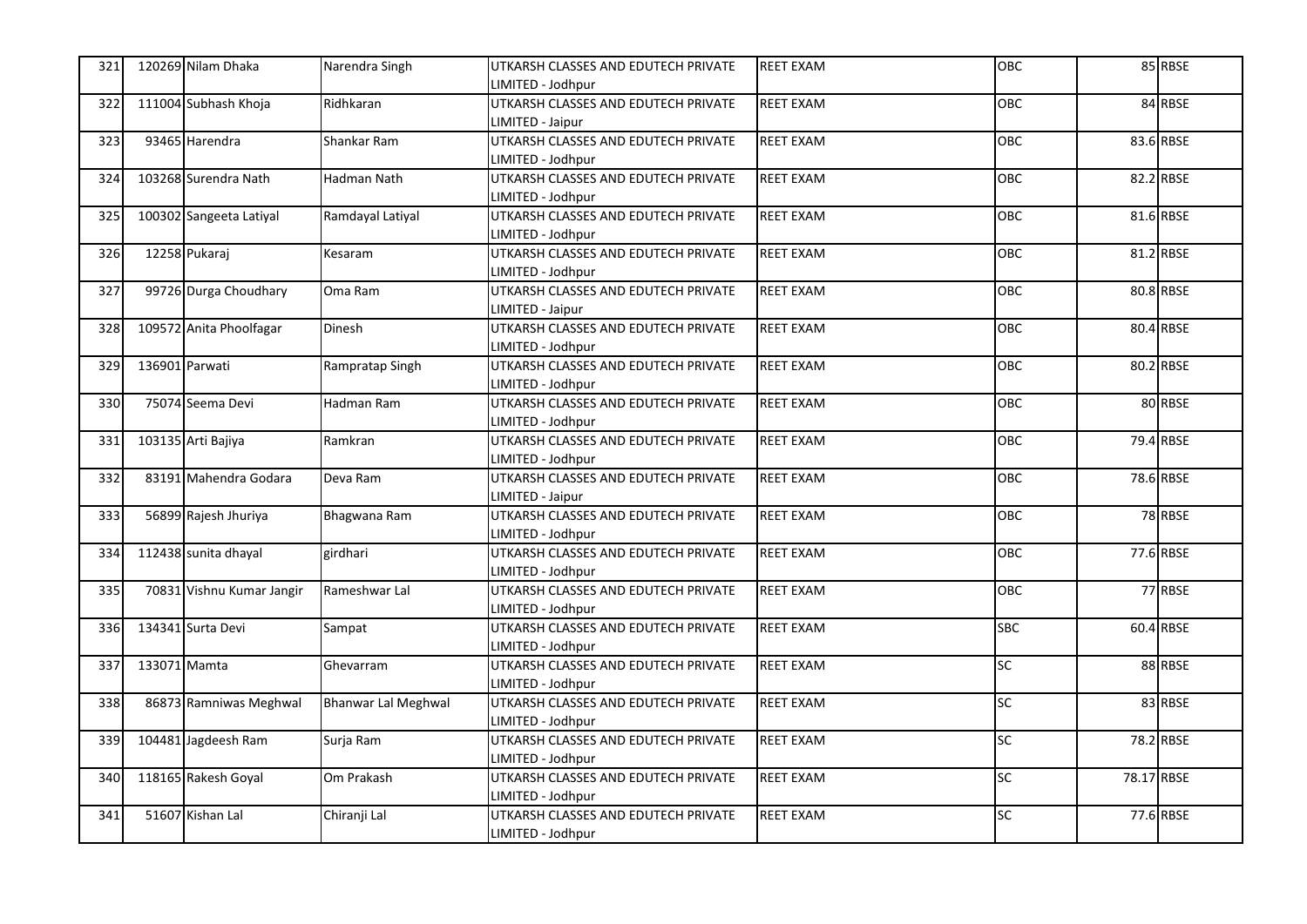| 342        |                | 134310 Anita Meghwal               | Laxman Ram           | UTKARSH CLASSES AND EDUTECH PRIVATE  | <b>REET EXAM</b> | SC              |            | 77 RBSE   |
|------------|----------------|------------------------------------|----------------------|--------------------------------------|------------------|-----------------|------------|-----------|
|            |                |                                    |                      | LIMITED - Jodhpur                    |                  |                 |            |           |
| 343        | 135843 Yashpal |                                    | Ramniwas             | UTKARSH CLASSES AND EDUTECH PRIVATE  | <b>REET EXAM</b> | SC              |            | 75.2 RBSE |
|            |                |                                    |                      | LIMITED - Jodhpur                    |                  |                 |            |           |
| 344        |                | 272 Ram Prakash                    | Madan Lal            | UTKARSH CLASSES AND EDUTECH PRIVATE  | <b>REET EXAM</b> | <b>SC</b>       |            | 74.4 RBSE |
|            |                |                                    |                      | LIMITED - Jodhpur                    |                  |                 |            |           |
| 345        |                | 49171 Prahlad Mehra                | Puna Ram             | UTKARSH CLASSES AND EDUTECH PRIVATE  | <b>REET EXAM</b> | SC              |            | 74 RBSE   |
|            |                |                                    |                      | LIMITED - Jodhpur                    |                  |                 |            |           |
| 346        |                | 136120 Mukesh Meghwal              | <b>Babu Lal</b>      | SOFTTECH EDUCATION SOCIETY - Jodhpur | <b>REET EXAM</b> | <b>SC</b>       |            | 72.8 RBSE |
|            |                |                                    |                      |                                      |                  |                 |            |           |
| 347        |                | 2972 Sumita                        | Tara Chand           | UTKARSH CLASSES AND EDUTECH PRIVATE  | <b>REET EXAM</b> | SC              |            | 71.4 RBSE |
|            |                |                                    |                      | LIMITED - Jodhpur                    |                  |                 |            |           |
| 348        |                | 34039 Chhota Ram                   | Bhura Ram            | UTKARSH CLASSES AND EDUTECH PRIVATE  | <b>REET EXAM</b> | <b>SC</b>       |            | 71 RBSE   |
|            |                |                                    |                      | LIMITED - Jodhpur                    |                  |                 |            |           |
| 349        |                | 58211 Likhma Ram                   | Shiv Chand           | UTKARSH CLASSES AND EDUTECH PRIVATE  | <b>REET EXAM</b> | $\overline{SC}$ | 70.77 RBSE |           |
|            |                |                                    |                      | LIMITED - Jodhpur                    |                  |                 |            |           |
| 350        |                | 67428 Ramvilash                    | Arjun Ram            | UTKARSH CLASSES AND EDUTECH PRIVATE  | <b>REET EXAM</b> | SC              |            | 70.2 RBSE |
|            |                |                                    |                      | LIMITED - Jodhpur                    |                  |                 |            |           |
| 351        |                | 91664 Amar Chand Chouhan Panna Lal |                      | UTKARSH CLASSES AND EDUTECH PRIVATE  | <b>REET EXAM</b> | SC              | 68.92 RBSE |           |
|            |                |                                    |                      | LIMITED - Jodhpur                    |                  |                 |            |           |
| 352        |                | 80641 Om Kanwar                    | Mala Ram             | UTKARSH CLASSES AND EDUTECH PRIVATE  | <b>REET EXAM</b> | SC              |            | 68.6 RBSE |
|            |                |                                    |                      | LIMITED - Jodhpur                    |                  |                 |            |           |
| 353        |                | 129679 Tola Ram                    | Kirta Ram            | UTKARSH CLASSES AND EDUTECH PRIVATE  | <b>REET EXAM</b> | SC              |            | 68 RBSE   |
|            |                |                                    |                      | LIMITED - Jodhpur                    |                  |                 |            |           |
| 354        |                | 120227 Hemant Kumar                | Sharwanram           | UTKARSH CLASSES AND EDUTECH PRIVATE  | <b>REET EXAM</b> | SC              |            | 67.4 RBSE |
|            |                |                                    |                      | LIMITED - Jodhpur                    |                  |                 |            |           |
| <b>355</b> |                | 122719 Rukma Singadiya             | Radheshyam Singadiya | UTKARSH CLASSES AND EDUTECH PRIVATE  | REET EXAM        | <b>SC</b>       |            | 67.4 RBSE |
|            |                |                                    |                      | LIMITED - Jaipur                     |                  |                 |            |           |
| 356        |                | 95461 Ashok Kumar Gaur             | Shrwan Kumar         | UTKARSH CLASSES AND EDUTECH PRIVATE  | <b>REET EXAM</b> | SC              |            | 67 RBSE   |
|            |                |                                    |                      | LIMITED - Jodhpur                    |                  |                 |            |           |
| 357        |                | 134255 Narendra Joram              | Kesha Ram            | UTKARSH CLASSES AND EDUTECH PRIVATE  | REET EXAM        | SC              |            | 67 RBSE   |
|            |                |                                    |                      | LIMITED - Jodhpur                    |                  |                 |            |           |
| 358        | 137177 Roopa   |                                    | Purkha Ram           | UTKARSH CLASSES AND EDUTECH PRIVATE  | <b>REET EXAM</b> | SC              |            | 66.2 RBSE |
|            |                |                                    |                      | LIMITED - Jodhpur                    |                  |                 |            |           |
| 359        |                | 55313 mohani meghwal               | sukha ram            | UTKARSH CLASSES AND EDUTECH PRIVATE  | <b>REET EXAM</b> | SC              |            | 66 RBSE   |
|            |                |                                    |                      | LIMITED - Jodhpur                    |                  |                 |            |           |
| 360        | 132493 Rajni   |                                    | Magana Ram           | UTKARSH CLASSES AND EDUTECH PRIVATE  | <b>REET EXAM</b> | SC              |            | 65.6 RBSE |
|            |                |                                    |                      | LIMITED - Jodhpur                    |                  |                 |            |           |
| 361        |                | 128781 Gena Ram                    | <b>Babu Lal</b>      | UTKARSH CLASSES AND EDUTECH PRIVATE  | <b>REET EXAM</b> | SC              | 65.23 RBSE |           |
|            |                |                                    |                      | LIMITED - Jodhpur                    |                  |                 |            |           |
| 362        |                | 61222 Saroj Kumari                 | Kheta Ram            | UTKARSH CLASSES AND EDUTECH PRIVATE  | <b>REET EXAM</b> | SC              |            | 65.2 RBSE |
|            |                |                                    |                      | LIMITED - Jodhpur                    |                  |                 |            |           |
|            |                |                                    |                      |                                      |                  |                 |            |           |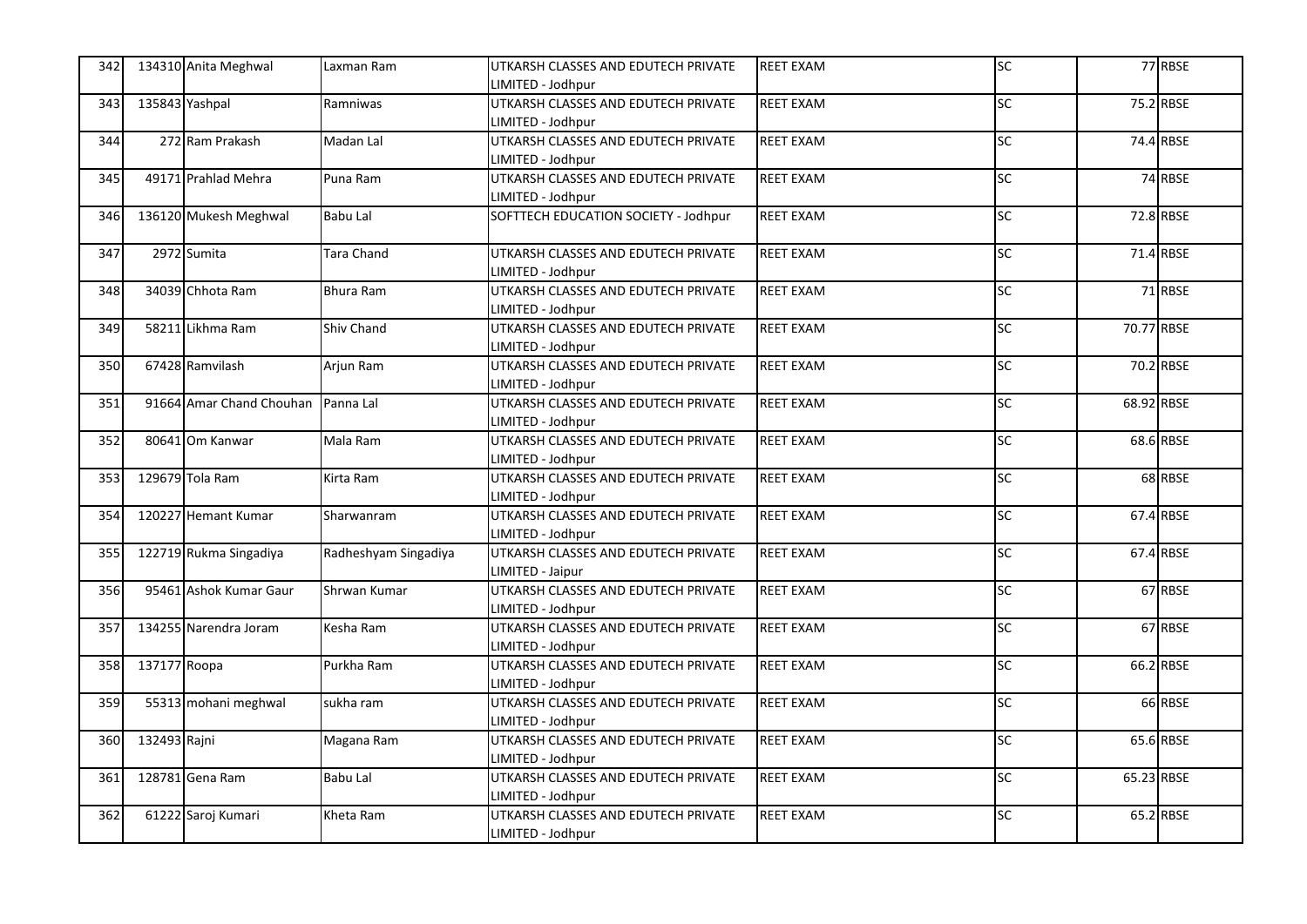| 363 |               | 7337 Ranjeet Meghawal   | Om Prakash Meghawal    | SWAMI VIVEKANAND COMPETITION CENTER   | <b>REET EXAM</b> | SC              | 65.08 RBSE |           |
|-----|---------------|-------------------------|------------------------|---------------------------------------|------------------|-----------------|------------|-----------|
|     |               |                         |                        | SAMITI - Jhunjhunu                    |                  |                 |            |           |
| 364 |               | 47090 Rachna Devi       | Shri Ram Sankhala      | UTKARSH CLASSES AND EDUTECH PRIVATE   | <b>REET EXAM</b> | SC <sub>1</sub> |            | 64.6 RBSE |
|     |               |                         |                        | LIMITED - Jodhpur                     |                  |                 |            |           |
| 365 |               | 36662 SEEMA             | Girdhari Lal           | UTKARSH CLASSES AND EDUTECH PRIVATE   | <b>REET EXAM</b> | <b>SC</b>       |            | 64.4 RBSE |
|     |               |                         |                        | LIMITED - Jodhpur                     |                  |                 |            |           |
| 366 |               | 83977 Nemi Chand        | Gopi Ram Meghwal       | UTKARSH CLASSES AND EDUTECH PRIVATE   | <b>REET EXAM</b> | <b>SC</b>       |            | 64.4 RBSE |
|     |               |                         |                        | LIMITED - Jodhpur                     |                  |                 |            |           |
| 367 |               | 88605 Mahendra          | Gena Ram               | UTKARSH CLASSES AND EDUTECH PRIVATE   | <b>REET EXAM</b> | <b>SC</b>       |            | 63.8 RBSE |
|     |               |                         |                        | LIMITED - Jodhpur                     |                  |                 |            |           |
| 368 | 116544 Sunita |                         | Sunda Ram              | PARISHKAR COACHING INSTITUTE - Jaipur | <b>REET EXAM</b> | SC              | 63.65 RBSE |           |
|     |               |                         |                        |                                       |                  |                 |            |           |
| 369 |               | 13797 Surendra Katariya | Jala Ram Katariya      | SWAMI VIVEKANAND COMPETITION CENTER   | <b>REET EXAM</b> | <b>SC</b>       |            | 63.4 RBSE |
|     |               |                         |                        | SAMITI - Jhunjhunu                    |                  |                 |            |           |
| 370 |               | 106989 Khinva Ram       | Mohana Ram             | UTKARSH CLASSES AND EDUTECH PRIVATE   | <b>REET EXAM</b> | SC              |            | 63.4 RBSE |
|     |               |                         |                        | LIMITED - Jodhpur                     |                  |                 |            |           |
| 371 |               | 54694 Arjun Ram         | <b>Bhanwar Lal</b>     | UTKARSH CLASSES AND EDUTECH PRIVATE   | <b>REET EXAM</b> | <b>SC</b>       | 63.08 RBSE |           |
|     |               |                         |                        | LIMITED - Jodhpur                     |                  |                 |            |           |
| 372 |               | 126774 Maharani Sansi   | Paras Sansi            | UTKARSH CLASSES AND EDUTECH PRIVATE   | <b>REET EXAM</b> | SC              |            | 63 RBSE   |
|     |               |                         |                        | LIMITED - Jaipur                      |                  |                 |            |           |
| 373 |               | 32973 Manoj Kumar       | Sarwan Ram             | UTKARSH CLASSES AND EDUTECH PRIVATE   | <b>REET EXAM</b> | SC              | 62.92 RBSE |           |
|     |               |                         |                        | LIMITED - Jodhpur                     |                  |                 |            |           |
| 374 | 127407 Neelu  |                         | <b>Kishor Kumar</b>    | UTKARSH CLASSES AND EDUTECH PRIVATE   | <b>REET EXAM</b> | SC              | 62.77 RBSE |           |
|     |               |                         |                        | LIMITED - Jodhpur                     |                  |                 |            |           |
| 375 |               | 73250 Chena Ram Meghwal | <b>Shriniwas</b>       | UTKARSH CLASSES AND EDUTECH PRIVATE   | <b>REET EXAM</b> | SC              |            | 62.4 RBSE |
|     |               |                         |                        | LIMITED - Jodhpur                     |                  |                 |            |           |
| 376 |               | 60843 Jyoti Bhati       | Ratan Lal              | UTKARSH CLASSES AND EDUTECH PRIVATE   | <b>REET EXAM</b> | <b>SC</b>       |            | 62 RBSE   |
|     |               |                         |                        | LIMITED - Jodhpur                     |                  |                 |            |           |
| 377 |               | 7604 Ashok Garawa       | <b>Budharam Garawa</b> | UTKARSH CLASSES AND EDUTECH PRIVATE   | <b>REET EXAM</b> | SC <sub>1</sub> |            | 61.6 RBSE |
|     |               |                         |                        | LIMITED - Jodhpur                     |                  |                 |            |           |
| 378 |               | 74885 Maina Devi        | Chhotu Ram             | UTKARSH CLASSES AND EDUTECH PRIVATE   | <b>REET EXAM</b> | SC <sub>1</sub> |            | 61.6 RBSE |
|     |               |                         |                        | LIMITED - Jodhpur                     |                  |                 |            |           |
| 379 |               | 99268 Gopal Thalor      | Sohan Ram              | UTKARSH CLASSES AND EDUTECH PRIVATE   | <b>REET EXAM</b> | SPECIAL         |            | 89 RBSE   |
|     |               |                         |                        | LIMITED - Jodhpur                     |                  | ABLED           |            |           |
| 380 |               | 17563 Pradeep Kumar     | Ramavatar              | SWAMI VIVEKANAND COMPETITION CENTER   | <b>REET EXAM</b> | <b>SPECIAL</b>  |            | 74.8 RBSE |
|     |               |                         |                        | SAMITI - Jhunjhunu                    |                  | ABLED           |            |           |
| 381 | 101638 Tara   |                         | Ramdev                 | UTKARSH CLASSES AND EDUTECH PRIVATE   | <b>REET EXAM</b> | SPECIAL         |            | 71.4 RBSE |
|     |               |                         |                        | LIMITED - Jaipur                      |                  | ABLED           |            |           |
| 382 |               | 54293 Sunil Kumar       | Sohanlal               | UTKARSH CLASSES AND EDUTECH PRIVATE   | <b>REET EXAM</b> | SPECIAL         |            | 63.8 RBSE |
|     |               |                         |                        | LIMITED - Jodhpur                     |                  | ABLED           |            |           |
| 383 |               | 119016 Gopal Gurjar     | Hukma Ram Gurjar       | UTKARSH CLASSES AND EDUTECH PRIVATE   | <b>REET EXAM</b> | SPECIAL         |            | 57.8 RBSE |
|     |               |                         |                        | LIMITED - Jodhpur                     |                  | ABLED           |            |           |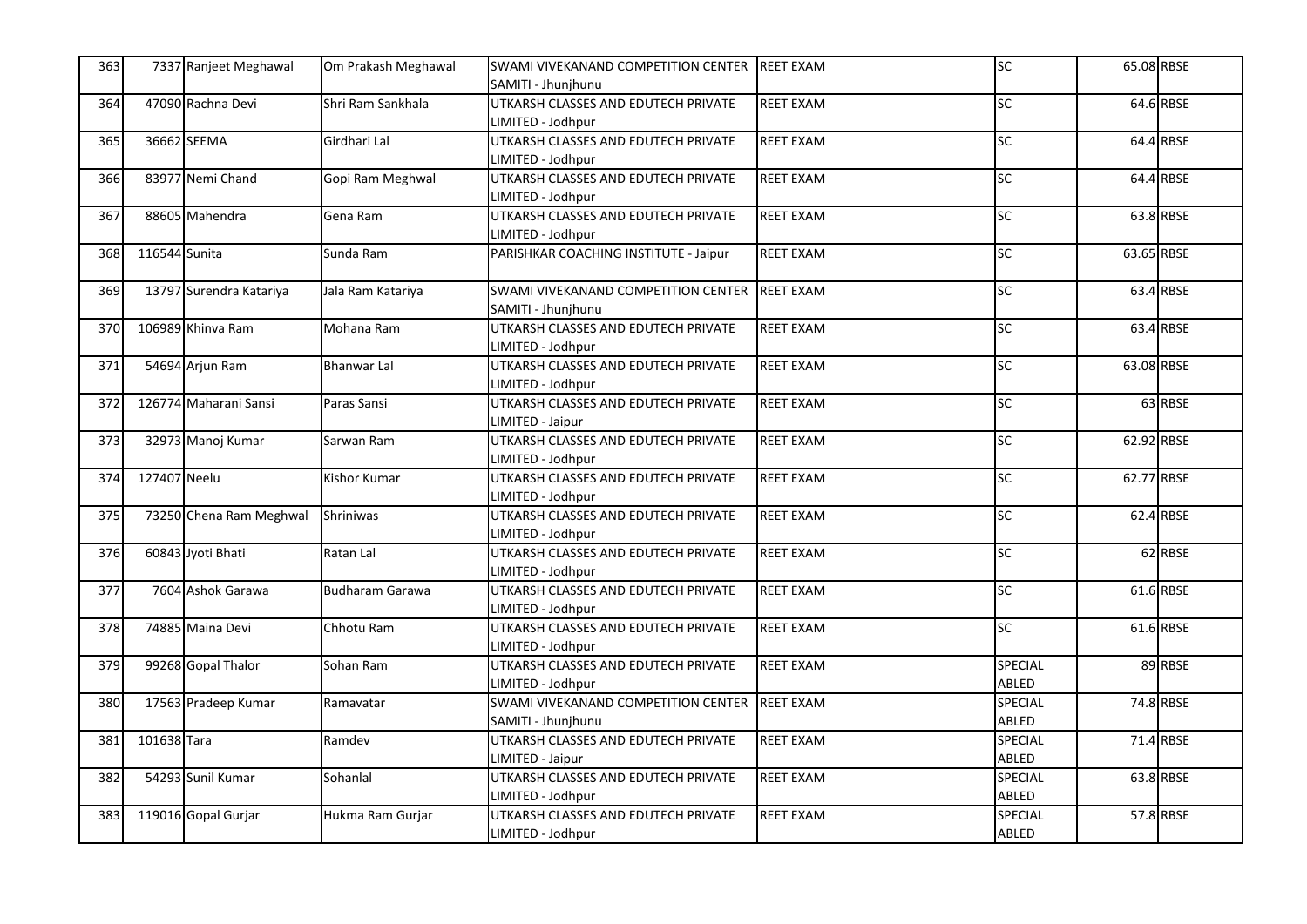| 384 |              | 128411 Sarwan Kumar Gurjar | Ramu Ram           | UTKARSH CLASSES AND EDUTECH PRIVATE    | <b>REET EXAM</b>                        | SPECIAL         | 56.62 RBSE |           |
|-----|--------------|----------------------------|--------------------|----------------------------------------|-----------------------------------------|-----------------|------------|-----------|
|     |              |                            |                    | LIMITED - Jodhpur                      |                                         | ABLED           |            |           |
| 385 |              | 54862 Anju Kanwar          | Shambhu Singh      | SPRING BOARD ACADEMY - Jaipur          | RPSC (RAS/SUBORDINATE SERVICES<br>EXAM) | <b>EWS</b>      |            | 92.4 RBSE |
| 386 |              | 22550 Abhimanyu Sharma     | Arjun Lal Sharma   | SPRING BOARD ACADEMY - Jaipur          | RPSC (RAS/SUBORDINATE SERVICES<br>EXAM) | EWS             |            | 92 RBSE   |
| 387 |              | 6310 Kailash               | Gena Ram           | UTKARSH CLASSES AND EDUTECH PRIVATE    | RPSC (RAS/SUBORDINATE SERVICES          | <b>MBC</b>      |            | 90.4 RBSE |
|     |              |                            |                    | LIMITED - Jodhpur                      | EXAM)                                   |                 |            |           |
| 388 | 82408 Kavita |                            | Kumbha Ram         | UTKARSH CLASSES AND EDUTECH PRIVATE    | RPSC (RAS/SUBORDINATE SERVICES          | OBC             |            | 97.8 RBSE |
|     |              |                            |                    | LIMITED - Jodhpur                      | EXAM)                                   |                 |            |           |
| 389 |              | 87736 Nirmal               | Chena Ram          | SPRING BOARD ACADEMY - Jaipur          | RPSC (RAS/SUBORDINATE SERVICES          | OBC             |            | 96 RBSE   |
|     |              |                            |                    |                                        | EXAM)                                   | <b>OBC</b>      |            |           |
| 390 |              | 92149 Dewan Rakawant       | Heera Lal          | SPRING BOARD ACADEMY - Jaipur          | RPSC (RAS/SUBORDINATE SERVICES          |                 |            | 96 RBSE   |
|     |              |                            |                    |                                        | EXAM)                                   |                 |            |           |
| 391 |              | 96379 Surendra Thakan      | Hanuman Ram        | SPRING BOARD ACADEMY - Jaipur          | RPSC (RAS/SUBORDINATE SERVICES          | OBC             |            | 95.8 RBSE |
|     |              |                            |                    |                                        | EXAM)                                   |                 |            |           |
| 392 |              | 16778 bajrang lal          | rameshwar lal      | UTKARSH CLASSES AND EDUTECH PRIVATE    | RPSC (RAS/SUBORDINATE SERVICES          | OBC             |            | 95.2 RBSE |
|     |              |                            |                    | LIMITED - Jaipur                       | EXAM)                                   |                 |            |           |
| 393 |              | 86192 Sandeep              | Sita Ram           | SPRING BOARD ACADEMY - Jaipur          | RPSC (RAS/SUBORDINATE SERVICES          | OBC             |            | 95.2 RBSE |
|     |              |                            |                    |                                        | EXAM)                                   |                 |            |           |
| 394 |              | 15965 Shankar Ram          | Teja Ram           | CHANAKYA ACADEMY FOR EDUCATION AND     | RPSC (RAS/SUBORDINATE SERVICES          | SC              |            | 91.4 RBSE |
|     |              |                            |                    | TRAINING PRIVATE LIMITED - Jaipur      | EXAM)                                   |                 |            |           |
|     |              |                            |                    |                                        |                                         | SC              |            |           |
| 395 |              | 35859 Babali Meghawal      | <b>Budha Ram</b>   | UTKARSH CLASSES AND EDUTECH PRIVATE    | RPSC (RAS/SUBORDINATE SERVICES          |                 |            | 91.2 RBSE |
|     |              |                            |                    | LIMITED - Jodhpur                      | EXAM)                                   |                 |            |           |
| 396 | 43244 Sunil  |                            | Manchharam         | UTKARSH CLASSES AND EDUTECH PRIVATE    | RPSC (RAS/SUBORDINATE SERVICES          | SC <sub>1</sub> |            | 91 RBSE   |
|     |              |                            |                    | LIMITED - Jaipur                       | EXAM)                                   |                 |            |           |
| 397 |              | 13621 Arjun Ram Meghwal    | Sukha Ram          | UTKARSH CLASSES AND EDUTECH PRIVATE    | RPSC (RAS/SUBORDINATE SERVICES          | SC <sub>1</sub> |            | 89.8 RBSE |
|     |              |                            |                    | LIMITED - Jodhpur                      | EXAM)                                   |                 |            |           |
| 398 |              | 48052 Tapendra Lal Juria   | Ramlal Juria       | UTKARSH CLASSES AND EDUTECH PRIVATE    | RPSC (RAS/SUBORDINATE SERVICES          | <b>SC</b>       |            | 89.8 RBSE |
|     |              |                            |                    | LIMITED - Jodhpur                      | EXAM)                                   |                 |            |           |
| 399 |              | 47310 Punam Bohara         | Malu Ram           | UTKARSH CLASSES AND EDUTECH PRIVATE    | RPSC (RAS/SUBORDINATE SERVICES          | <b>SC</b>       |            | 89.6 RBSE |
|     |              |                            |                    | LIMITED - Jodhpur                      | EXAM)                                   |                 |            |           |
| 400 |              | 54500 Dasarath Tanwar      | Parasa Ram         | PATANJALI IAS CLASSES - Jaipur         | RPSC (RAS/SUBORDINATE SERVICES          | SC              |            | 89 RBSE   |
|     |              |                            |                    |                                        | EXAM)                                   |                 |            |           |
| 401 |              | 118749 Nitu Devi           | <b>Bajrang Lal</b> | UTKARSH CLASSES AND EDUTECH PRIVATE    | RPSC (RAS/SUBORDINATE SERVICES          | SC              |            | 88.8 RBSE |
|     |              |                            |                    | LIMITED - Jodhpur                      | EXAM)                                   |                 |            |           |
| 402 |              | 117666 Yadgar Ali          | Mohammad Yakoob    | UTKARSH CLASSES AND EDUTECH PRIVATE    | RPSC (RAS/SUBORDINATE SERVICES          | SPECIAL         |            | 84.6 RBSE |
|     |              |                            |                    | LIMITED - Jodhpur                      | EXAM)                                   | ABLED           |            |           |
| 403 |              | 39753 Basant Sharma        | Pawan Kumar Sharma | JAGGUKA Educational Institute - Jaipur | RPSC (SUB-INSPECTOR/PAY LEVEL 10 &      | <b>EWS</b>      |            | 86.8 RBSE |
|     |              |                            |                    |                                        | <b>ABOVE EXAMS)</b>                     |                 |            |           |
| 404 |              | 44289 Durgash Kanwar       | Jalam Singh        | UTKARSH CLASSES AND EDUTECH PRIVATE    | RPSC (SUB-INSPECTOR/PAY LEVEL 10 &      | <b>EWS</b>      |            | 86.2 RBSE |
|     |              |                            |                    | LIMITED - Jodhpur                      | <b>ABOVE EXAMS)</b>                     |                 |            |           |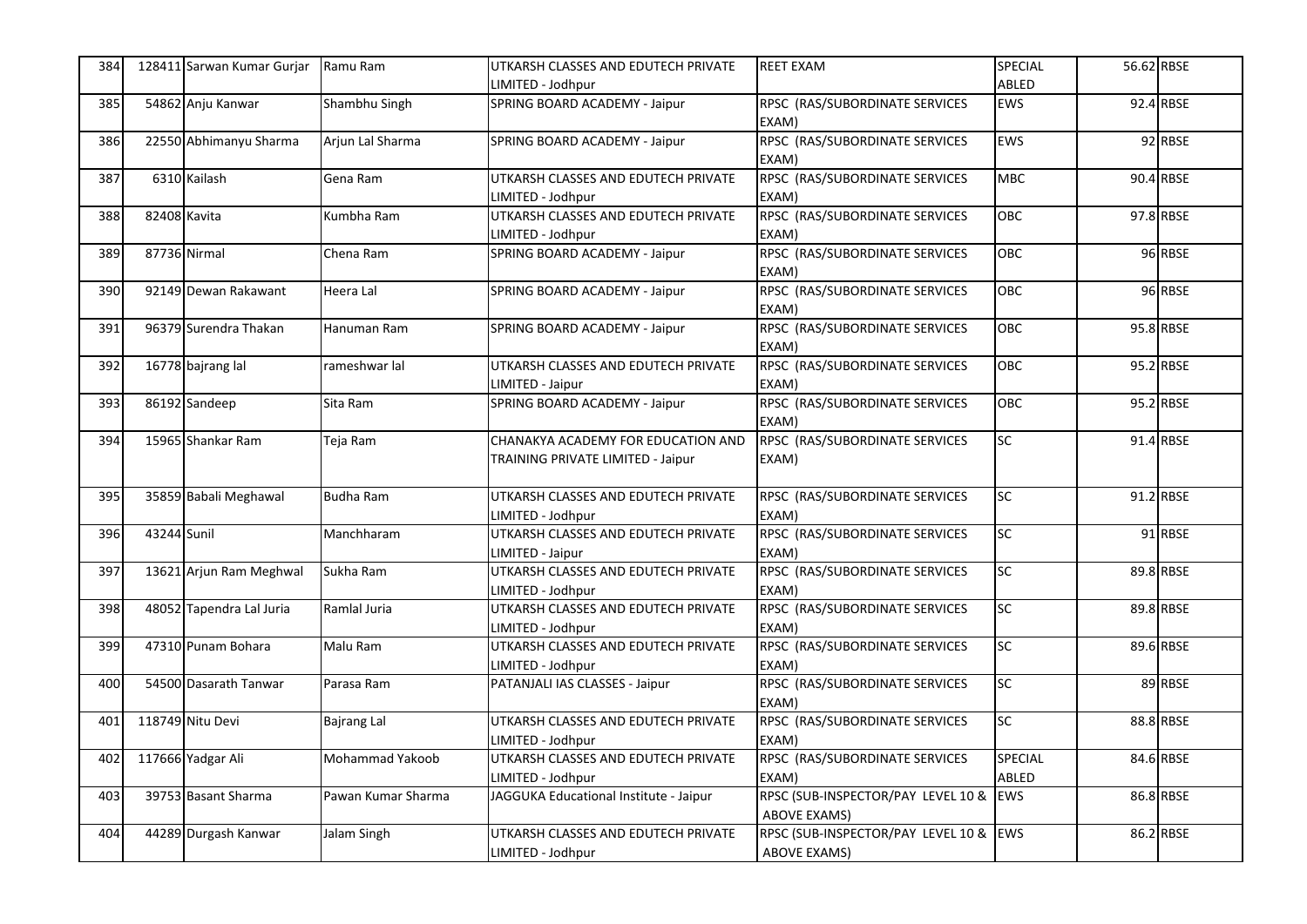| 405 | 25441 Dhirendra Gaur     | Dayal Chand Gaur       | UTKARSH CLASSES AND EDUTECH PRIVATE   | RPSC (SUB-INSPECTOR/PAY LEVEL 10 & EWS |            | 84.4 RBSE |
|-----|--------------------------|------------------------|---------------------------------------|----------------------------------------|------------|-----------|
|     |                          |                        | IMITED - Jodhpur                      | <b>ABOVE EXAMS)</b>                    |            |           |
| 406 | 133730 Sapna Rathore     | Mahendra Singh Rathore | PARISHKAR COACHING INSTITUTE - Jaipur | RPSC (SUB-INSPECTOR/PAY LEVEL 10 &     | EWS        | 83.4 RBSE |
|     |                          |                        |                                       | <b>ABOVE EXAMS)</b>                    |            |           |
| 407 | 18511 Krishna Kanwar     | Surendra Singh Rathore | Siddharth Academy - Banswara          | RPSC (SUB-INSPECTOR/PAY LEVEL 10 &     | <b>EWS</b> | 81.2 RBSE |
|     |                          |                        |                                       | <b>ABOVE EXAMS)</b>                    |            |           |
| 408 | 19747 Nimbaram           | Thanaram               | UTKARSH CLASSES AND EDUTECH PRIVATE   | RPSC (SUB-INSPECTOR/PAY LEVEL 10 &     | OBC        | 92.6 RBSE |
|     |                          |                        | LIMITED - Jodhpur                     | <b>ABOVE EXAMS)</b>                    |            |           |
| 409 | 39154 Manish Kumar       | Banshi Lal             | UTKARSH CLASSES AND EDUTECH PRIVATE   | RPSC (SUB-INSPECTOR/PAY LEVEL 10 &     | OBC        | 91.2 RBSE |
|     |                          |                        | LIMITED - Jaipur                      | ABOVE EXAMS)                           |            |           |
| 410 | 61961 Maya Devi          | Ghasi Ram              | UTKARSH CLASSES AND EDUTECH PRIVATE   | RPSC (SUB-INSPECTOR/PAY LEVEL 10 &     | OBC        | 91.2 RBSE |
|     |                          |                        | LIMITED - Jodhpur                     | <b>ABOVE EXAMS)</b>                    |            |           |
| 411 | 94761 Jitendra Choudhary | Ummeda Ram             | UTKARSH CLASSES AND EDUTECH PRIVATE   | RPSC (SUB-INSPECTOR/PAY LEVEL 10 &     | <b>OBC</b> | 91.2 RBSE |
|     |                          |                        | LIMITED - Jaipur                      | <b>ABOVE EXAMS)</b>                    |            |           |
| 412 | 68519 Ashok Bidiyasar    | Kishor Bidiyasar       | UTKARSH CLASSES AND EDUTECH PRIVATE   | RPSC (SUB-INSPECTOR/PAY LEVEL 10 &     | OBC        | 91 RBSE   |
|     |                          |                        | IMITED - Jodhpur                      | <b>ABOVE EXAMS)</b>                    |            |           |
| 413 | 65437 Karan Sain         | Rajakumar              | UTKARSH CLASSES AND EDUTECH PRIVATE   | RPSC (SUB-INSPECTOR/PAY LEVEL 10 &     | OBC        | 90.8 RBSE |
|     |                          |                        | IMITED - Jodhpur                      | <b>ABOVE EXAMS)</b>                    |            |           |
| 414 | 24700 Narendra Singh     | Sawant Singh           | UTKARSH CLASSES AND EDUTECH PRIVATE   | RPSC (SUB-INSPECTOR/PAY LEVEL 10 & OBC |            | 90 RBSE   |
|     |                          |                        | IMITED - Jodhpur                      | <b>ABOVE EXAMS)</b>                    |            |           |
| 415 | 23577 Deepk              | Kishor                 | UTKARSH CLASSES AND EDUTECH PRIVATE   | RPSC (SUB-INSPECTOR/PAY LEVEL 10 &     | OBC        | 89.8 RBSE |
|     |                          |                        | LIMITED - Jodhpur                     | <b>ABOVE EXAMS)</b>                    |            |           |
| 416 | 115506 Manish Kumar      | Lilu Prakash Singh     | UTKARSH CLASSES AND EDUTECH PRIVATE   | RPSC (SUB-INSPECTOR/PAY LEVEL 10 &     | <b>OBC</b> | 89.6 RBSE |
|     | Pooniyan                 |                        | LIMITED - Jaipur                      | ABOVE EXAMS)                           |            |           |
| 417 | 89917 Pushpa Kumari      | Jagadish Prasad        | UTKARSH CLASSES AND EDUTECH PRIVATE   | RPSC (SUB-INSPECTOR/PAY LEVEL 10 &     | <b>SBC</b> | 79.8 RBSE |
|     |                          |                        | LIMITED - Jodhpur                     | <b>ABOVE EXAMS)</b>                    |            |           |
| 418 | 89310 Kamla              | Shrawan Ram            | UTKARSH CLASSES AND EDUTECH PRIVATE   | RPSC (SUB-INSPECTOR/PAY LEVEL 10 & SBC |            | 72.8 RBSE |
|     |                          |                        | LIMITED - Jaipur                      | ABOVE EXAMS)                           |            |           |
| 419 | 106536 banshi lal        | jagdish                | UTKARSH CLASSES AND EDUTECH PRIVATE   | RPSC (SUB-INSPECTOR/PAY LEVEL 10 & SC  |            | 92 RBSE   |
|     |                          |                        | LIMITED - Jodhpur                     | ABOVE EXAMS)                           |            |           |
| 420 | 91332 Sonu Ram Khatik    | Rupa Ram               | UTKARSH CLASSES AND EDUTECH PRIVATE   | RPSC (SUB-INSPECTOR/PAY LEVEL 10 & SC  |            | 84 RBSE   |
|     |                          |                        | LIMITED - Jodhpur                     | <b>ABOVE EXAMS)</b>                    |            |           |
| 421 | 66367 Kuldeep Chouhan    | Radheshyam             | UTKARSH CLASSES AND EDUTECH PRIVATE   | RPSC (SUB-INSPECTOR/PAY LEVEL 10 & SC  |            | 83.6 RBSE |
|     |                          |                        | LIMITED - Jaipur                      | <b>ABOVE EXAMS)</b>                    |            |           |
| 422 | 119901 Mukesh            | Pita Ram               | UTKARSH CLASSES AND EDUTECH PRIVATE   | RPSC (SUB-INSPECTOR/PAY LEVEL 10 & SC  |            | 82 RBSE   |
|     |                          |                        | IMITED - Jodhpur                      | <b>ABOVE EXAMS)</b>                    |            |           |
| 423 | 21000 Pooja Dewal        | Nema Ram               | UTKARSH CLASSES AND EDUTECH PRIVATE   | RPSC (SUB-INSPECTOR/PAY LEVEL 10 & SC  |            | 81 RBSE   |
|     |                          |                        | IMITED - Jodhpur                      | <b>ABOVE EXAMS)</b>                    |            |           |
| 424 | 25228 Nirama Mandar      | Ramesh Kumar           | UTKARSH CLASSES AND EDUTECH PRIVATE   | RPSC (SUB-INSPECTOR/PAY LEVEL 10 & SC  |            | 80.4 RBSE |
|     |                          |                        | LIMITED - Jodhpur                     | <b>ABOVE EXAMS)</b>                    |            |           |
| 425 | 112413 Rakesh Kadela     | Deepa Ram              | Aalokan Academy - Jaipur              | RPSC (SUB-INSPECTOR/PAY LEVEL 10 & SC  |            | 80 RBSE   |
|     |                          |                        |                                       | ABOVE EXAMS)                           |            |           |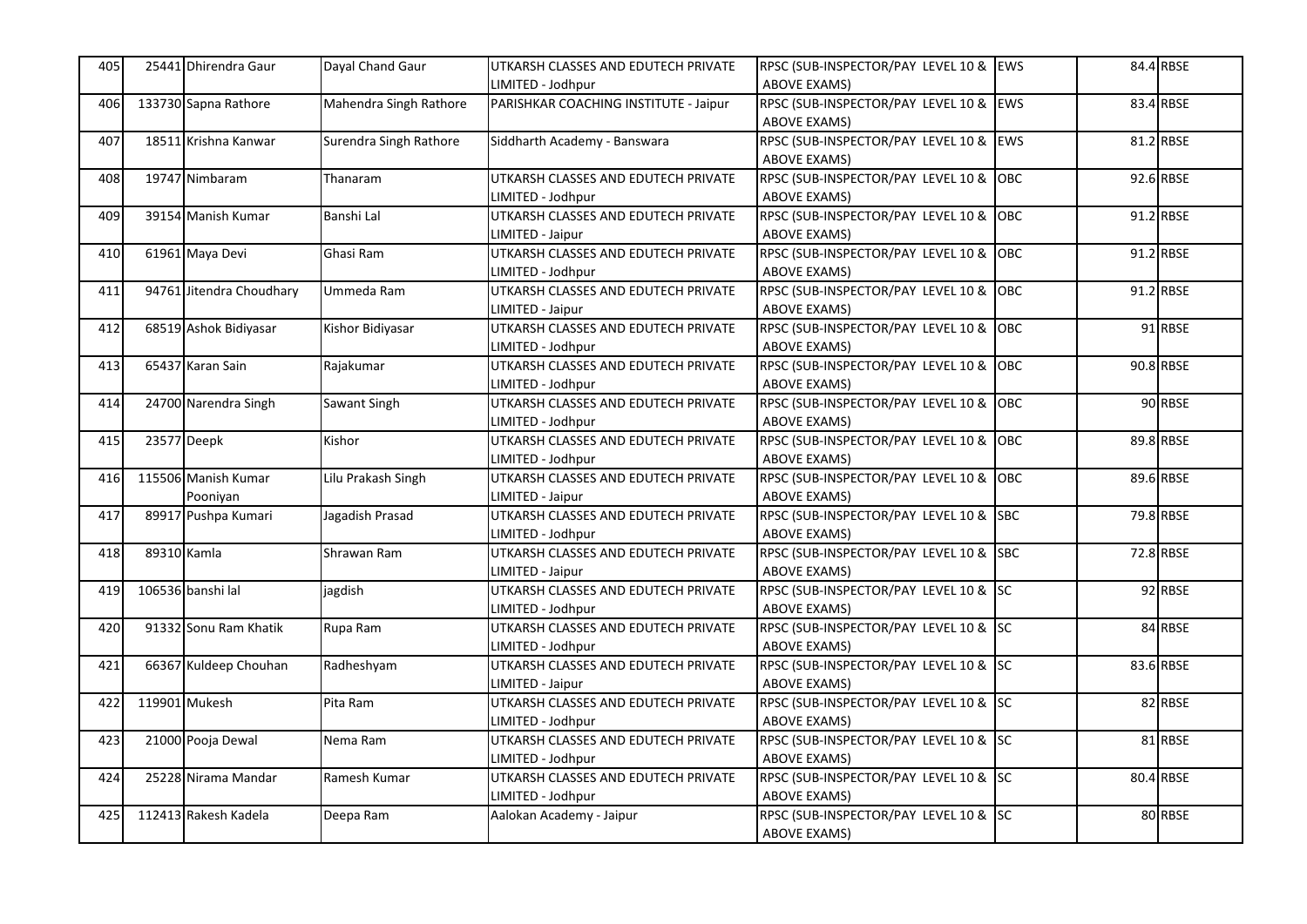| 426 |             | 47392 Harish Meghwal   | <b>Baladev Ram</b>         | UTKARSH CLASSES AND EDUTECH PRIVATE<br>LIMITED - Jodhpur | RPSC (SUB-INSPECTOR/PAY LEVEL 10 & SC<br><b>ABOVE EXAMS)</b>                  |            |            | 79.6 RBSE |
|-----|-------------|------------------------|----------------------------|----------------------------------------------------------|-------------------------------------------------------------------------------|------------|------------|-----------|
| 427 |             | 80947 Mhaveer Dustawa  | <b>Bhanwar Lal Dustawa</b> | PARISHKAR COACHING INSTITUTE - Jaipur                    | RPSC (SUB-INSPECTOR/PAY LEVEL 10 & SC<br><b>ABOVE EXAMS)</b>                  |            |            | 79.4 RBSE |
| 428 |             | 129247 Subhash Regar   | Kishna Ram                 | UTKARSH CLASSES AND EDUTECH PRIVATE<br>LIMITED - Jodhpur | RPSC (SUB-INSPECTOR/PAY LEVEL 10 & SC<br><b>ABOVE EXAMS)</b>                  |            |            | 78.8 RBSE |
| 429 | 120368 Basu |                        | Radheshyam                 | PARISHKAR COACHING INSTITUTE - Jaipur                    | RPSC (SUB-INSPECTOR/PAY LEVEL 10 & SC<br><b>ABOVE EXAMS)</b>                  |            |            | 78.4 RBSE |
| 430 |             | 115819 Chhoti Devi     | Madan Lal                  | UTKARSH CLASSES AND EDUTECH PRIVATE<br>LIMITED - Jodhpur | RPSC (SUB-INSPECTOR/PAY LEVEL 10 &<br><b>ABOVE EXAMS)</b>                     | <b>SC</b>  |            | 78.2 RBSE |
| 431 |             | 68255 Pushpa Meghwal   | Girdhari Ram               | UTKARSH CLASSES AND EDUTECH PRIVATE<br>LIMITED - Jodhpur | RPSC (SUB-INSPECTOR/PAY LEVEL 10 & SC<br><b>ABOVE EXAMS)</b>                  |            |            | 78 RBSE   |
| 432 |             | 120730 Kapil Hudda     | Mohan Ram                  | UTKARSH CLASSES AND EDUTECH PRIVATE<br>LIMITED - Jodhpur | RPSC (SUB-INSPECTOR/PAY LEVEL 10 & SPECIAL<br><b>ABOVE EXAMS)</b>             | ABLED      |            | 63.8 RBSE |
| 433 |             | 17120 Poonam Lata      | Uma Kant Lata              | PARISHKAR COACHING INSTITUTE - Jaipur                    | RSSB (PATWARI/JUNIOR<br>ASSISTANT/PAY LEVEL 5 TO PAY LEVEL 9<br>EXAMS)        | <b>EWS</b> |            | 83.4 RBSE |
| 434 |             | 102181 Sangeeta Gour   | Pukharaj                   | UTKARSH CLASSES AND EDUTECH PRIVATE<br>LIMITED - Jodhpur | RSSB (PATWARI/JUNIOR<br>ASSISTANT/PAY LEVEL 5 TO PAY LEVEL 9<br>EXAMS)        | <b>EWS</b> |            | 82.8 RBSE |
| 435 |             | 136672 Virendra Singh  | <b>Bhom Singh</b>          | UTKARSH CLASSES AND EDUTECH PRIVATE<br>LIMITED - Jodhpur | RSSB (PATWARI/JUNIOR<br>ASSISTANT/PAY LEVEL 5 TO PAY LEVEL 9<br>EXAMS)        | <b>EWS</b> |            | 80 RBSE   |
| 436 |             | 122566 Nisha Kanwar    | Ramendra Singh             | UTKARSH CLASSES AND EDUTECH PRIVATE<br>LIMITED - Jaipur  | <b>RSSB (PATWARI/JUNIOR</b><br>ASSISTANT/PAY LEVEL 5 TO PAY LEVEL 9<br>EXAMS) | <b>EWS</b> |            | 79.6 RBSE |
| 437 |             | 875 Saurabh Panchariya | Kishan Lal                 | JAGGUKA Educational Institute - Jaipur                   | RSSB (PATWARI/JUNIOR<br>ASSISTANT/PAY LEVEL 5 TO PAY LEVEL 9<br>EXAMS)        | <b>EWS</b> |            | 77 RBSE   |
| 438 |             | 123436 Deepika Sikhwal | Raja Ram Sikhwal           | UTKARSH CLASSES AND EDUTECH PRIVATE<br>LIMITED - Jodhpur | <b>RSSB (PATWARI/JUNIOR</b><br>ASSISTANT/PAY LEVEL 5 TO PAY LEVEL 9<br>EXAMS) | <b>EWS</b> |            | 76.4 RBSE |
| 439 |             | 30173 Rakesh Sharma    | Liladhar                   | UTKARSH CLASSES AND EDUTECH PRIVATE<br>LIMITED - Jodhpur | RSSB (PATWARI/JUNIOR<br>ASSISTANT/PAY LEVEL 5 TO PAY LEVEL 9<br>EXAMS)        | <b>EWS</b> |            | 72.8 RBSE |
| 440 | 28731 Mohit |                        | Noratmal Sharma            | Siddharth Academy - Banswara                             | RSSB (PATWARI/JUNIOR<br>ASSISTANT/PAY LEVEL 5 TO PAY LEVEL 9<br>EXAMS)        | <b>EWS</b> |            | 72 RBSE   |
| 441 |             | 22734 Gopal Singh      | Rajendra Singh             | UTKARSH CLASSES AND EDUTECH PRIVATE<br>LIMITED - Jodhpur | RSSB (PATWARI/JUNIOR<br>ASSISTANT/PAY LEVEL 5 TO PAY LEVEL 9<br>EXAMS)        | <b>EWS</b> | 69.85 RBSE |           |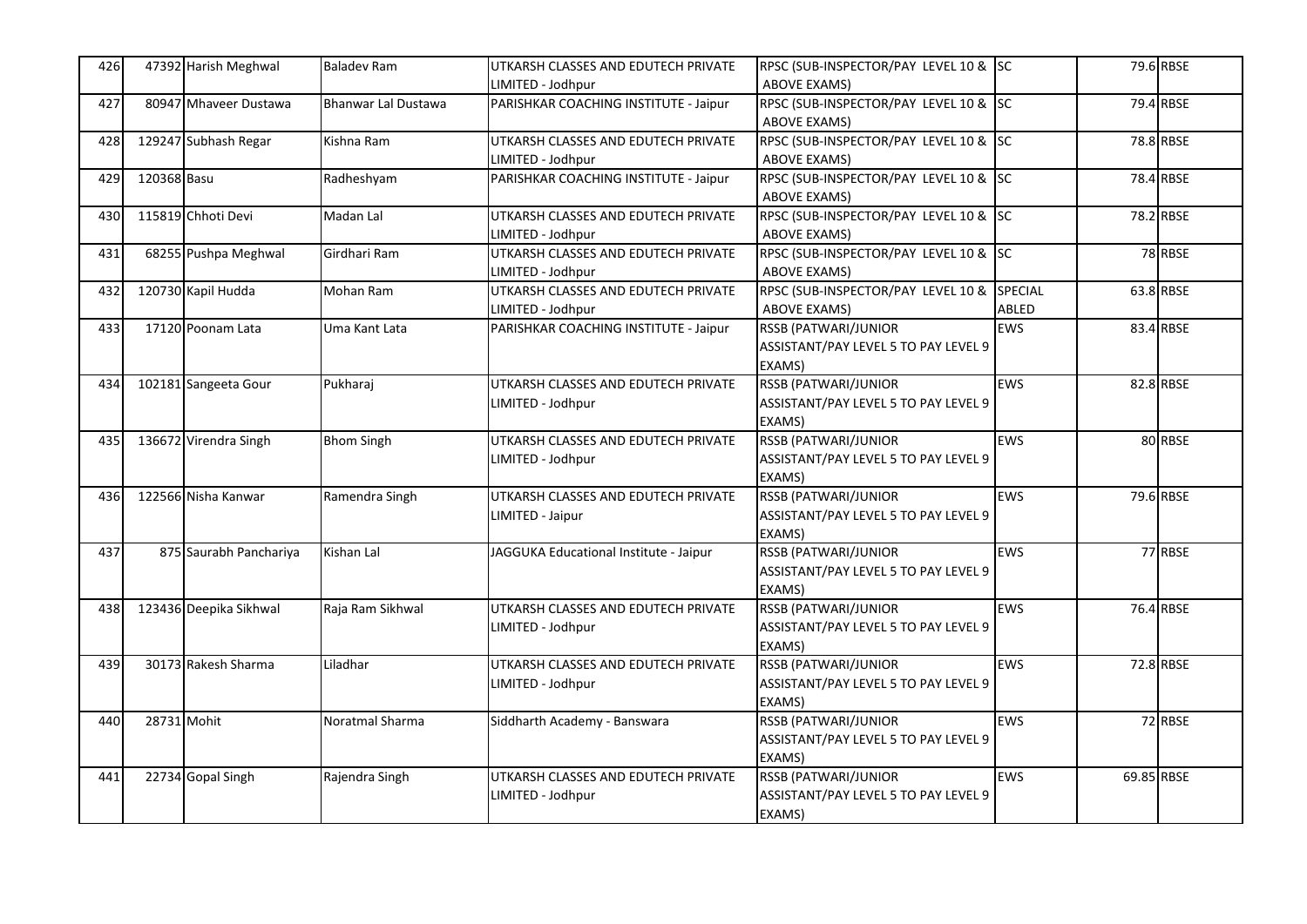| 442 | 18086 Sagar Sharma    | Rameshwar Lal      | UTKARSH CLASSES AND EDUTECH PRIVATE    | RSSB (PATWARI/JUNIOR                 | <b>EWS</b> | 69.2 RBSE |
|-----|-----------------------|--------------------|----------------------------------------|--------------------------------------|------------|-----------|
|     |                       |                    | LIMITED - Jodhpur                      | ASSISTANT/PAY LEVEL 5 TO PAY LEVEL 9 |            |           |
|     |                       |                    |                                        | EXAMS)                               |            |           |
| 443 | 86129 Baljeet Sharma  | Mahavir Prasad     | UTKARSH CLASSES AND EDUTECH PRIVATE    | RSSB (PATWARI/JUNIOR                 | <b>EWS</b> | 69.2 RBSE |
|     |                       |                    | LIMITED - Jaipur                       | ASSISTANT/PAY LEVEL 5 TO PAY LEVEL 9 |            |           |
|     |                       |                    |                                        | EXAMS)                               |            |           |
| 444 | 47400 Ratan Lal       | Chhitar Ram        | UTKARSH CLASSES AND EDUTECH PRIVATE    | <b>RSSB (PATWARI/JUNIOR</b>          | <b>MBC</b> | 85.4 RBSE |
|     |                       |                    | LIMITED - Jodhpur                      | ASSISTANT/PAY LEVEL 5 TO PAY LEVEL 9 |            |           |
|     |                       |                    |                                        | EXAMS)                               |            |           |
| 445 | 16625 Annu Kumari     | Sunda Ram          | JAGGUKA Educational Institute - Jaipur | <b>RSSB (PATWARI/JUNIOR</b>          | <b>MBC</b> | 82 RBSE   |
|     |                       |                    |                                        | ASSISTANT/PAY LEVEL 5 TO PAY LEVEL 9 |            |           |
|     |                       |                    |                                        | EXAMS)                               |            |           |
| 446 | 95425 Pooja Kumawat   | Raju Ram           | UTKARSH CLASSES AND EDUTECH PRIVATE    | RSSB (PATWARI/JUNIOR                 | <b>OBC</b> | 98.8 RBSE |
|     |                       |                    | LIMITED - Jodhpur                      | ASSISTANT/PAY LEVEL 5 TO PAY LEVEL 9 |            |           |
|     |                       |                    |                                        | EXAMS)                               |            |           |
| 447 | 123753 Sandeep        | <b>Bhanwar Lal</b> | UTKARSH CLASSES AND EDUTECH PRIVATE    | <b>RSSB (PATWARI/JUNIOR</b>          | <b>OBC</b> | 95.6 RBSE |
|     |                       |                    | LIMITED - Jodhpur                      | ASSISTANT/PAY LEVEL 5 TO PAY LEVEL 9 |            |           |
|     |                       |                    |                                        | EXAMS)                               |            |           |
| 448 | 55325 pooja choudhary | lichhaman ram      | UTKARSH CLASSES AND EDUTECH PRIVATE    | <b>RSSB (PATWARI/JUNIOR</b>          | OBC        | 95.4 RBSE |
|     |                       |                    | LIMITED - Jodhpur                      | ASSISTANT/PAY LEVEL 5 TO PAY LEVEL 9 |            |           |
|     |                       |                    |                                        | EXAMS)                               |            |           |
| 449 | 15874 Sunil Kumawat   | Nemi Chand         | UTKARSH CLASSES AND EDUTECH PRIVATE    | RSSB (PATWARI/JUNIOR                 | <b>OBC</b> | 95.2 RBSE |
|     |                       |                    | LIMITED - Jodhpur                      | ASSISTANT/PAY LEVEL 5 TO PAY LEVEL 9 |            |           |
|     |                       |                    |                                        | EXAMS)                               |            |           |
| 450 | 127876 Naresh Gadhwal | Panna Ram          | Aalokan Academy - Jaipur               | <b>RSSB (PATWARI/JUNIOR</b>          | OBC        | 94.6 RBSE |
|     |                       |                    |                                        | ASSISTANT/PAY LEVEL 5 TO PAY LEVEL 9 |            |           |
|     |                       |                    |                                        | EXAMS)                               |            |           |
| 451 | 112571 Mukesh         | Todaram            | UTKARSH CLASSES AND EDUTECH PRIVATE    | <b>RSSB (PATWARI/JUNIOR</b>          | <b>OBC</b> | 94.4 RBSE |
|     |                       |                    | LIMITED - Jodhpur                      | ASSISTANT/PAY LEVEL 5 TO PAY LEVEL 9 |            |           |
|     |                       |                    |                                        | EXAMS)                               |            |           |
| 452 | 47932 Seema Vishnoi   | Sukha Ram          | UTKARSH CLASSES AND EDUTECH PRIVATE    | RSSB (PATWARI/JUNIOR                 | <b>OBC</b> | 92.8 RBSE |
|     |                       |                    | LIMITED - Jodhpur                      | ASSISTANT/PAY LEVEL 5 TO PAY LEVEL 9 |            |           |
|     |                       |                    |                                        | EXAMS)                               |            |           |
| 453 | 100182 Manish Mahiya  | Nema Ram           | UTKARSH CLASSES AND EDUTECH PRIVATE    | RSSB (PATWARI/JUNIOR                 | <b>OBC</b> | 92.6 RBSE |
|     |                       |                    | LIMITED - Jodhpur                      | ASSISTANT/PAY LEVEL 5 TO PAY LEVEL 9 |            |           |
|     |                       |                    |                                        | EXAMS)                               |            |           |
| 454 | 44697 Dinesh Makar    | Nanda Ram          | UTKARSH CLASSES AND EDUTECH PRIVATE    | <b>RSSB (PATWARI/JUNIOR</b>          | OBC        | 92.2 RBSE |
|     |                       |                    | LIMITED - Jodhpur                      | ASSISTANT/PAY LEVEL 5 TO PAY LEVEL 9 |            |           |
|     |                       |                    |                                        | EXAMS)                               |            |           |
| 455 | 38836 Komal Jangir    | Babu Lal           | UTKARSH CLASSES AND EDUTECH PRIVATE    | RSSB (PATWARI/JUNIOR                 | <b>OBC</b> | 91.6 RBSE |
|     |                       |                    | LIMITED - Jodhpur                      | ASSISTANT/PAY LEVEL 5 TO PAY LEVEL 9 |            |           |
|     |                       |                    |                                        | EXAMS)                               |            |           |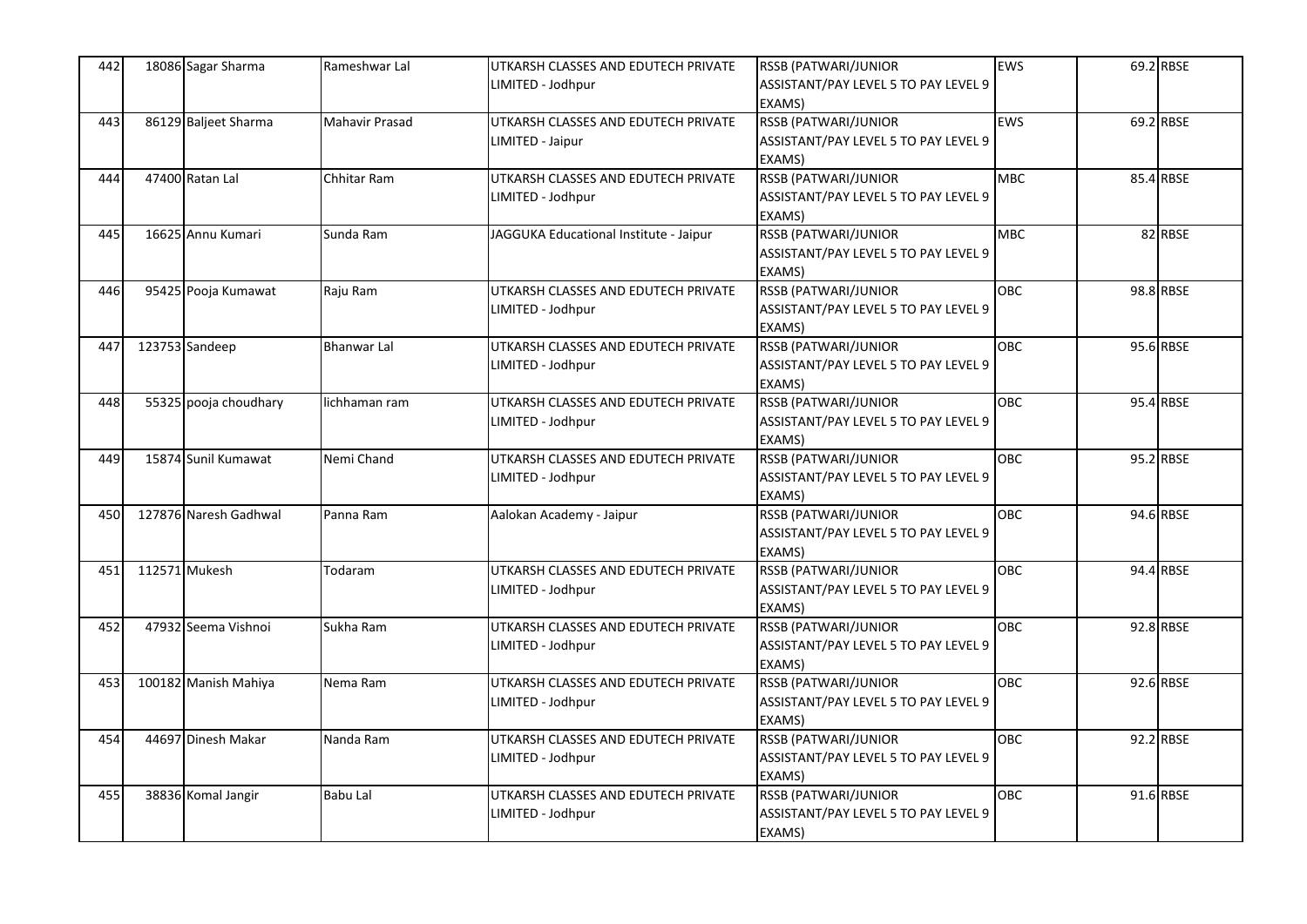| 456 |               | 69101 Vijendra Siyak   | Ramdev             | Harendra Classes - Jaipur                                | RSSB (PATWARI/JUNIOR<br>ASSISTANT/PAY LEVEL 5 TO PAY LEVEL 9<br>EXAMS)        | <b>OBC</b>      | 91.6 RBSE |
|-----|---------------|------------------------|--------------------|----------------------------------------------------------|-------------------------------------------------------------------------------|-----------------|-----------|
| 457 | 45953 Ashok   |                        | Mohan Ram          | UTKARSH CLASSES AND EDUTECH PRIVATE<br>LIMITED - Jodhpur | RSSB (PATWARI/JUNIOR<br>ASSISTANT/PAY LEVEL 5 TO PAY LEVEL 9<br>EXAMS)        | OBC             | 90.2 RBSE |
| 458 | 116612 Suresh |                        | Meharam            | UTKARSH CLASSES AND EDUTECH PRIVATE<br>LIMITED - Jodhpur | <b>RSSB (PATWARI/JUNIOR</b><br>ASSISTANT/PAY LEVEL 5 TO PAY LEVEL 9<br>EXAMS) | <b>OBC</b>      | 89.2 RBSE |
| 459 |               | 117535 Lalita Gurjar   | Santok Ram         | UTKARSH CLASSES AND EDUTECH PRIVATE<br>LIMITED - Jodhpur | <b>RSSB (PATWARI/JUNIOR</b><br>ASSISTANT/PAY LEVEL 5 TO PAY LEVEL 9<br>EXAMS) | <b>SBC</b>      | 82 RBSE   |
| 460 |               | 49125 Deepak           | Kishana Ram        | UTKARSH CLASSES AND EDUTECH PRIVATE<br>LIMITED - Jodhpur | RSSB (PATWARI/JUNIOR<br>ASSISTANT/PAY LEVEL 5 TO PAY LEVEL 9<br>EXAMS)        | SC              | 95.2 RBSE |
| 461 |               | 10733 sanju devi       | mohan ram          | JAGGUKA Educational Institute - Jaipur                   | <b>RSSB (PATWARI/JUNIOR</b><br>ASSISTANT/PAY LEVEL 5 TO PAY LEVEL 9<br>EXAMS) | SC              | 91.2 RBSE |
| 462 |               | 93501 Gajraj Shankhala | Suresh Kumar       | UTKARSH CLASSES AND EDUTECH PRIVATE<br>LIMITED - Jaipur  | <b>RSSB (PATWARI/JUNIOR</b><br>ASSISTANT/PAY LEVEL 5 TO PAY LEVEL 9<br>EXAMS) | SC              | 89.8 RBSE |
| 463 |               | 112209 Shobha Dabi     | <b>Baldev Ram</b>  | UTKARSH CLASSES AND EDUTECH PRIVATE<br>LIMITED - Jodhpur | RSSB (PATWARI/JUNIOR<br>ASSISTANT/PAY LEVEL 5 TO PAY LEVEL 9<br>EXAMS)        | <b>SC</b>       | 87.8 RBSE |
| 464 |               | 17083 Shobha Devi      | Hema Ram           | JAGGUKA Educational Institute - Jaipur                   | RSSB (PATWARI/JUNIOR<br>ASSISTANT/PAY LEVEL 5 TO PAY LEVEL 9<br>EXAMS)        | <b>SC</b>       | 86.2 RBSE |
| 465 |               | 9761 Suman             | Uda Ram            | UTKARSH CLASSES AND EDUTECH PRIVATE<br>LIMITED - Jodhpur | <b>RSSB (PATWARI/JUNIOR</b><br>ASSISTANT/PAY LEVEL 5 TO PAY LEVEL 9<br>EXAMS) | $\overline{SC}$ | 84.8 RBSE |
| 466 |               | 55951 Indra Regar      | Vedraj             | UTKARSH CLASSES AND EDUTECH PRIVATE<br>LIMITED - Jodhpur | RSSB (PATWARI/JUNIOR<br>ASSISTANT/PAY LEVEL 5 TO PAY LEVEL 9<br>EXAMS)        | SC              | 84.8 RBSE |
| 467 | 106906 Dhiraj |                        | Gopal Ram          | UTKARSH CLASSES AND EDUTECH PRIVATE<br>LIMITED - Jodhpur | <b>RSSB (PATWARI/JUNIOR</b><br>ASSISTANT/PAY LEVEL 5 TO PAY LEVEL 9<br>EXAMS) | <b>SC</b>       | 84.8 RBSE |
| 468 |               | 34860 Sampat Lal       | <b>Bhugana Ram</b> | UTKARSH CLASSES AND EDUTECH PRIVATE<br>LIMITED - Jaipur  | <b>RSSB (PATWARI/JUNIOR</b><br>ASSISTANT/PAY LEVEL 5 TO PAY LEVEL 9<br>EXAMS) | SC              | 84.4 RBSE |
| 469 | 48424 Rajvir  |                        | Nanu Ram           | UTKARSH CLASSES AND EDUTECH PRIVATE<br>LIMITED - Jodhpur | RSSB (PATWARI/JUNIOR<br>ASSISTANT/PAY LEVEL 5 TO PAY LEVEL 9<br>EXAMS)        | <b>SC</b>       | 83.4 RBSE |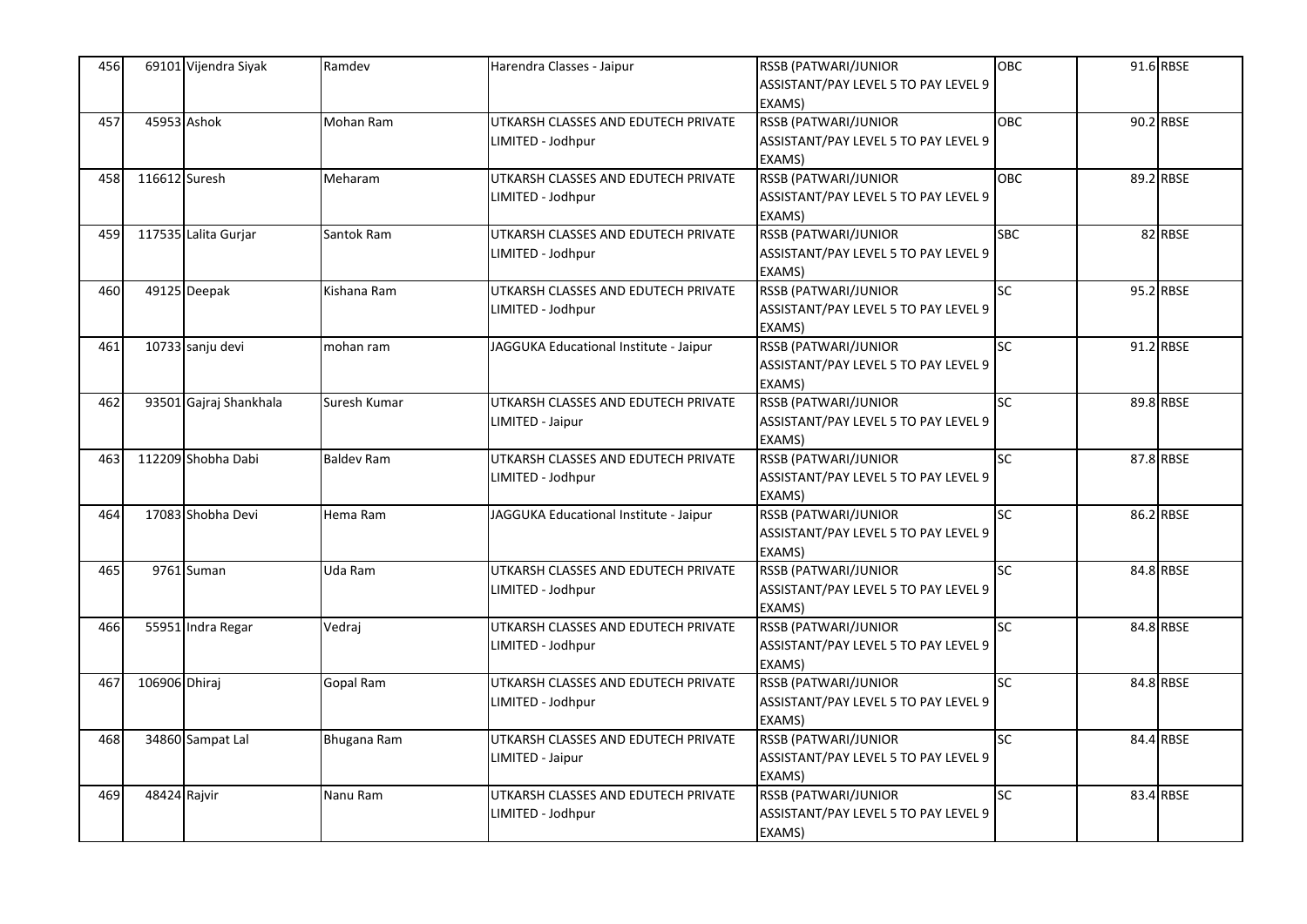| 470 | 39410 Dinesh Saragara | Babu Lal                 | UTKARSH CLASSES AND EDUTECH PRIVATE | RSSB (PATWARI/JUNIOR                       | SC              |            | 83.2 RBSE |
|-----|-----------------------|--------------------------|-------------------------------------|--------------------------------------------|-----------------|------------|-----------|
|     |                       |                          | LIMITED - Jodhpur                   | ASSISTANT/PAY LEVEL 5 TO PAY LEVEL 9       |                 |            |           |
|     |                       |                          |                                     | EXAMS)                                     |                 |            |           |
| 471 | 39324 Deepak Panwar   | Ramesh Chandra           | UTKARSH CLASSES AND EDUTECH PRIVATE | RSSB (PATWARI/JUNIOR                       | $\overline{SC}$ |            | 82.8 RBSE |
|     |                       |                          | LIMITED - Jodhpur                   | ASSISTANT/PAY LEVEL 5 TO PAY LEVEL 9       |                 |            |           |
|     |                       |                          |                                     | EXAMS)                                     |                 |            |           |
| 472 | 23787 Mamta Bakoliya  | Bhanwar Lal Bakoliya     | UTKARSH CLASSES AND EDUTECH PRIVATE | <b>RSSB (PATWARI/JUNIOR</b>                | SC              |            | 82.4 RBSE |
|     |                       |                          | LIMITED - Jodhpur                   | ASSISTANT/PAY LEVEL 5 TO PAY LEVEL 9       |                 |            |           |
|     |                       |                          |                                     | EXAMS)                                     |                 |            |           |
| 473 | 108785 Anu Meghawal   | Deva Ram                 | UTKARSH CLASSES AND EDUTECH PRIVATE | <b>RSSB (PATWARI/JUNIOR</b>                | SC              |            | 82 RBSE   |
|     |                       |                          | LIMITED - Jodhpur                   | ASSISTANT/PAY LEVEL 5 TO PAY LEVEL 9       |                 |            |           |
|     |                       |                          |                                     | EXAMS)                                     |                 |            |           |
| 474 | 127737 Manak Ram      | Prameshwar               | UTKARSH CLASSES AND EDUTECH PRIVATE | RSSB (PATWARI/JUNIOR                       | $\overline{SC}$ |            | 81.6 RBSE |
|     |                       |                          | LIMITED - Jodhpur                   | ASSISTANT/PAY LEVEL 5 TO PAY LEVEL 9       |                 |            |           |
|     |                       |                          |                                     | EXAMS)                                     |                 |            |           |
| 475 | 83453 Akash Dayma     | Shankar Lal              | UTKARSH CLASSES AND EDUTECH PRIVATE | <b>RSSB (PATWARI/JUNIOR</b>                | SC              |            | 81.4 RBSE |
|     |                       |                          | LIMITED - Jodhpur                   | ASSISTANT/PAY LEVEL 5 TO PAY LEVEL 9       |                 |            |           |
|     |                       |                          |                                     | EXAMS)                                     |                 |            |           |
| 476 | 135506 Pradeep Kumar  | Suresh Kumar Meghawal    | UTKARSH CLASSES AND EDUTECH PRIVATE | <b>RSSB (PATWARI/JUNIOR</b>                | SC              |            | 81.2 RBSE |
|     |                       |                          | LIMITED - Jodhpur                   | ASSISTANT/PAY LEVEL 5 TO PAY LEVEL 9       |                 |            |           |
|     |                       |                          |                                     | EXAMS)                                     |                 |            |           |
| 477 | 53761 Tej Pal         | Bhanwar Lal              | UTKARSH CLASSES AND EDUTECH PRIVATE | RSSB (PATWARI/JUNIOR                       | $\overline{SC}$ |            | 80.4 RBSE |
|     |                       |                          | LIMITED - Jodhpur                   | ASSISTANT/PAY LEVEL 5 TO PAY LEVEL 9       |                 |            |           |
|     |                       |                          |                                     | EXAMS)                                     |                 |            |           |
| 478 | 52596 Abhinav Atwal   | Kailash Chand            | UTKARSH CLASSES AND EDUTECH PRIVATE | <b>RSSB (PATWARI/JUNIOR</b>                | $\overline{SC}$ |            | 80 RBSE   |
|     |                       |                          | LIMITED - Jodhpur                   | ASSISTANT/PAY LEVEL 5 TO PAY LEVEL 9       |                 |            |           |
|     |                       |                          |                                     | EXAMS)                                     |                 |            |           |
| 479 | 14464 Pooja Devi      | Rameshwar                | UTKARSH CLASSES AND EDUTECH PRIVATE | RSSB (PATWARI/JUNIOR                       | SC              |            | 79.2 RBSE |
|     |                       |                          | LIMITED - Jodhpur                   | ASSISTANT/PAY LEVEL 5 TO PAY LEVEL 9       |                 |            |           |
|     |                       |                          |                                     | EXAMS)                                     |                 |            |           |
| 480 | 119527 Munni Ram      | Jaga Ram                 | UTKARSH CLASSES AND EDUTECH PRIVATE | RSSB (PATWARI/JUNIOR                       | <b>SPECIAL</b>  |            | 97.8 RBSE |
|     |                       |                          | LIMITED - Jodhpur                   | ASSISTANT/PAY LEVEL 5 TO PAY LEVEL 9 ABLED |                 |            |           |
|     |                       |                          |                                     | EXAMS)                                     |                 |            |           |
| 481 | 133236 Ram Prakash    | Sita Ram                 | UTKARSH CLASSES AND EDUTECH PRIVATE | RSSB (PATWARI/JUNIOR                       | SPECIAL         |            | 75 RBSE   |
|     |                       |                          | LIMITED - Jodhpur                   | ASSISTANT/PAY LEVEL 5 TO PAY LEVEL 9 ABLED |                 |            |           |
|     |                       |                          |                                     | EXAMS)                                     |                 |            |           |
| 482 | 134453 Bhagwan Sahay  | <b>Bhanwar Lal Meena</b> | UTKARSH CLASSES AND EDUTECH PRIVATE | <b>RSSB (PATWARI/JUNIOR</b>                | ST              | 64.62 RBSE |           |
|     | Meena                 |                          | LIMITED - Jaipur                    | ASSISTANT/PAY LEVEL 5 TO PAY LEVEL 9       |                 |            |           |
|     |                       |                          |                                     | EXAMS)                                     |                 |            |           |
| 483 | 24369 Manvendra Singh | Vikram Singh             | AJAB'S ACADEMY PVT. LTD. - Jaipur   | UPSC (CIVIL SERVICES EXAM)                 | EWS             |            | 92.6 RBSE |
| 484 | 79981 Sarita Charan   | Shivraj Singh            | SPRING BOARD ACADEMY - Jaipur       | UPSC (CIVIL SERVICES EXAM)                 | <b>OBC</b>      |            | 99 RBSE   |
| 485 | 2706 Soniya           | Kala Ram                 | SPRING BOARD ACADEMY - Jaipur       | UPSC (CIVIL SERVICES EXAM)                 | OBC             |            | 97.4 RBSE |